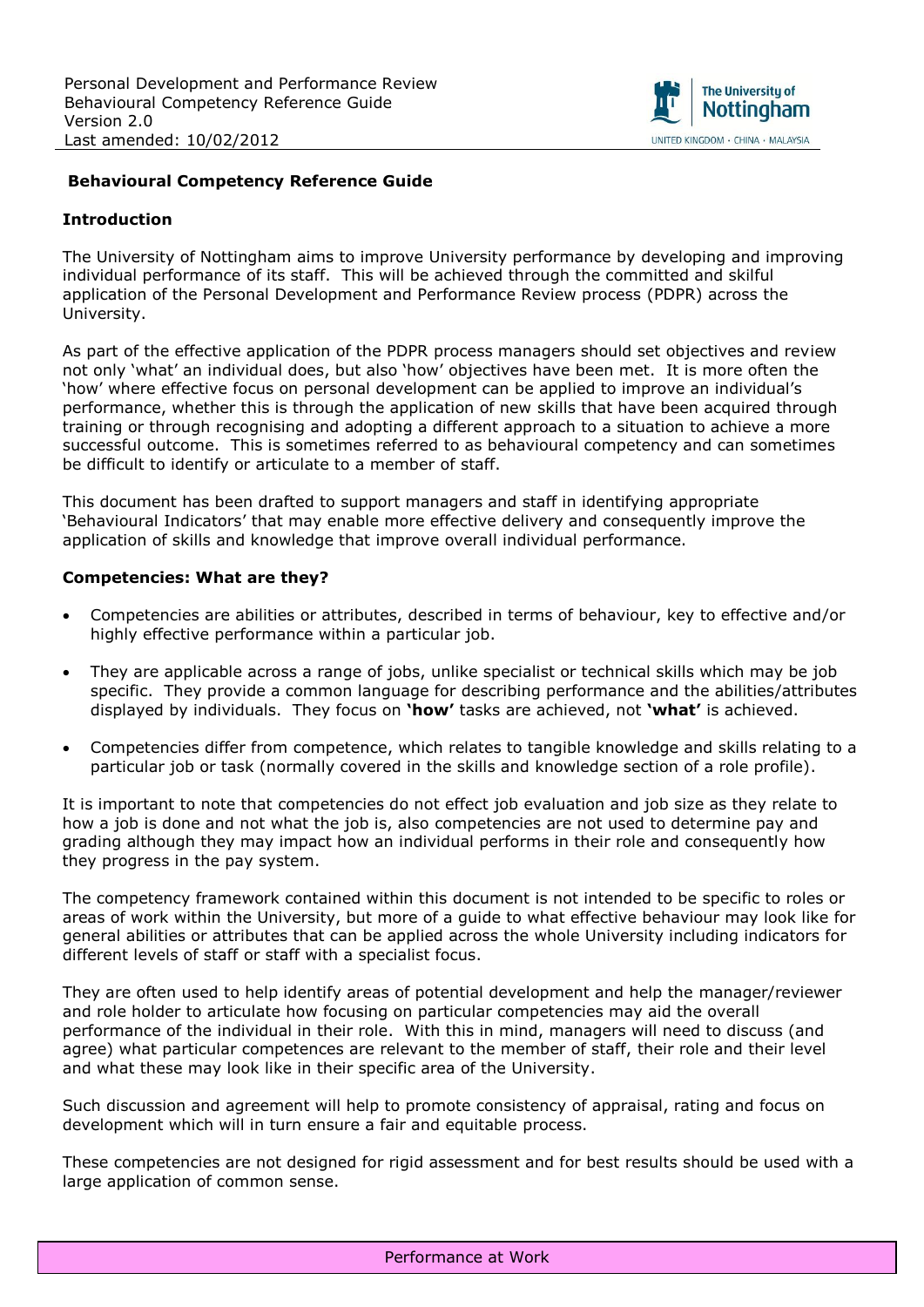

| <b>Five Competency Groups</b>           | <b>Behavioural Competencies</b>                                                                                                       |
|-----------------------------------------|---------------------------------------------------------------------------------------------------------------------------------------|
| Achieving and delivery                  | Drive for results<br>Serving the customer<br>Quality focus<br>Integrity                                                               |
| Personal effectiveness                  | Planning, organising and flexibility<br>Confidence and self control<br>Problem solving and initiative<br>Critical information seeking |
| Working together                        | Communicating with clarity<br>Embracing change<br>Collaborating with others<br>Influencing and relationship building                  |
| Thinking and innovation                 | Innovation and creativity<br>Conceptual and strategic thinking                                                                        |
| Managing, leading and developing others | Managing and leading the team                                                                                                         |

This competency framework has 15 competencies group together in five areas.

These are key areas that cut across most roles within the University and therefore should provide some focus as to potential areas of development that may be relevant for individual members of staff within the University. It is not expected that all would be used at any one time, but focus applied to competencies that have been recognised by the manager or the individual as areas of development either within current role or desired behaviours for roles in more senior posts. These can be flexible and change throughout the year, but should be agreed as part of the behavioural objectives on the PDPR paperwork as like any other work related objective.

### **The two principal processes where competencies should be used:**

#### **Individual Development Planning and Review**

This is an area where assessment of the degree to which defined abilities are possessed by an individual. This provides a clear focus for development and changes to observed behaviour provide a method for assessing progress towards the long term goal. Clearly, a role profile defines the knowledge and skills which must also be carefully considered within the development planning context.

#### **Recruitment and Selection**

This is an area where competences provide a clear understanding of the essential abilities identified within a job. Selection activities can be structured to obtain objective data to allow rational decisions to be taken. Whilst competencies are key, the role profile also allows applicants to be screened according to their qualifications and experience etc although competencies can be used quantify softer skills that you may commonly see in person specification.

Competencies can also be useful in succession planning and organisational development processes where they can be used to make assessments relating to leadership potential.

#### **Competencies: Why Do We Use Them? - The benefits of using competencies are:**

#### **A common and transferable language for assessment of performance**

Behaviours are defined in detail in a way that all staff can share and understand. Thus, for example, development around 'collaborating' could be successfully continued if an individual changed jobs or where an individual has two line managers.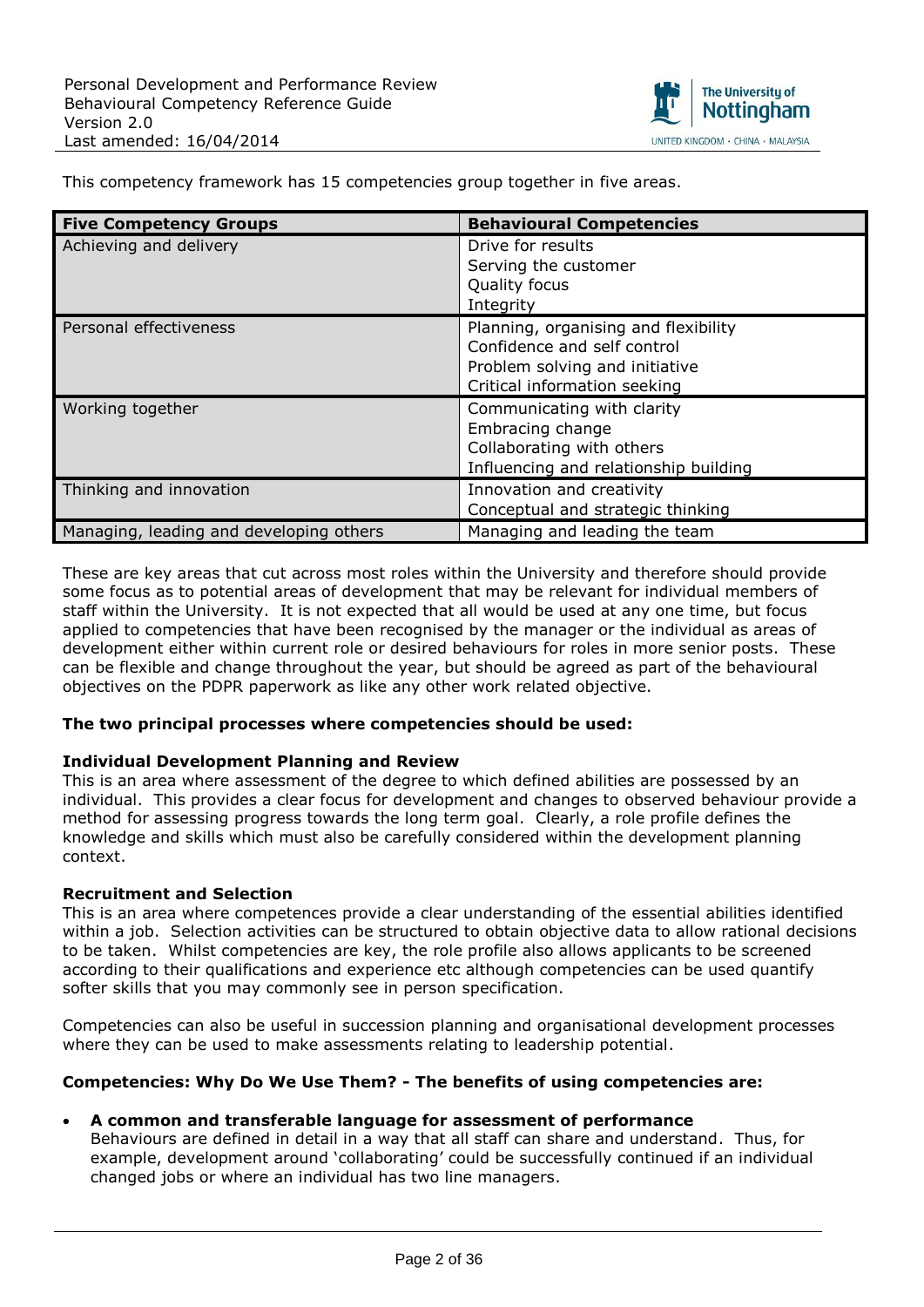

#### **Increased objectivity in the recruitment and selection of staff** Decisions are based on evidence of past behaviours which are known to be associated with successful performance in the role you are trying to fill.

- **A focus for relevant, structured development of behaviours** Both essential attributes and those associated with outstanding performance are clearly identified and understood. This provides an objective basis for constructive feedback and tailored development activities.
- **Objective indicators for assessment of potential and succession planning** A clear basis for assessment opposite required attributes for more senior jobs indicates likely candidates and provides a specific focus for their development.
- **A solid basis for career paths and options** Examination of similarity between attributes required for a particular role can form a basis for logical career progression or horizontal development. Thus, help the individual identify transferable skills where they may not have been obvious before.

**Competency Framework:** For each competency you will find:

#### **Title**

Indicating at high level the behavioural competence being described.

### **Description**

Positions why and how the competency may be relevant to an individual's work.

#### **Behavioural Indicators**

These are examples of the observable behaviours which relate to the competency. They are grouped and ordered to reflect complexity, level 1 being indicators for lower level jobs and level 4/5 indicators for senior or specialist roles and therefore demanding a higher level of competency. However, this does not mean for higher level roles the less complex indicators are not relevant or important. Note there is not a direct read across between the levels in the indicators and the grade structure, as some specialist roles at more junior levels may demand a higher level of application for some competencies. Therefore, the manager/reviewer and member of staff should have a discussion to agree the expected level of competency required for the role and level of the role holder.

#### **Negative Indicators**

These are examples of negative behaviours which relate to the competency. These aim to give examples of behaviours that have a negative impact on the successful application of the relevant competency and apply across all levels.

#### **Self development activities**

These are examples of suggested activities owned by the individual, which can be incorporated in to an individual development plan.

#### **Manager Activities**

These are activities that could be led by the manager, which can be incorporated in to individual development plan.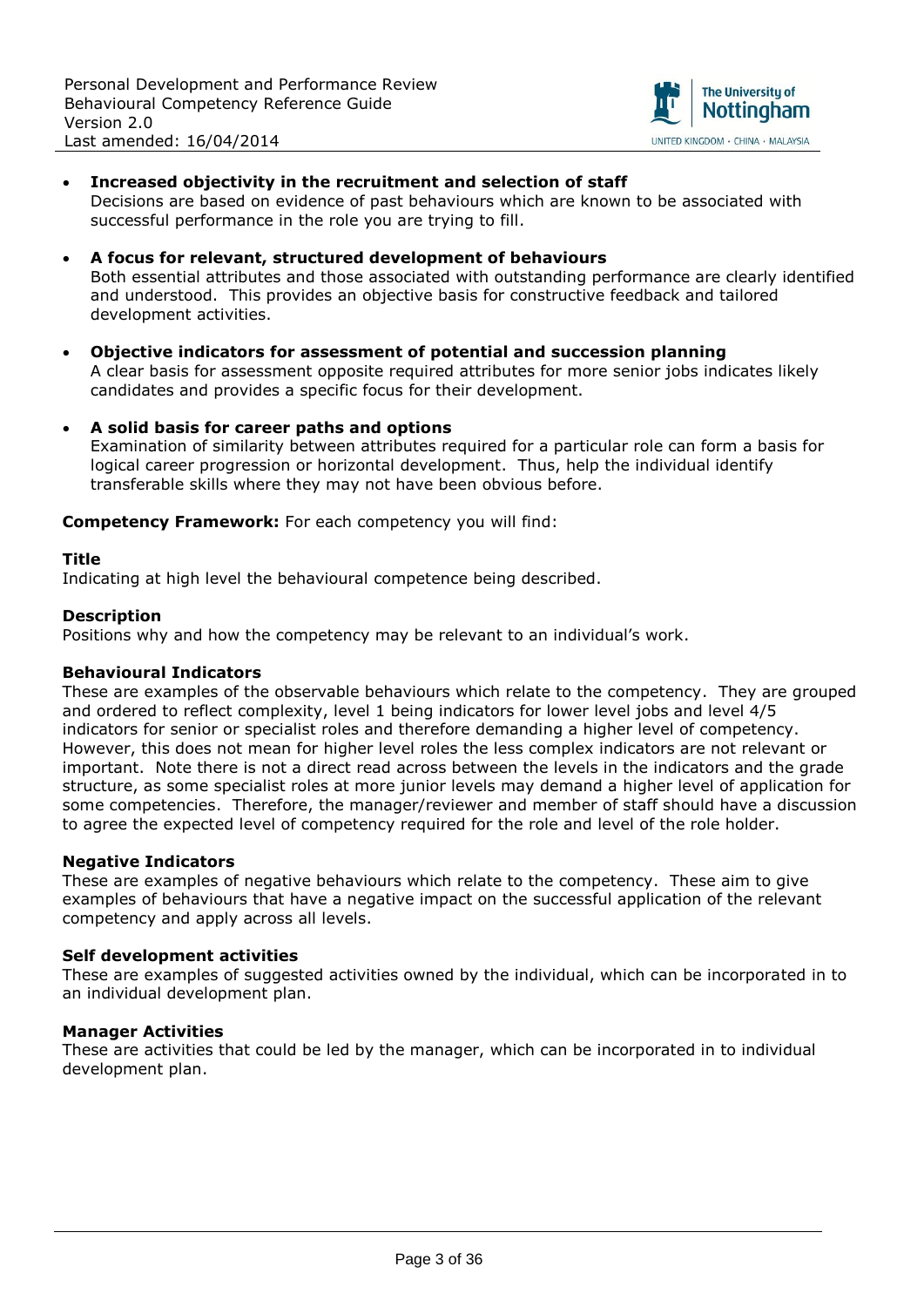

# **Achieving and Delivery**

| <b>Drive for results</b> |                                                                                                                                                                                                                                                                                                                                                                                                                                                          |
|--------------------------|----------------------------------------------------------------------------------------------------------------------------------------------------------------------------------------------------------------------------------------------------------------------------------------------------------------------------------------------------------------------------------------------------------------------------------------------------------|
|                          | <b>Description</b> Success is not just about following the rules. We need people committed to making<br>the University a success. 'Drive for results' is the enthusiasm and desire to meet<br>and exceed objectives, University targets and improve one's own performance. It<br>is about being frustrated with the status quo, wanting to improve the way we do<br>things and making it happen. At a higher level it is about calculated risk taking in |
|                          | the interest of improving overall University performance.                                                                                                                                                                                                                                                                                                                                                                                                |

| <b>Complexity</b>                                                      | <b>Examples</b>                                                                                                                                                                                                                                                                                                                                                                                                                                                                                                                                                                                                                                                                                                                                        |
|------------------------------------------------------------------------|--------------------------------------------------------------------------------------------------------------------------------------------------------------------------------------------------------------------------------------------------------------------------------------------------------------------------------------------------------------------------------------------------------------------------------------------------------------------------------------------------------------------------------------------------------------------------------------------------------------------------------------------------------------------------------------------------------------------------------------------------------|
| Α.<br>Wants to do<br>the job well<br>and is<br>motivated               | • Is energetic and committed to meeting goals and targets set<br>• Actively reviews schedules and plans to avoid unnecessary over runs<br>. Wants to do things well and consistently delivers to best of own ability<br>• Learns from experience and is keen to improve own skills to do the job<br>effectively<br>. Willing to respond to reasonable requests to do tasks that go beyond the normal<br>scope of the job.<br>. Points out redundant or unnecessary steps in methods or procedures                                                                                                                                                                                                                                                      |
| B.<br><b>Makes</b><br>incremental<br>improvements<br>to<br>performance | • Finds ways to use time and resources more cost effectively<br>• Actively looks for opportunities to reduce repeating work or time<br>. Looks for ways to change work methods to improve performance: asks 'how can<br>this be done better?'<br>. Works to improve against own past performance<br>• Is not deflected by obstacles or problems<br>• Takes personal responsibility for seeing something through to the end<br>. Proactively learns new skills and develops self for current role or future<br>progression                                                                                                                                                                                                                              |
| $C_{1}$<br>Sets and<br>works to<br>meet<br>stretching<br>goals         | • Actively seeks ways to improve current methods, systems, processes and<br>procedures<br>. Questions whether all current activities are necessary to maintain high<br>productivity and quality<br>• Looks beyond past results to set challenging but realistic goals for performance<br>improvement for self or team<br>• Systematically monitors and reviews progress against performance<br>• Makes best use of diverse talents, technology and resources to deliver results<br>• Determines whether results have been achieved<br>• Connects activity to impact and results<br>• Delegates activity to the appropriate level to get work done and does not act as<br>a bottle neck<br>• Acts to avoid unnecessary distractions from key objectives |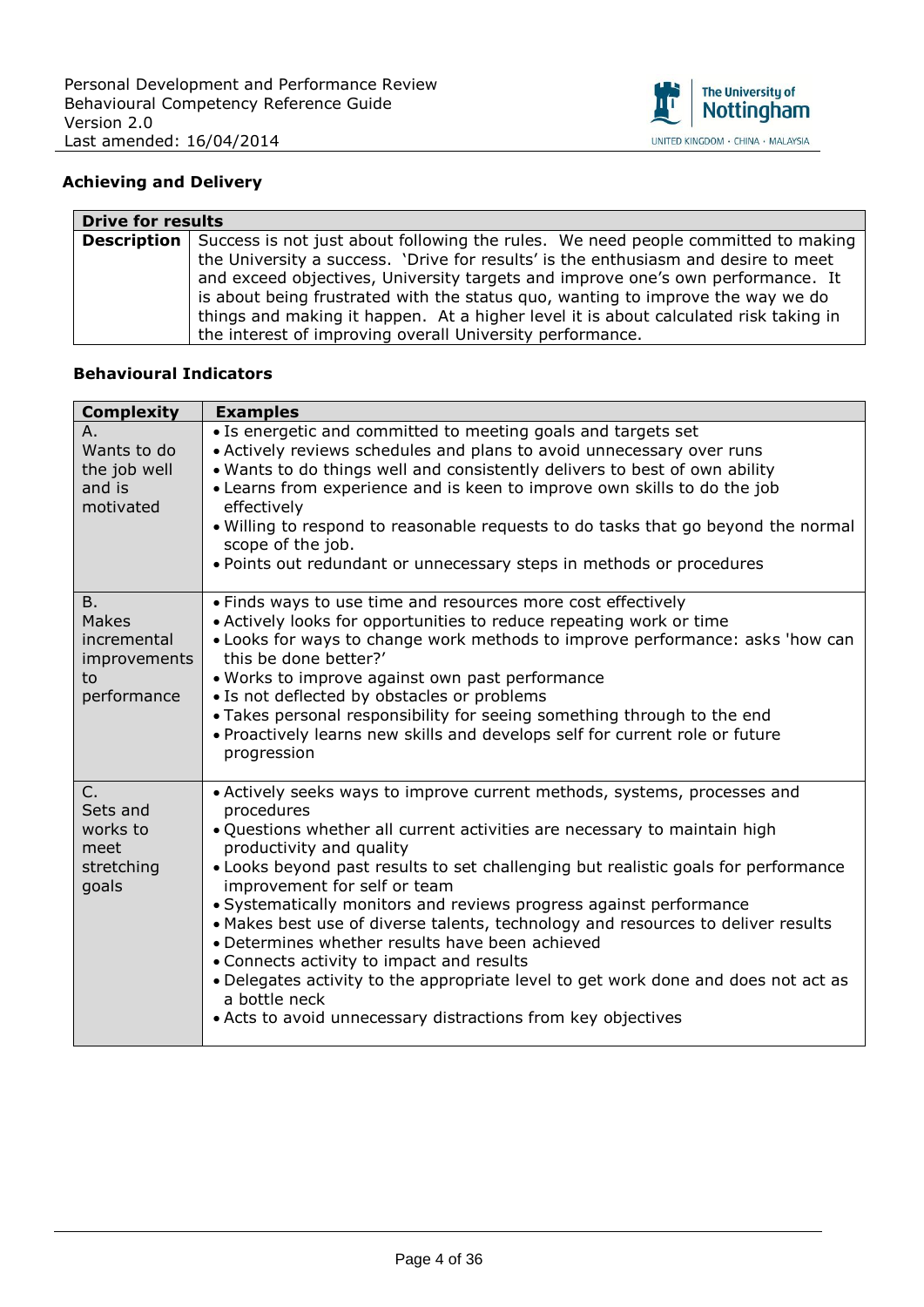

| <b>Complexity</b>      | <b>Examples</b>                                                                                                                                |
|------------------------|------------------------------------------------------------------------------------------------------------------------------------------------|
| D.                     | • Actively monitors cost                                                                                                                       |
| Makes cost             | • Includes efficiency as a standard in performance plans of others                                                                             |
| benefit                | • Manages to budget                                                                                                                            |
| analysis               | · Utilises resources appropriately to ensure best value for money                                                                              |
|                        | • Demonstrates quantifiable improvements against base line performance by                                                                      |
|                        | doing something better, faster, at lower costs or more efficiently                                                                             |
|                        | • Is decisive at the right time                                                                                                                |
|                        | • Calculates when the odds of getting it right are better than those of getting it                                                             |
|                        | wrong                                                                                                                                          |
|                        | • Considers return on investment or cost benefit analysis before fully committing                                                              |
|                        | self to a goal<br>• Researches trends and cost/benefit of significantly expanding capability                                                   |
|                        |                                                                                                                                                |
| Ε.                     | • Monitors effectiveness of service and constantly drives to improve value both                                                                |
| <b>Takes</b>           | internally and externally                                                                                                                      |
| calculated             | . Pursues cost reduction opportunities and produces evidence of significant cost                                                               |
| risks to               | savings without compromising quality                                                                                                           |
| achieve goals          | • Is actively aware of revenue targets and the resources and activities that are                                                               |
|                        | required to meet them                                                                                                                          |
|                        | • Encourages others to take calculated risks to improve performance                                                                            |
|                        | • Achieve "firsts" in certain areas of the University's operations                                                                             |
|                        | • Thinks through the potential return on investment as a means of choosing                                                                     |
|                        | priorities and setting goals for the University                                                                                                |
|                        | · Solicits and/or funds other people's entrepreneurial ideas                                                                                   |
| Negative<br>indicators | · Sees cost reduction and efficiency as someone else's responsibility                                                                          |
|                        | • Cuts out steps without understanding the impact on quality and service<br>• Focuses just on process rather than outcomes and getting results |
|                        | . Operates slowly and lets obstacles slow them down or stop them                                                                               |
|                        | • Accepts mediocrity in own and others work                                                                                                    |
|                        | . Does the least needed to get by                                                                                                              |
|                        | • Attitude to change is constantly negative                                                                                                    |
|                        | • Assumes service and delivery is OK                                                                                                           |
|                        | . Drive for results is too high, leading individual to flout rules or show marked                                                              |
|                        | insensitivity to others                                                                                                                        |
|                        | . Takes risk without understanding the impact                                                                                                  |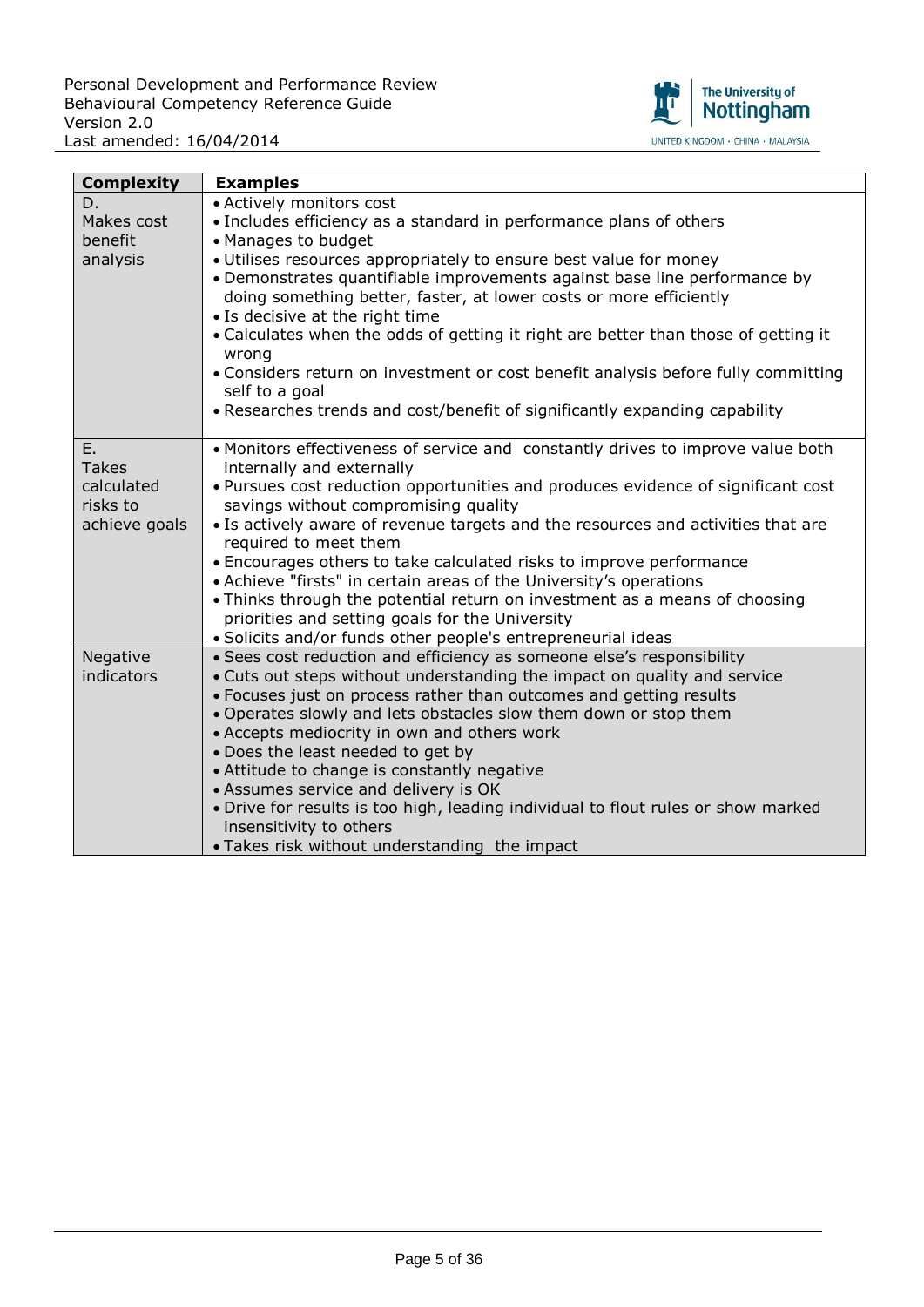

| <b>Staff</b> | . Ask yourself how you could have done your last job/activity in less time.                                                                                                                                                                  |
|--------------|----------------------------------------------------------------------------------------------------------------------------------------------------------------------------------------------------------------------------------------------|
| development  | • Before engaging in any tasks, ask yourself why you are doing task A rather than                                                                                                                                                            |
| activities   | B and why you are doing it 'now'.                                                                                                                                                                                                            |
|              | • Prepare, and systematically review, a work plan which includes specific targets                                                                                                                                                            |
|              | and success criteria.                                                                                                                                                                                                                        |
|              | · Seek feedback on your performance.                                                                                                                                                                                                         |
|              | • Commit yourself publicly to measurable targets.                                                                                                                                                                                            |
|              | • Define a personal task list with priorities.                                                                                                                                                                                               |
|              | . When acting as a manager/project manager, ensure that the work/project is<br>broken down into mini deliverables with unambiguous targets. Ensure all team<br>members are clear what these goals are.                                       |
|              | . When next acting as a project team member observe how the project manager<br>works to achieve the project aims. Observe both processes and behaviour.<br>. Identify what information others need to do their jobs successfully and ways to |
|              | provide it<br>· Solicit ideas about how you can measure your success and performance.<br>• Anticipate and list obstacles and plan to avoid them.                                                                                             |
|              | . Plot a graph of errors in performance.                                                                                                                                                                                                     |
|              | • Explore with colleagues why what you are doing is necessary and how it<br>contributes.                                                                                                                                                     |
|              | • Check all activities against your groups/teams core purpose/customer value if it                                                                                                                                                           |
|              | does not fit ask yourself if it is the best use of your time and resources.                                                                                                                                                                  |
|              | . Review your groups/teams procedures look for ways to streamline them and                                                                                                                                                                   |
|              | reduce steps that do not add value to the customer.                                                                                                                                                                                          |
|              |                                                                                                                                                                                                                                              |
|              |                                                                                                                                                                                                                                              |
|              |                                                                                                                                                                                                                                              |
|              |                                                                                                                                                                                                                                              |
| Manager      | . Highlight aspects of inefficiency and ask for an improvement plan.                                                                                                                                                                         |
| activity     | · Establish zero based budgeting for all projects. Develop a cost monitoring<br>system and ask the staff member to be responsible for establishing a review                                                                                  |
|              | session at a team meeting.                                                                                                                                                                                                                   |
|              | . Agree with the staff member that they will be responsible for reviewing the teams                                                                                                                                                          |
|              | procedures - specify that the objective is to streamline the process.                                                                                                                                                                        |
|              | . When deadlines are missed review why and highlight redundant activity.<br>. Regularly and formally review staff member's performance against agreed                                                                                        |
|              | targets.                                                                                                                                                                                                                                     |
|              |                                                                                                                                                                                                                                              |
|              | . Regularly discuss the University, Faculty and team objectives.<br>. Develop specific and measurable targets with staff member.                                                                                                             |
|              | . Ensure staff members have absolute clarity regarding objectives.                                                                                                                                                                           |
|              | . Ensure staff members with project manager responsibilities are clear about the                                                                                                                                                             |
|              | processes and behaviours expected of project managers and that full coaching                                                                                                                                                                 |
|              | support is provided to this.                                                                                                                                                                                                                 |
|              | • Suggest to the staff member/team/functional manager, that they work with local                                                                                                                                                             |
|              | Human Resource professional to develop a Core Purpose and Key Result Areas for                                                                                                                                                               |
|              | their teams.                                                                                                                                                                                                                                 |
|              | • Encourage individuals to flow chart processes and plans, visualising the process<br>makes unnecessary steps more obvious                                                                                                                   |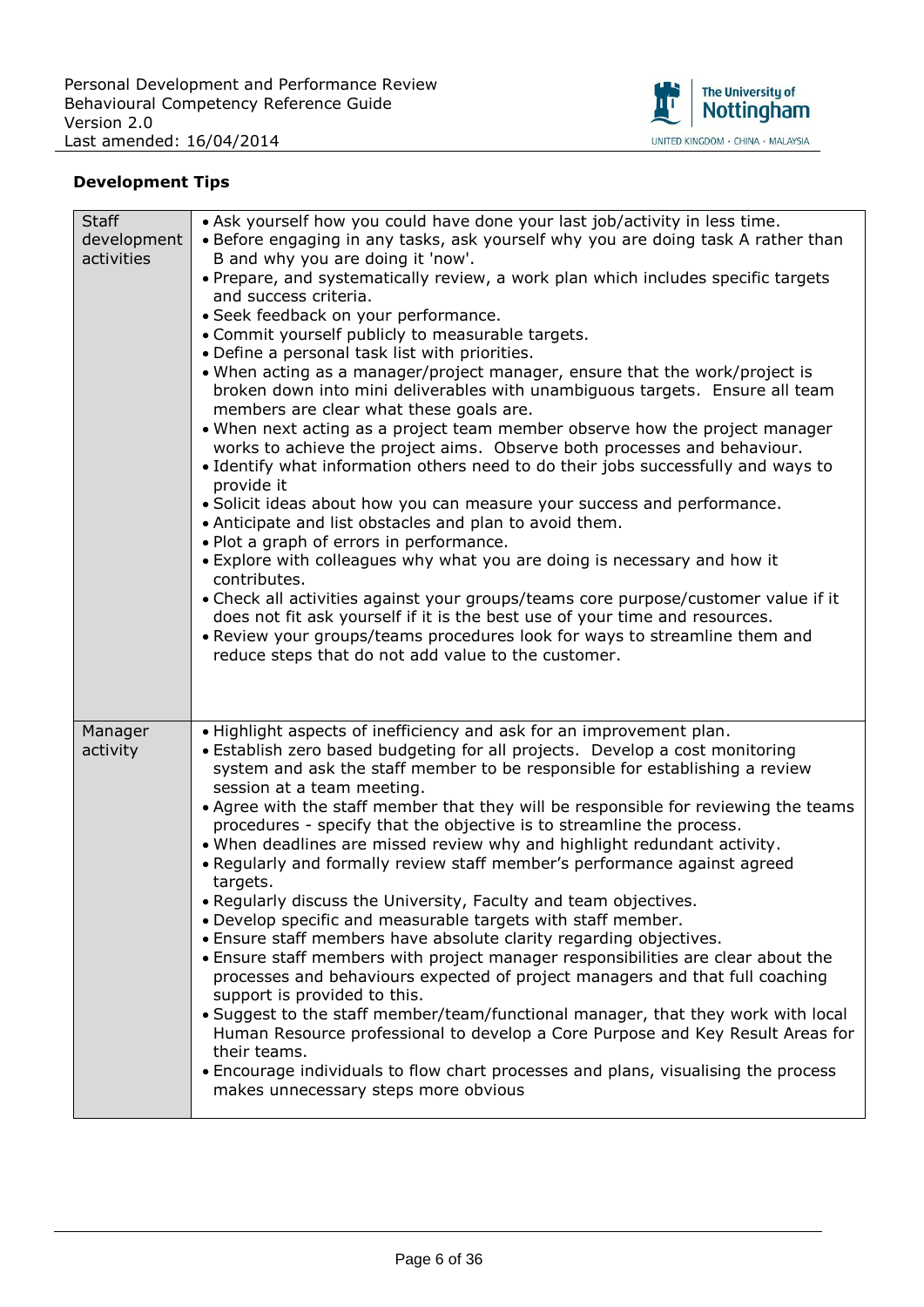

| <b>Serving the Customer</b> |                                                                                                                                                                                                                                                                                                                                                                               |
|-----------------------------|-------------------------------------------------------------------------------------------------------------------------------------------------------------------------------------------------------------------------------------------------------------------------------------------------------------------------------------------------------------------------------|
|                             | <b>Description</b> This is the desire to anticipate, meet and exceed the needs and expectations of<br>customers (internally and externally). It implies working together, building long-<br>term customer relationships and focusing one's efforts on delivering increased<br>customer value. At levels 4 and 5 it requires effective championing and partnership<br>working. |

| <b>Complexity</b>                                                     | <b>Examples</b>                                                                                                                                                                                                                                                                                                                                                                                                                                                                                                      |
|-----------------------------------------------------------------------|----------------------------------------------------------------------------------------------------------------------------------------------------------------------------------------------------------------------------------------------------------------------------------------------------------------------------------------------------------------------------------------------------------------------------------------------------------------------------------------------------------------------|
| Α.<br>Responds<br>professionally to<br>internal/external<br>customers | • Understands who the customer is<br>• Provides a prompt and helpful service to meet customer needs and<br>expectations<br>• Projects a courteous and professional image when dealing with customers<br>• Timely referral of customers issues to the most appropriate person, when<br>necessary<br>• Corrects problems promptly and un-defensively, puts the customer first                                                                                                                                          |
| Β.<br>Committed to<br>meeting<br>customer needs                       | • Builds a dialogue with the customer to understand real needs - listens,<br>understands, interprets and reflects back<br>• Is happy to receive customer feedback<br>• Treats the customer with intelligence and explains the rationale for action.<br>Explains why things can't be done in a particular way<br>• Attempts to correct problems before they become critical<br>• Deals with conflict situation positively                                                                                             |
| C.<br>Takes proactive<br>action for<br>customers                      | • Regularly checks out whether customers are satisfied and their expectations<br>are being met<br>• Takes customer problems away from them and owns responsibility for solving<br>them<br>• Focuses effort on meeting customer expectations even if these are<br>demanding<br>• Is proactive and 'goes the extra mile' to help meet a customer's needs                                                                                                                                                               |
| D.<br>Acts as a<br>customer<br>champion                               | • Looks for ways to make systems/procedures more customer-friendly and<br>challenges the University to provide them<br>• Tries to get other colleagues across the University to see things from the<br>customers' perspective - acts as a customer champion<br>• Develops an understanding of customer needs in order to anticipate service<br>needed                                                                                                                                                                |
| Ε.<br>Uses a long<br>term<br>perspective in<br>customer<br>relations  | • May trade off immediate costs for the sake of a long-term relationship and<br>ensures that the benefits of doing this are realised by the University<br>• Acts as a trusted adviser, becomes involved in customer's decision making<br>processes<br>• Builds an independent opinion on customer needs, problems or opportunities<br>and possibilities for implementation<br>• Acts on this opinion, i.e. works to exceed customers expectations by<br>suggesting new, more cost effective, fast and easy solutions |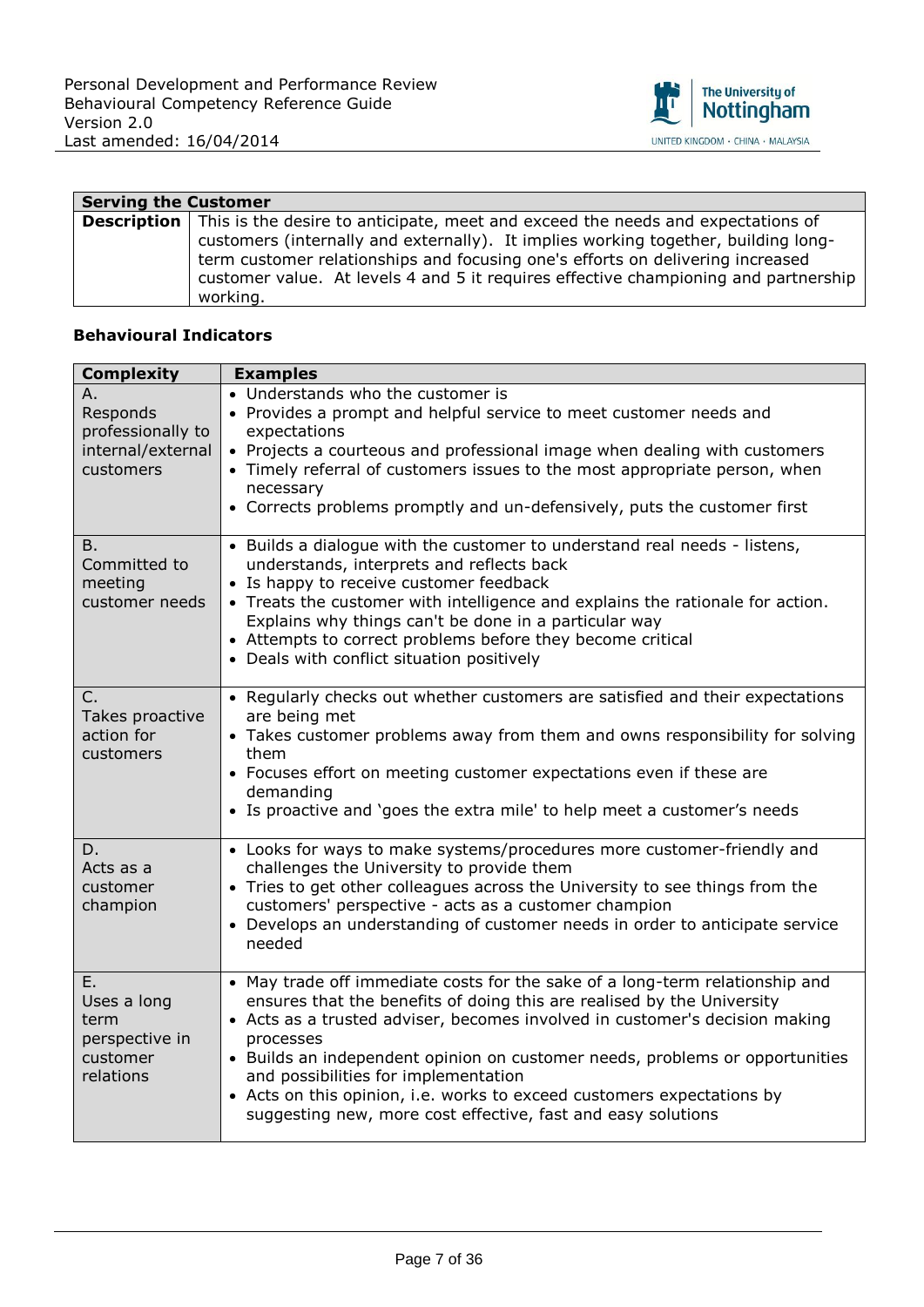

| <b>Complexity</b> | <b>Examples</b>                                                           |
|-------------------|---------------------------------------------------------------------------|
| Negative          | • Is poor at handling conflict/angry customer                             |
| indicators        | • Doesn't listen and talks over the customer, is rude or impatient        |
|                   | • Has a 'that's not my job' mentality                                     |
|                   | • Shrugs off customer needs                                               |
|                   | • Always finds a reason that prevents them from acting for the customer   |
|                   | without explaining why                                                    |
|                   | • Doesn't own customer issues and passes problems on without following up |
|                   |                                                                           |

| <b>Staff</b><br>development<br>activities | • Ask questions to the customer to find out specific facts and ensure all issues are<br>collated.<br>• Confirm issues back to customers to ensure requirements are fully understood.<br>• Try to use positive language. Avoid words like, 'No', 'We cannot do', 'I cannot do<br>that, I need to transfer you'. Try to identify alternative more positive language<br>'Let let me take that away and get back to you when I have the answer', 'I<br>understand what you are asking have you considered x'.<br>• Try to think of things from the customer perspective rather than your own in<br>relation to what you deliver and how your respond to their needs. |
|-------------------------------------------|------------------------------------------------------------------------------------------------------------------------------------------------------------------------------------------------------------------------------------------------------------------------------------------------------------------------------------------------------------------------------------------------------------------------------------------------------------------------------------------------------------------------------------------------------------------------------------------------------------------------------------------------------------------|
| Manager<br>activity                       | • Complete customer analysis exercise to ensure all the internal and external<br>customers are understood relating to what your team do.<br>• Involve your customer when defining and reviewing processes - refine activity to<br>maximise value to the customer.<br>• Continually review what you do against customer needs and priorities to ensure<br>any changes are identified (do not assume that what you have always done is<br>right).<br>• Ask your team to put themselves in the shoes of the customer and identify what<br>their expectations would be.                                                                                              |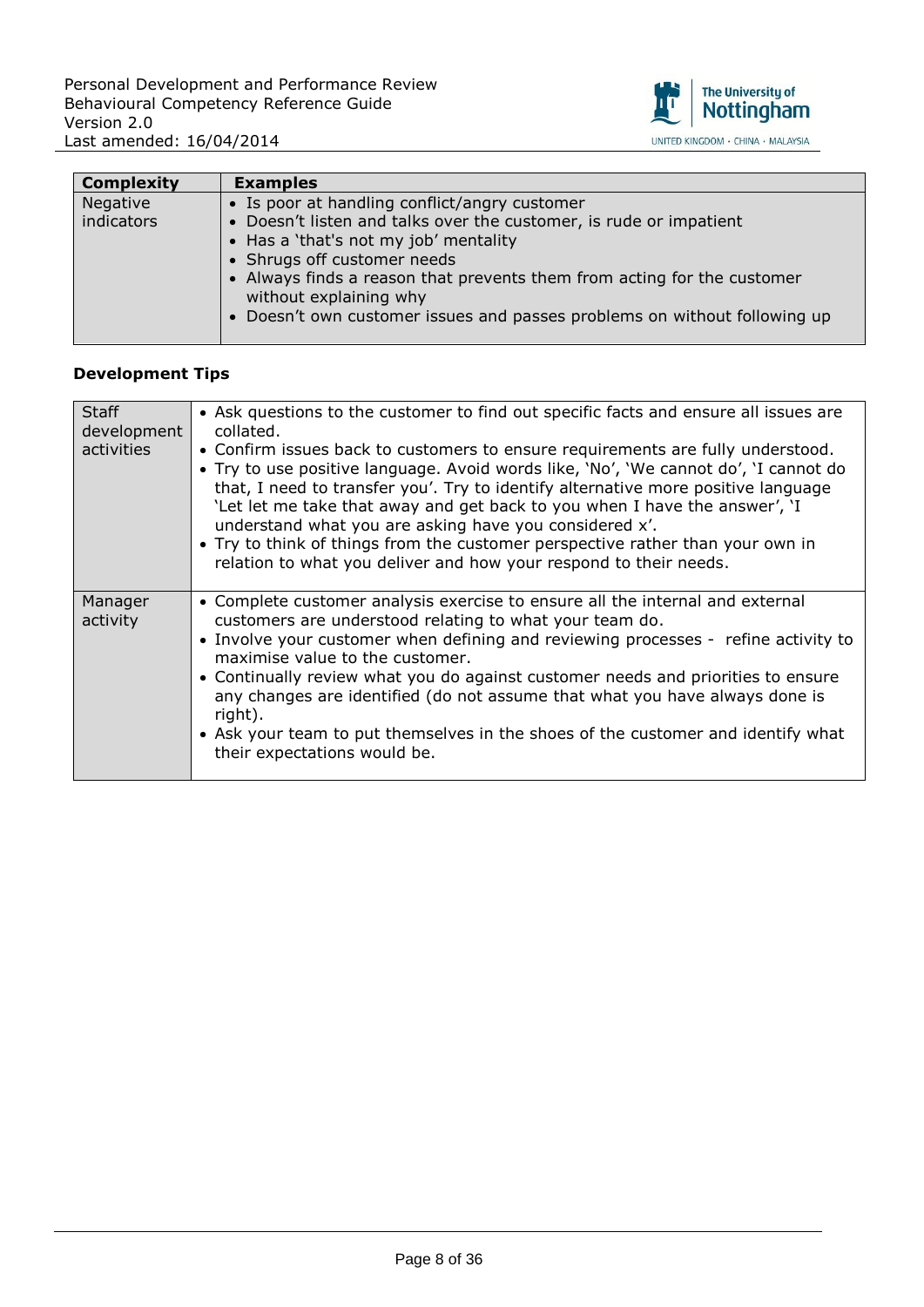

| <b>Quality Focus</b> |                                                                                                                                                                                                                                                                                                                                                                                                                                               |
|----------------------|-----------------------------------------------------------------------------------------------------------------------------------------------------------------------------------------------------------------------------------------------------------------------------------------------------------------------------------------------------------------------------------------------------------------------------------------------|
|                      | <b>Description</b> This is about demonstrating the underlying drive to ensure that quality is not<br>compromised within the working environment. It includes the identification and<br>maintenance of standards to meet the needs of the University, together with a<br>desire for accuracy, order and safety in the workplace. At levels 3 and 4 it is about<br>encouraging and monitoring the actions of others to maintain high standards. |

| <b>Complexity</b>                                  | <b>Examples</b>                                                                                                                                                                                                                                                                                                                                                                                                                                                                                                                                   |
|----------------------------------------------------|---------------------------------------------------------------------------------------------------------------------------------------------------------------------------------------------------------------------------------------------------------------------------------------------------------------------------------------------------------------------------------------------------------------------------------------------------------------------------------------------------------------------------------------------------|
| Α.<br>Recognises<br>the need<br>for<br>procedures  | • Demonstrates knowledge and understanding of standards, policy and procedures<br>in own area of work and that of the University<br>• Follows relevant procedures and pays attention to detail<br>• Presents information/reports accurately and neatly<br>• Maintains good systems and records<br>• Checks own work for accuracy and completeness<br>• Treats confidential information in an appropriate manner                                                                                                                                   |
| B. Sets<br>high<br>standards                       | • Corrects mistakes and takes action to ensure they do not re-occur<br>• Always wants to provide work of a high standard<br>• Sets self continuous improvement targets<br>• Seeks clarity to make sure the work produced meets specified needs.<br>• Discusses and sets challenging targets                                                                                                                                                                                                                                                       |
| C.<br>Encourages<br>high<br>standards<br>in others | • Acts as a role model to others<br>• Ensures quality standards are considered from the outset<br>• Talks to others about the need for high standards and quality<br>• When working with others, agrees quality standards at the outset<br>• Develops systems and procedures to manage data and information and shares<br>these with others<br>• Encourages others to check their work against standard operating practice                                                                                                                        |
| D. Monitors<br>the<br>standards<br>of others       | • Sets up appropriate quality review processes<br>• Audits the work of others to ensure that procedures are being followed<br>• Seeks feedback from customers and colleagues to ensure quality standards are<br>being maintained<br>• Uses a range of techniques to keep projects or activities on track<br>• Monitors the progress of work against project milestones and/or agreed<br>standards of work<br>• Where development needs are highlighted, arranges appropriate interventions<br>• Seeks to define and communicate quality standards |
| Negative<br>indicators                             | • Presents incomplete and inaccurate information<br>• Doesn't maintain accurate records/files<br>• Is slapdash about maintaining standards<br>• Only does the minimum and does not focus on continual improvement<br>• Does not actively work to ensure the environment is safe<br>• Relies on checking the checker to manage quality rather than fixes the root cause<br>of risk/potential areas of failure                                                                                                                                      |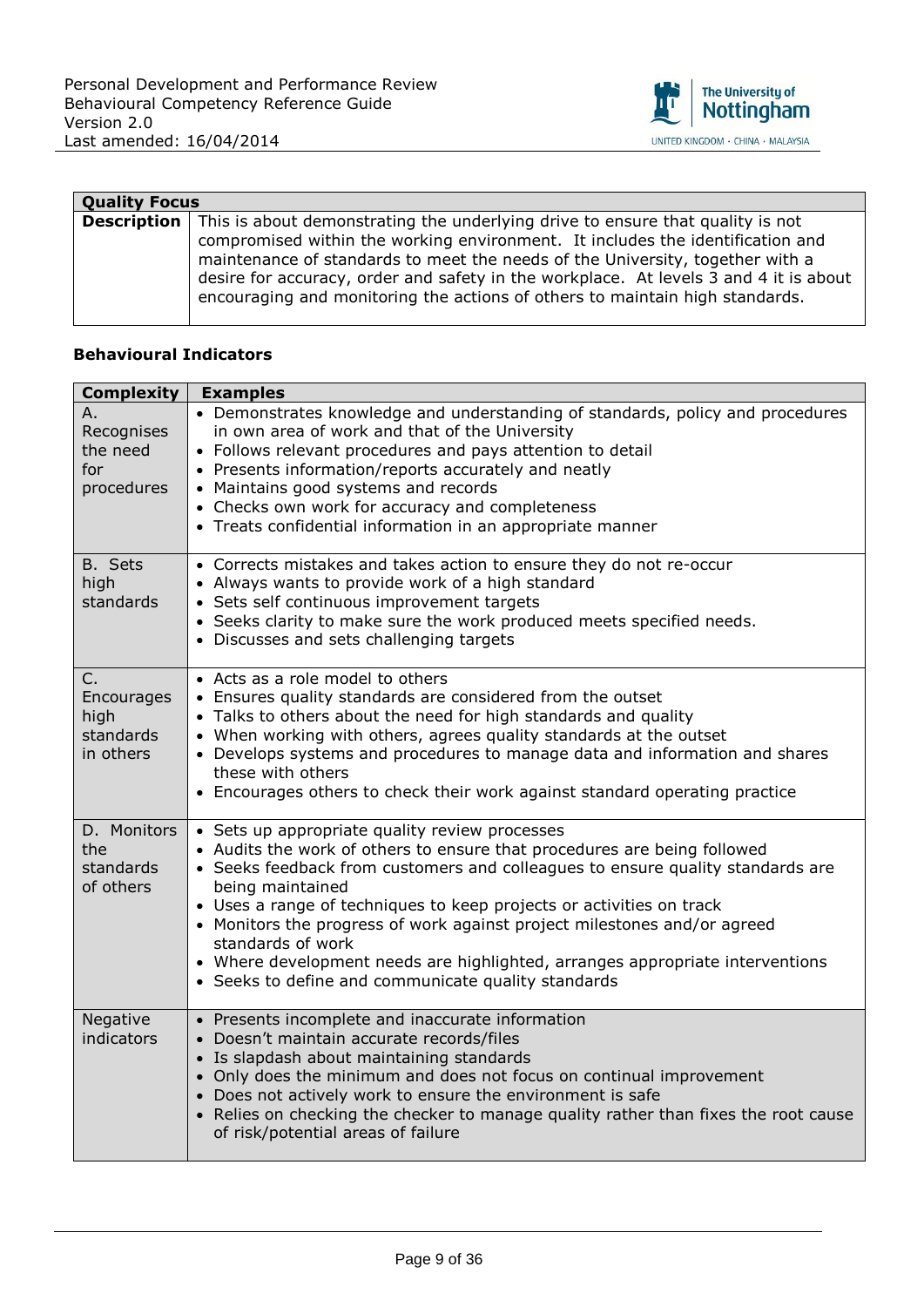

| <b>Staff</b><br>development<br>activities | • Read and stay up-to-date with procedure policy and process.<br>• Draw up a check list for performance of routine administrative tasks.<br>• Take on tasks requiring attention to detail.<br>. Plot errors due to incomplete data and develop a preventative strategy.<br>• Check interpretation of data with a knowledgeable colleague.<br>• Maintain 'to do' lists.<br>• Volunteer to be a 'proof reader'! |
|-------------------------------------------|---------------------------------------------------------------------------------------------------------------------------------------------------------------------------------------------------------------------------------------------------------------------------------------------------------------------------------------------------------------------------------------------------------------|
| Manager<br>activity                       | • Review performance and explore preventative strategies.<br>• Discuss values in relation to work requiring detail.<br>• Ask for a key presentation which requires thoroughness.<br>• Ensure meeting minutes are reviewed to ensure 'loose ends' are followed up.                                                                                                                                             |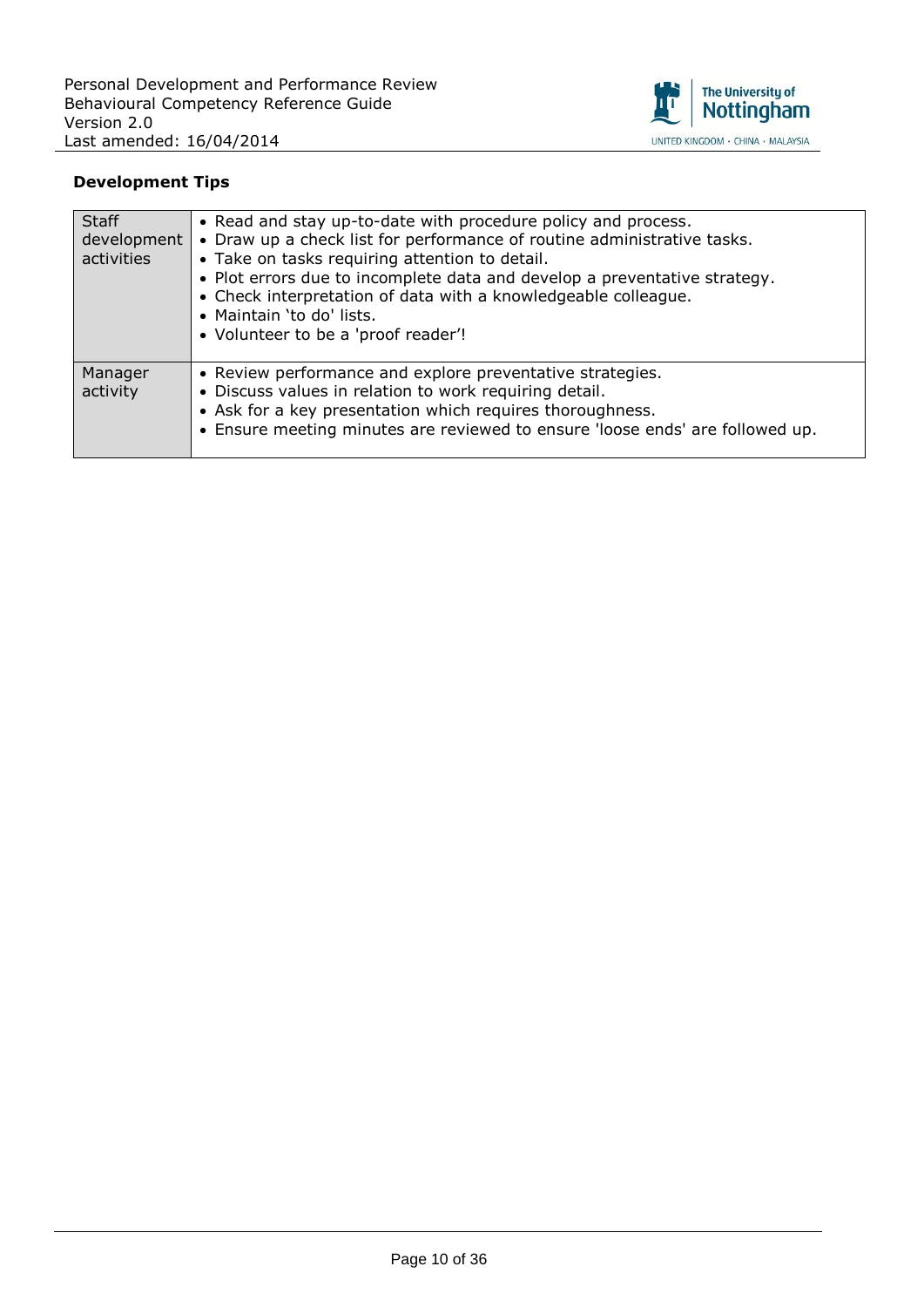

| Integrity   |                                                                                                                                                                                                                                                                                                                                                                                               |
|-------------|-----------------------------------------------------------------------------------------------------------------------------------------------------------------------------------------------------------------------------------------------------------------------------------------------------------------------------------------------------------------------------------------------|
| Description | This is about acting in a way that is consistent with what one says or values and<br>the expectations of both the University and the HE Sector. It requires a<br>demonstration of commitment to openness and ethical values. It includes taking<br>time to respect and understand others and be transparent and honest in all dealing<br>with people internal and external to the University. |

| <b>Complexity</b>                                   | <b>Examples</b>                                                                                                                                                                                                                                                                                                                                                                                                                       |
|-----------------------------------------------------|---------------------------------------------------------------------------------------------------------------------------------------------------------------------------------------------------------------------------------------------------------------------------------------------------------------------------------------------------------------------------------------------------------------------------------------|
| Α.<br>Demonstrates<br>respect<br>and honesty        | • Is fair, consistent, open and honest in the treatment of others<br>• Only gives commitments that can be met and ensures these are honoured<br>• Has respect for others' knowledge and/or experience and listens to their<br>concerns/issues<br>• Consistently treats others in the same way as one would wish to be treated<br>• Is approachable and patient<br>• Is aware of the feelings of others                                |
| <b>B.</b><br>Understands<br>others'<br>perspectives | • Reads other peoples' reactions and body language accurately<br>• Shows empathy and puts self in others' shoes<br>• Listens in order to appreciate the views of others<br>• Takes pride in being trustworthy and in concern for others<br>• Takes time to understand the needs of stakeholders outside the University<br>• Senses others' emotional states and ways of thinking<br>• Understands the unspoken meaning in a situation |
| C. Chooses<br>transparency                          | • Builds trust through modelling desired behaviours<br>• Does not compromise on matters of ethics<br>• Is honest about aspirations and agendas, particularly in relationships with staff,<br>colleagues and other stakeholders<br>• Maintains the integrity of the University by being open in communication<br>• Is willing to publicly admit to making a mistake and does not 'pass the buck'                                       |
| D.<br>Champions<br>values                           | • Speaks out and acts in an ethical way, even when it is hard to do so<br>• Confronts unethical actions of others<br>• Demonstrates a commitment to the highest possible values<br>• Challenges powerful persons to act on espoused values<br>• Observes, anticipates and acts with regards to issues of fairness, transparency<br>and honesty                                                                                        |
| E. Nurtures a<br>climate<br>of mutual<br>respect    | • Understands the range of strategies available to influence another person<br>• Is open to and encourages feedback<br>• Encourages others to value each other and challenges those who don't - even if<br>they are more senior<br>• Publicly demonstrates respect for other organisations or cultures                                                                                                                                |
| Negative<br>Indicators                              | • Is disrespectful about colleagues and customers<br>• Says one thing and does another<br>• Puts themselves before the needs of colleagues or the University<br>• Allows people to be treated badly<br>• Does not deliver unwelcome messages with openness and honesty                                                                                                                                                                |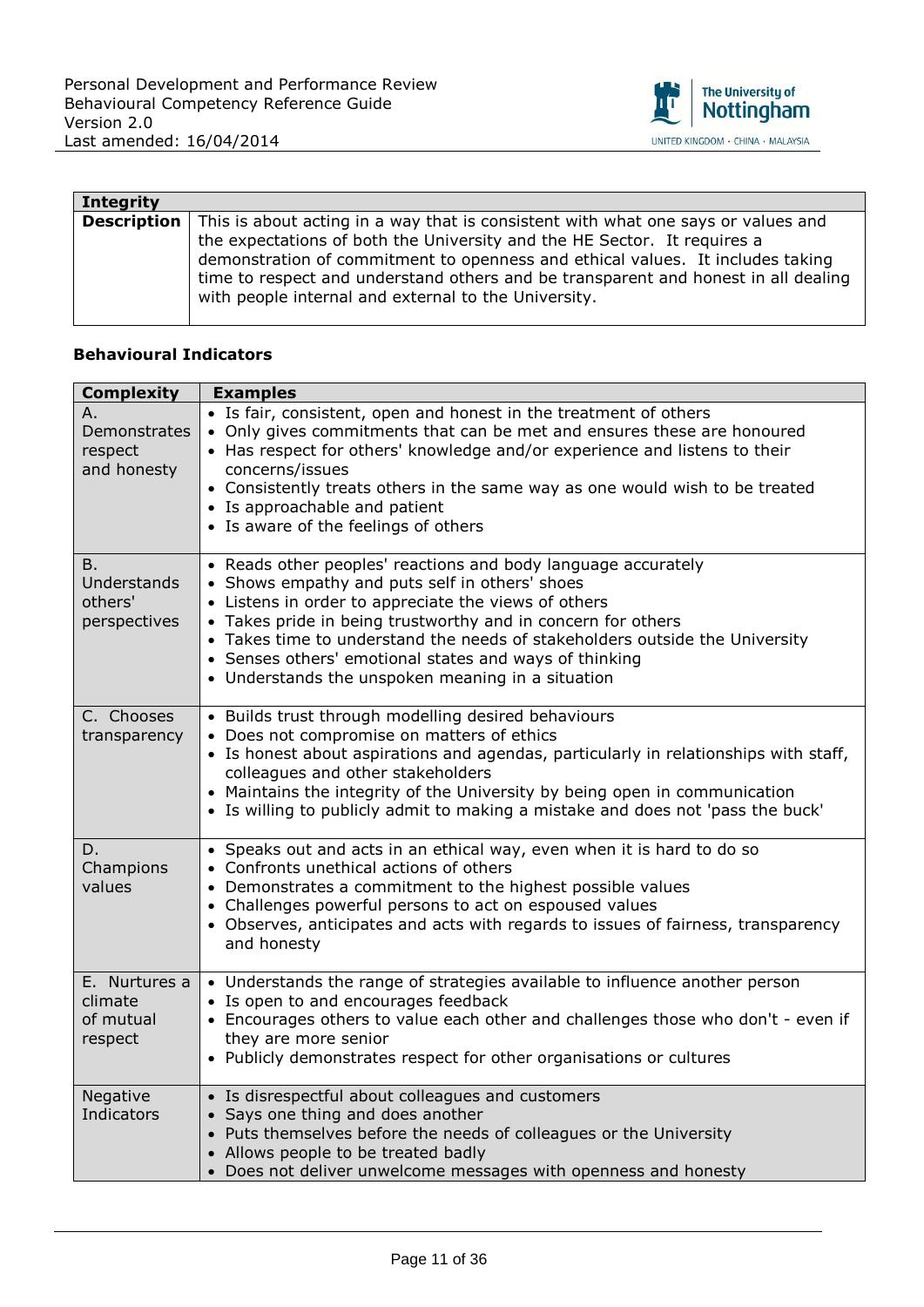

| Staff<br>development<br>activities | • Ask for the 'underlying' concern.<br>• Check for consistency between verbal and non-verbal behaviour.<br>• Write down before a meeting, your expectations of others views and review this                                                                                                                                                                                                                                                                                                                                                                                                                                                                                                                                                                                                                                                                                                                                                                                                                                                                                                             |
|------------------------------------|---------------------------------------------------------------------------------------------------------------------------------------------------------------------------------------------------------------------------------------------------------------------------------------------------------------------------------------------------------------------------------------------------------------------------------------------------------------------------------------------------------------------------------------------------------------------------------------------------------------------------------------------------------------------------------------------------------------------------------------------------------------------------------------------------------------------------------------------------------------------------------------------------------------------------------------------------------------------------------------------------------------------------------------------------------------------------------------------------------|
|                                    | afterwards.<br>Ask colleagues for their perceptions of the emotional state of individuals in a<br>$\bullet$<br>meeting - compare these to your own.<br>Ask for feedback as to how you have responded to others feelings.<br>$\bullet$<br>Ask yourself what it might be costing others to agree with you and build their<br>$\bullet$<br>concerns into your proposals or communications.<br>Make a practice of estimating others needs and viewpoints before speaking out.<br>$\bullet$<br>Actively seek feedback on how your behaviour and interpersonal skills are seen.<br>$\bullet$<br>Check out draft presentations and reports for their communicability and<br>$\bullet$<br>appropriateness.<br>Think systematically about where your first ideas may take you before speaking.<br>$\bullet$<br>After communications/interactions where issues relating to individuals attending<br>$\bullet$<br>have been 'raised' ask yourself if you need to follow-up matters with them.<br>Ask yourself whose interest you are serving when taking action: who are the<br>$\bullet$<br>other 'stakeholders'? |
| Manager<br>activity                | • Ask staff member to develop a negotiating strategy.<br>Get staff member to lead a 'sensitive' meeting.<br>$\bullet$<br>Review with staff member 'feelings' within a meeting.<br>$\bullet$<br>Give them specific feedback about their interpretation and reaction to<br>$\bullet$<br>moods/temperaments of individuals.<br>Review with the individual what the most effective communication medium<br>$\bullet$<br>might be for an influencing situation.                                                                                                                                                                                                                                                                                                                                                                                                                                                                                                                                                                                                                                              |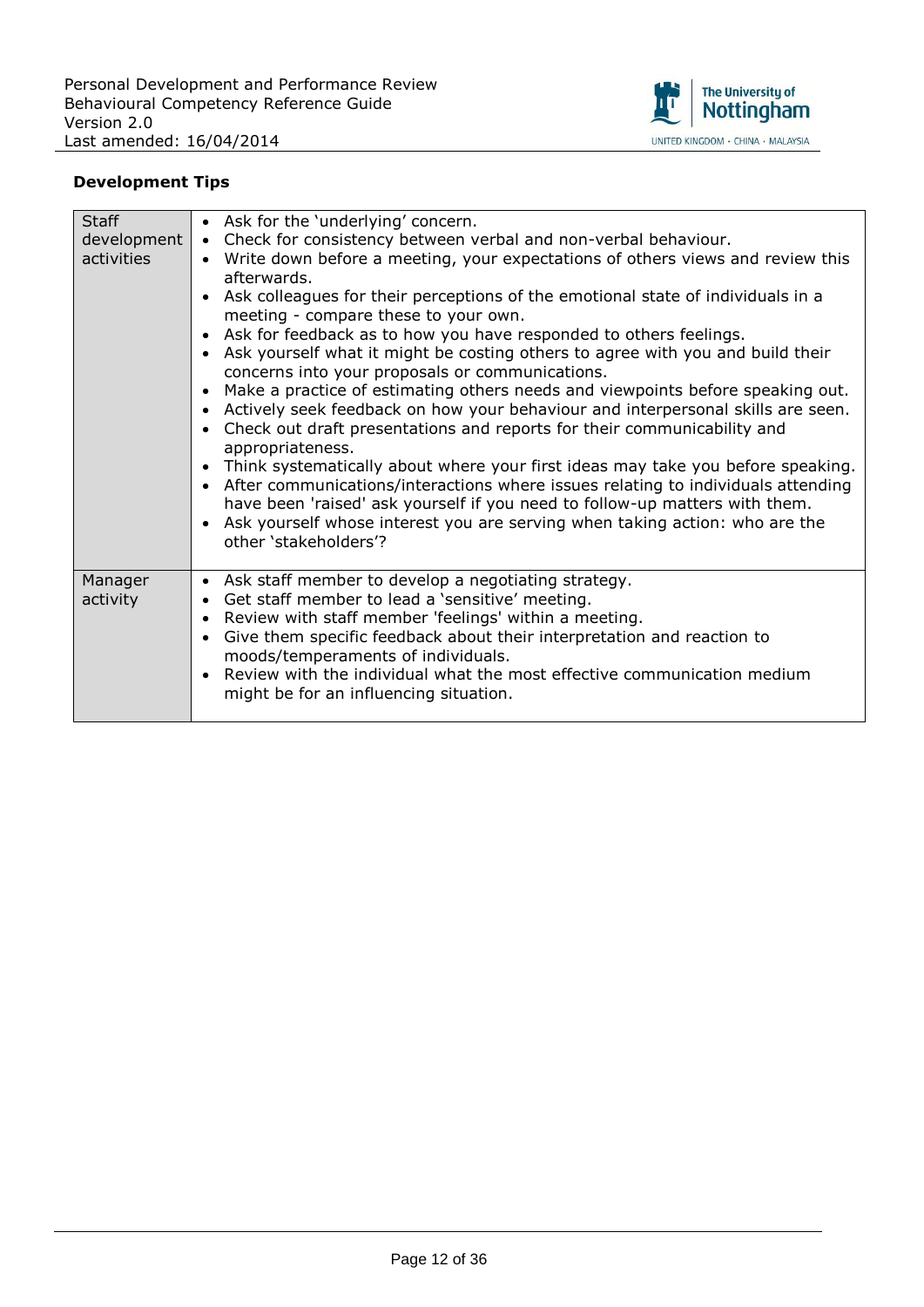

## **Personal Effectiveness**

| <b>Planning, Organising and Flexibility</b> |                                                                                                                                                                                                                                                                                  |
|---------------------------------------------|----------------------------------------------------------------------------------------------------------------------------------------------------------------------------------------------------------------------------------------------------------------------------------|
|                                             | <b>Description</b>   This is about adopting a methodical approach to work. It involves planning and                                                                                                                                                                              |
|                                             | organising oneself and others in order to deliver work and prevent future problems.<br>This includes the ability to adapt and change plans as the requirements of the<br>situation change. At the higher levels it involves thinking long-term, strategically<br>and creatively. |

| <b>Complexity</b>                                                                                              | <b>Examples</b>                                                                                                                                                                                                                                                                                                                                                                                                                                                                                                                                                                                                                                                                                                                                                                                           |
|----------------------------------------------------------------------------------------------------------------|-----------------------------------------------------------------------------------------------------------------------------------------------------------------------------------------------------------------------------------------------------------------------------------------------------------------------------------------------------------------------------------------------------------------------------------------------------------------------------------------------------------------------------------------------------------------------------------------------------------------------------------------------------------------------------------------------------------------------------------------------------------------------------------------------------------|
| А.<br>Is organised<br>and<br>methodical                                                                        | • Manages own time and workload effectively<br>• Records/stores information in a systematic way<br>• Gets planned work done within daily deadlines<br>• Plans and co-ordinates own work to meet objectives and development plans<br>• Adapts to unexpected changes in circumstances<br>• Thinks about the way things are done and is prepared to change approach to<br>meet the needs of a situation                                                                                                                                                                                                                                                                                                                                                                                                      |
| <b>B.</b><br>Plans<br>specific<br>activities<br>effectively                                                    | • Plans time effectively - develops clear and realistic plans<br>• Assists customer in establishing priorities<br>• Takes follow up actions when required<br>• Prioritises/re-prioritises work appropriately<br>• Monitors work activity against plan and takes remedial action when necessary to<br>deliver what is required on time<br>• Co-ordinates and organises others                                                                                                                                                                                                                                                                                                                                                                                                                              |
| C.<br>Plans ahead<br>and adapts                                                                                | • Involves others in planning activities<br>• Shifts resources to ensure delivery<br>• Monitors and manages staff skills and competence to ensure sufficient resources<br>are available to meet expectations<br>• Assesses time and resources needed for projects or activities<br>• Develops practical and realistic plans that ensure efficient use of resources<br>• Plans how to deal with peaks and troughs in workload over time<br>• Draws up contingencies and adapts plans as necessary                                                                                                                                                                                                                                                                                                          |
| D.<br>Develops<br>long term<br>plans to<br>realise<br>University<br>aims for<br>large<br>project<br>objectives | • Integrates and prioritises plans in line with strong understanding of goals and<br>objectives of the University<br>• Plans capacity and schedules work effectively with both a long term view using<br>milestones to monitor success<br>• Prepares plans taking in to account the whole supply chain and how the function<br>relates to the operation of the whole University<br>• Actively plans to improve service and not just deliver to the University norms<br>• Translates strategic goals into clear working/functional plans<br>• Changes the overall strategy, goal or project as external and internal conditions<br>alter<br>• Develops short and long term plans that anticipate future trends and identifies<br>shortfalls<br>• Makes use of cross departmental working to generate plans |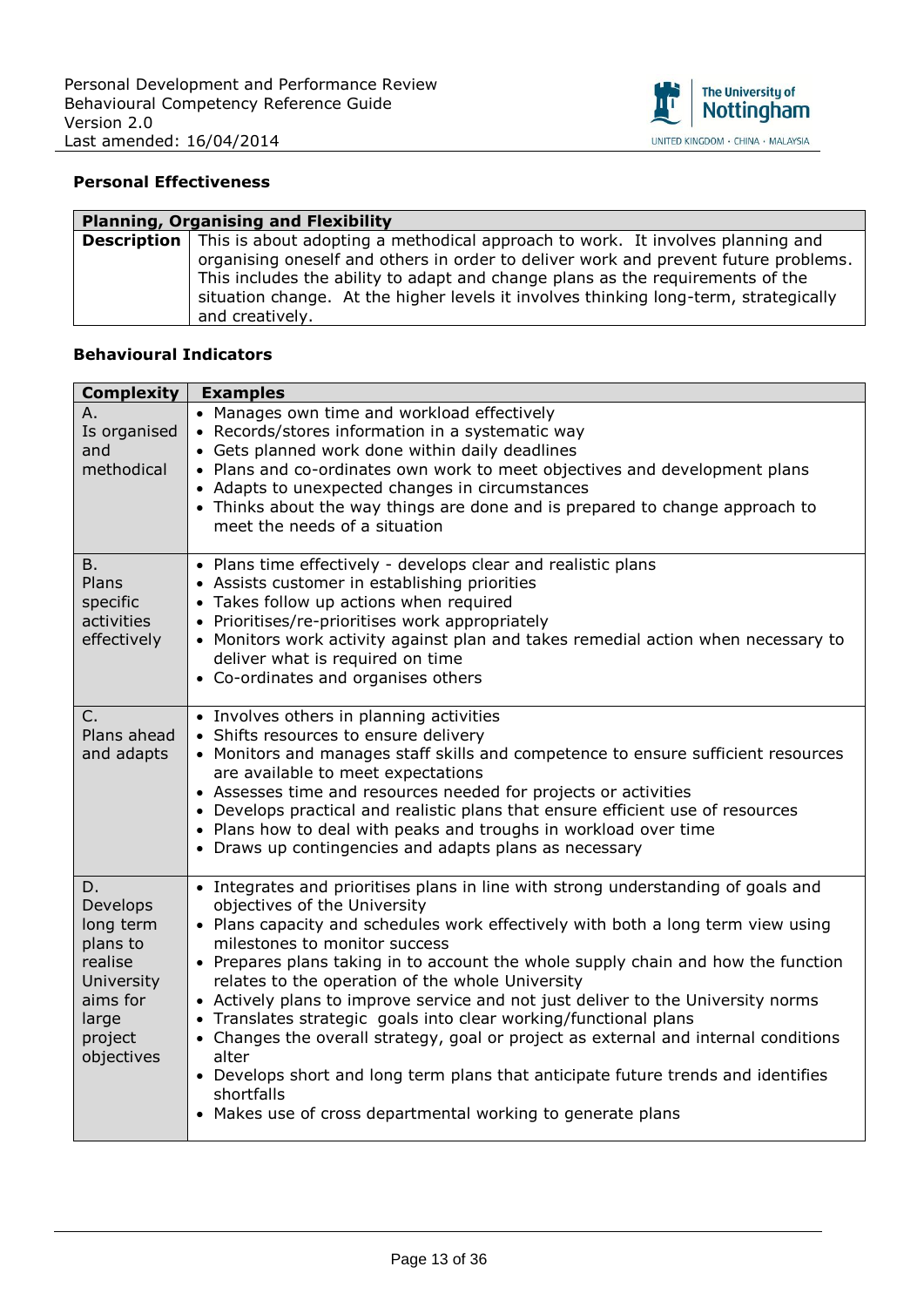

| <b>Complexity</b> | <b>Examples</b>                                                                                                                                                                                                                                                                                                       |
|-------------------|-----------------------------------------------------------------------------------------------------------------------------------------------------------------------------------------------------------------------------------------------------------------------------------------------------------------------|
| Negative          | • Fails to meet work schedules most of the time                                                                                                                                                                                                                                                                       |
| indicators        | • General untidiness inconveniences others and has a disorganised approach<br>• Sticks rigidly to plans even when circumstances change<br>• Is unable to make decisions<br>• Procrastinates to a point where tasks are not completed<br>• Unable to respond to last minute changes/glitches/problems<br>• Wastes time |

| <b>Staff</b><br>development<br>activities | • Define a personal task list with priorities.<br>• When acting as a manager/project manager, ensure that the work/project is<br>broken down into mini deliverables with unambiguous targets. Ensure all team<br>members are clear what these goals are.<br>• Volunteer to lead projects of increasing size and complexity to develop skills in<br>project management.<br>• Make self aware of project management processes and procedure using the<br>University's agreed tool kit and standards.<br>• When next acting as a project team member observe how the project manager<br>works to achieve the project aims. Observe both processes and behaviour.<br>• Identify obstacles that may prevent progress and plan to avoid or identify<br>alternatives. |
|-------------------------------------------|----------------------------------------------------------------------------------------------------------------------------------------------------------------------------------------------------------------------------------------------------------------------------------------------------------------------------------------------------------------------------------------------------------------------------------------------------------------------------------------------------------------------------------------------------------------------------------------------------------------------------------------------------------------------------------------------------------------------------------------------------------------|
| Manager<br>activity                       | • When deadlines are missed, review why and highlight redundant activity.<br>• Regularly and formally review staff member's performance against agreed<br>targets.<br>• Regularly discuss the University, Faculty and team objectives.<br>. Develop specific and measurable targets with staff member.<br>• Ensure staff member has absolute clarity regarding objectives.<br>. Ensure staff members with project manager responsibilities are clear about the<br>processes and behaviours expected of project managers and that full coaching<br>support is provided for this.                                                                                                                                                                                |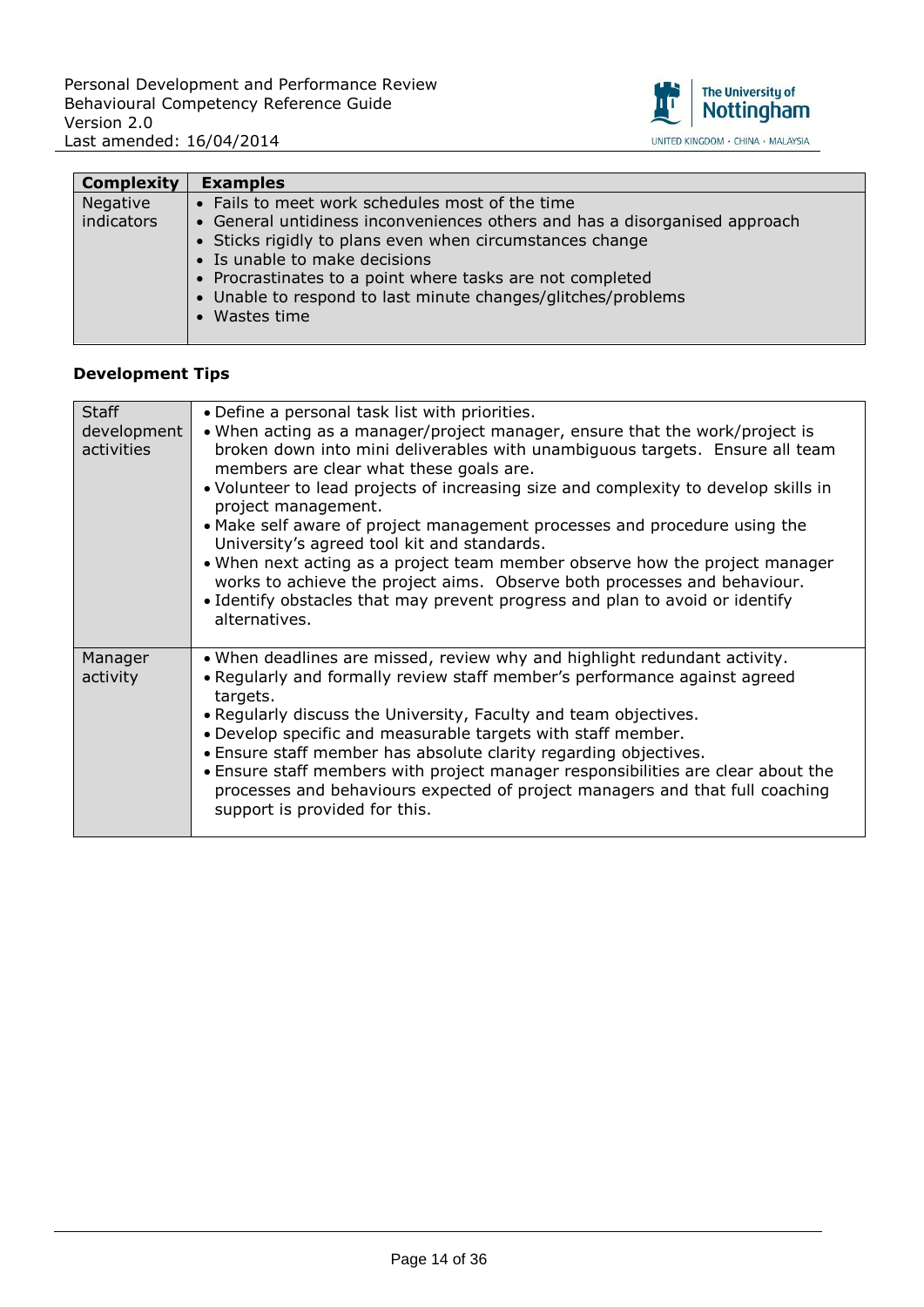

| <b>Confidence and Self Control</b> |                                                                                                            |
|------------------------------------|------------------------------------------------------------------------------------------------------------|
|                                    | <b>Description</b>   This is a belief in one's own capability to accomplish a task and select an effective |
|                                    | approach to a task or problem. This includes confidence in one's ability as                                |
|                                    | expressed in increasingly challenging circumstances and confidence in one's                                |
|                                    | decisions and opinions. The essence of this behaviour is the question, 'Does the                           |
|                                    | person take on risky or difficulty tasks or measured conflicts with those in power                         |
|                                    | over that person'? Level 4 and 5 are primarily about assertiveness and confidence                          |
|                                    | with one's boss or others in more senior positions, not with staff or peers.                               |

| <b>Complexity</b>            | <b>Examples</b>                                                                                                                                                        |
|------------------------------|------------------------------------------------------------------------------------------------------------------------------------------------------------------------|
| А.                           | • Appears confident in relation to the tasks of the job and ability to complete                                                                                        |
| Presents self<br>confidently | them<br>. Willing to ask questions and make suggestions for better ways of achieving a<br>task                                                                         |
|                              | . Works without needing close supervision                                                                                                                              |
|                              | . Remains calm and tactful when challenged                                                                                                                             |
|                              | • Is confident working with others<br>• Maintains a businesslike approach when unduly annoyed, disturbed or disrupted<br>by others                                     |
| <b>B.</b>                    | • Trusts own judgement                                                                                                                                                 |
| Acts<br>independently        | . Willing to disagree and make a stand on issues when necessary/appropriate<br>. Recognises and uses the skills and experience of others without feeling<br>threatened |
|                              | . Recognises when to act independently and when to seek advice                                                                                                         |
|                              | • Keeps things in perspective despite frustration                                                                                                                      |
| $C_{1}$<br>Models            | . Says, 'I know I made a mistake' to others and takes action to rectify and learn<br>from the situation                                                                |
| confidence and               | • Looks for challenging new projects or new responsibilities                                                                                                           |
| professionalism              | · Presents self as a reputable source of knowledge<br>• Accepts criticism without being defensive                                                                      |
|                              | • Can deliver the bad as well as the good news effectively                                                                                                             |
|                              | • Is confident in own ability to deliver and in transferring confidence to new<br>situations                                                                           |
|                              | • Is objective under pressure and in difficult or stressful circumstances                                                                                              |
|                              | . Works effectively under tight deadlines<br>• Maintains effectiveness and commitment in the face of disappointment                                                    |
|                              |                                                                                                                                                                        |
| D.<br>Chooses                | • Is willing to put forward and sustain a case which conflicts with senior people<br>• Likes challenging projects                                                      |
| challenging                  | · Speaks up when disagrees with management, customers or others in power                                                                                               |
| situations                   | . Makes their case politely, stating own views clearly and confidently, even in a<br>conflict                                                                          |
|                              | • Sticks to unpopular or difficult decisions even when others disagree in pursuit<br>of University benefit                                                             |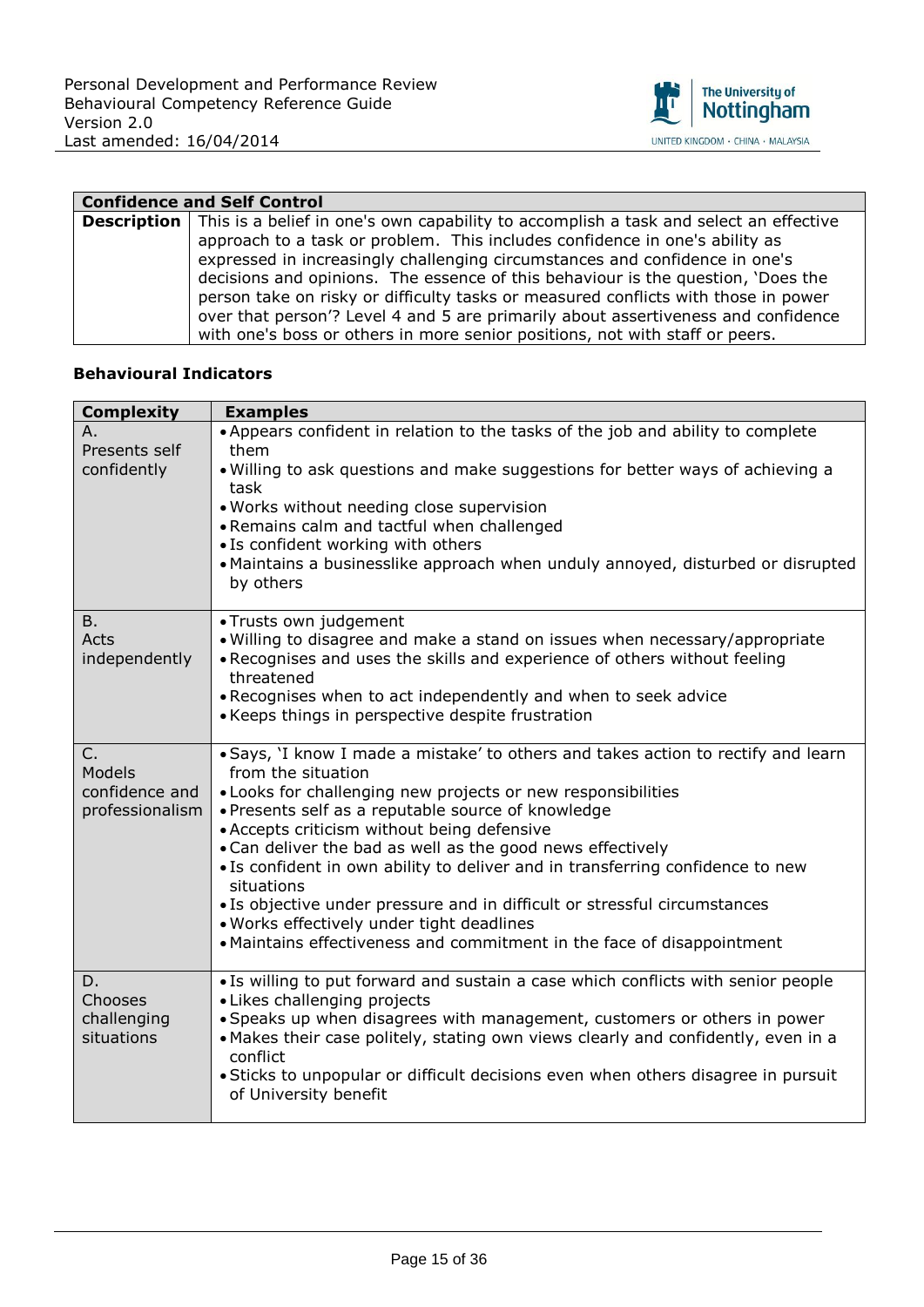

| <b>Complexity</b>                  | <b>Examples</b>                                                                                                                                                                                                                                                                                                                                                                                                                                                                                                                   |
|------------------------------------|-----------------------------------------------------------------------------------------------------------------------------------------------------------------------------------------------------------------------------------------------------------------------------------------------------------------------------------------------------------------------------------------------------------------------------------------------------------------------------------------------------------------------------------|
| Е.<br>Challenges the<br>status quo | • Takes on extremely challenging and stretching tasks willingly<br>• Challenges the status quo if confident that there is a better way of approaching<br>or doing something, even when this is the accepted University view and the<br>opinions of more senior people<br>. Is not afraid to push difficult issues towards a decision and take responsibility<br>for the outcome, even when this is by no means clear<br>. Responds solidly to customers in the face of unreasonable demands and seeks<br>agreement professionally |
| Negative<br>indicator              | • Fears mistakes so avoids decisions, procrastinates<br>. Will only take on very familiar tasks<br>• Reacts inappropriately when placed in stressful situations<br>• Stamps down on creativity and innovation<br>. Panics or makes mountains out of molehills<br>• Is threatened by those with greater knowledge or experience in their area of<br>work                                                                                                                                                                           |

| <b>Staff</b><br>development<br>activities | • When next faced with 'difficult situations' - write a list of what you will get out of<br>it when it is successfully dealt with.<br>• Volunteer for new challenges.<br>• Make an effort to visit or involve other departments and teams - thus exposing<br>yourself to dealing and working with a wide range of individuals.<br>• Next time an obstacle presents itself - immediately write down what you are<br>going to do about it before you talk about it.<br>• Congratulate yourself when you do something well.<br>• Picture what it is you want to do/be and practice thinking and talking in those<br>terms.<br>• Take a calculated risk to improve a work process or an interpersonal relationship.<br>• Write and mentally rehearse a plan for how you will respond in the event of<br>disappointment or challenge.<br>• Discuss with a colleague your reaction to stress and explore its management.<br>• Examine your priorities and take firm action to manage your time.<br>• Where you do not have specific deadlines, impose your own and work towards<br>them. |
|-------------------------------------------|------------------------------------------------------------------------------------------------------------------------------------------------------------------------------------------------------------------------------------------------------------------------------------------------------------------------------------------------------------------------------------------------------------------------------------------------------------------------------------------------------------------------------------------------------------------------------------------------------------------------------------------------------------------------------------------------------------------------------------------------------------------------------------------------------------------------------------------------------------------------------------------------------------------------------------------------------------------------------------------------------------------------------------------------------------------------------------|
| Manager<br>activity                       | • Delegate tasks in a planned way which progressively challenges staff member's<br>capability.<br>• Encourage sharing of mistakes with a view to developing improvement strategies.<br>• In performance review, talk in terms of what you want, NOT what must be<br>avoided.<br>• Consistently look for opportunities to give positive feedback and recognise<br>success.<br>• Clarify the link between the staff member's development and increased<br>responsibility.<br>• Present `threats/obstacles' in a positive way.<br>• Give specific and usable feedback.<br>• Be a good role model.<br>• When the individual is next faced with a disappointment - discuss how they can<br>manage the feelings and maintain their effectiveness.                                                                                                                                                                                                                                                                                                                                        |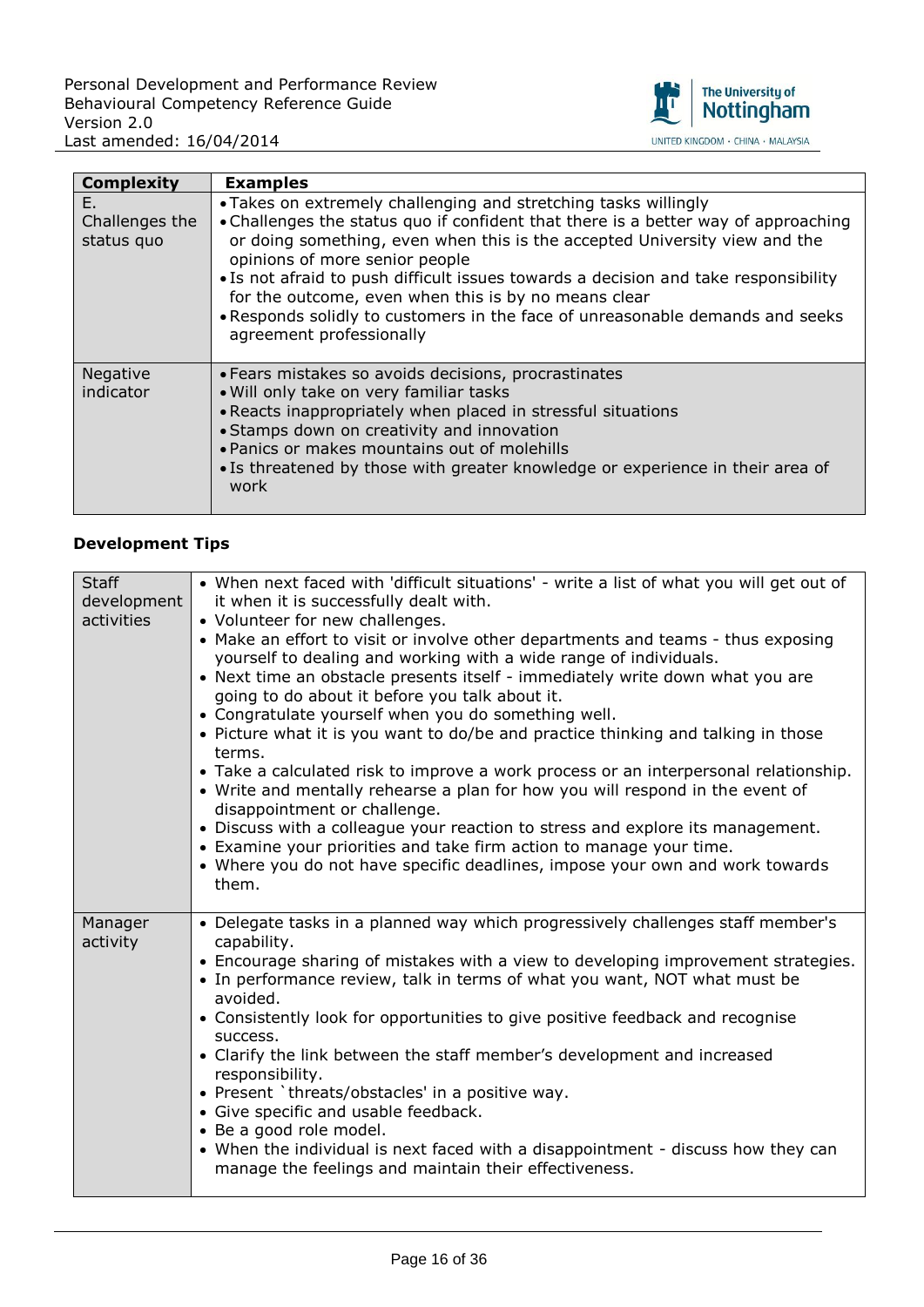

| <b>Problem Solving and Initiative</b> |                                                                                                         |
|---------------------------------------|---------------------------------------------------------------------------------------------------------|
|                                       | <b>Description</b> This is about engaging in proactive behaviour, seizing opportunities and originating |
|                                       | action which goes beyond simply responding to the obvious needs of the situation                        |
|                                       | or to direct requests from others. It is coming up with new or different ideas, or                      |
|                                       | adapting ideas from elsewhere in the University or externally. It is concerned with                     |
|                                       | moving the University forward by applying new ideas or old ideas in a new way to                        |
|                                       | generate solutions and approaches. At the higher levels it is about thinking                            |
|                                       | laterally and creating new concepts.                                                                    |

| <b>Complexity</b>                                                                          | <b>Examples</b>                                                                                                                                                                                                                                                                                                                                                                                                                                                                                                                                                                                                                                                                                                                                                              |
|--------------------------------------------------------------------------------------------|------------------------------------------------------------------------------------------------------------------------------------------------------------------------------------------------------------------------------------------------------------------------------------------------------------------------------------------------------------------------------------------------------------------------------------------------------------------------------------------------------------------------------------------------------------------------------------------------------------------------------------------------------------------------------------------------------------------------------------------------------------------------------|
| Α.<br>Is proactive<br>and suggests<br>improvements<br>to improve<br>delivery or<br>service | · Takes action before being asked<br>• Makes suggestions on how to improve things at work questioning current<br>accepted ways of doing things<br>· Is concerned with service or delivery<br>. Raises issues and makes ideas known with colleagues and managers in a clear<br>fashion<br>• Contributes to change initiatives with enthusiasm and is a known supporter of<br>ideas and innovations<br>. Is prepared to 'have a go' at trying new ways of doing things or others' ideas<br>• Modifies an existing idea to produce something that can be applied personally                                                                                                                                                                                                     |
| <b>B.</b><br>Identifies and<br>tries out<br>different<br>approaches                        | • Identifies and tries out different approaches<br>· Seeks work and development opportunities to enable improvement within<br>confines of their role<br>• Predicts customer need<br>• Supports the integration of new technology to improved performance<br>· Suggests appropriate options when obstacles appear<br>. Imports good ideas from similar situations both in the University and externally<br>• Speeds up and improves existing processes by using a different approach<br>• Applies learned models and theories to current business situations                                                                                                                                                                                                                  |
| C.<br>Generates a<br>range of<br>innovative<br>ideas                                       | · Is open minded and actively seeks opportunities to try out new ideas<br>· Takes action in areas for which he/she has no direct personal responsibility<br>. Has a record of seizing and driving ideas and opportunities to successful<br>implementation<br>. Produces novel ideas to modify procedure and performance<br>• Tries to break new ground and be creative when generating solutions<br>• Creates innovative working methods to generate new ideas<br>· Uses resources creatively and thinks laterally to identify new solutions<br>. Has a flexible approach to problem solving<br>. Looks beyond the obvious and immediate information when generating<br>solutions<br>• Demonstrates resourcefulness in identifying and exploiting trends and<br>developments |
| Additional for<br>Managers and<br>Leaders                                                  | • Promotes personal and team proactively<br>• Challenges and tests ideas in team and 1-to-1 settings<br>. Innovative in staff management, process engineering and development of new<br>working practices                                                                                                                                                                                                                                                                                                                                                                                                                                                                                                                                                                    |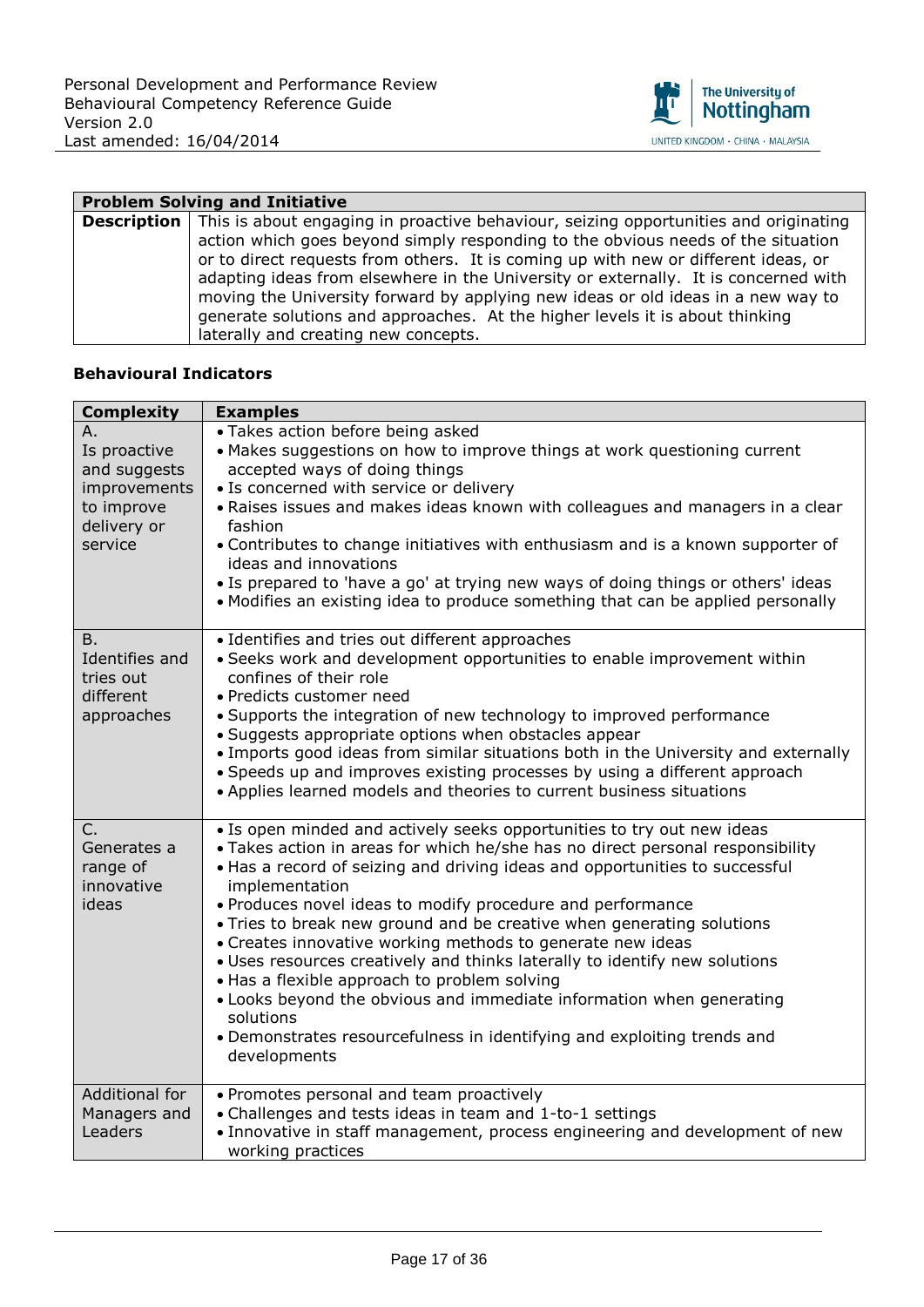

| <b>Complexity</b>                         | <b>Examples</b>                                                                                                                                                                                                                                                                                                                                                                                                                                                                                                                                                                                                                                                                                                      |
|-------------------------------------------|----------------------------------------------------------------------------------------------------------------------------------------------------------------------------------------------------------------------------------------------------------------------------------------------------------------------------------------------------------------------------------------------------------------------------------------------------------------------------------------------------------------------------------------------------------------------------------------------------------------------------------------------------------------------------------------------------------------------|
| D.<br>Creates new<br>concepts             | . Proactively scans the environment for new ideas and trends<br>• Has a record of creating and implementing new opportunities that generate<br>improved University performance and is sought after as a source of ideas<br>• Produces imaginative or unique responses to a problem<br>. Looks at things in a really new way - breakthrough thinking which will move the<br>University forward<br>. Devises new models and concepts that are not obvious to others in order to<br>explain or hypothesise about situations<br>• Identifies and uses new models to enhance the UoN standing in the HE sector<br>• Introduces changes in direction, policy or procedure<br>. Will consider the radical or unconventional |
| Additional for<br>Managers and<br>Leaders | • Actively encourages and supports creative and innovative thinking in others<br>• Supports team and colleagues to take a risk that will benefit the University<br>. Uses facilitation tools and techniques to stimulate creative thinking and<br>discussion at all levels<br>• Stimulates discussions about creative approaches amongst staff<br>• Creates a working environment where creativity and innovation is the norm and<br>is rewarded and supported                                                                                                                                                                                                                                                       |
| Negative<br>indicators                    | . Has a knee jerk reaction in providing solutions to problems<br>· Identifies only with the obvious well worn alternatives<br>. Waits for others to give answers, 'I don't know tell me'<br>• Can only see the immediate problem<br>• Is only able to spot very obvious connections<br>• Is content with the status quo and does not challenge it<br>• Continues to apply flawed approaches and models<br>• Gets bogged down in detail and cannot see the bigger picture                                                                                                                                                                                                                                             |

| <b>Staff</b><br>development<br>activities | . Structure in time to 'scan' your environment for new ideas, trends, etc.<br>. Develop a rolling list of things you feel need improving; routinely check this out<br>for actions you have taken.<br>. Consistently and constructively query the way things are, e.g., always put the<br>word 'constraints' in inverted commas and then add the word 'perceived.'<br>• Ask yourself what proposals you have made recently.<br>• Volunteer for a challenging assignment or project. |
|-------------------------------------------|------------------------------------------------------------------------------------------------------------------------------------------------------------------------------------------------------------------------------------------------------------------------------------------------------------------------------------------------------------------------------------------------------------------------------------------------------------------------------------|
| Manager<br>activity                       | . Delegate/give your staff member opportunities with necessary support.<br>. Develop a list of improvement areas and ask for ideas.<br>• Agree attendance of staff member at key conferences and check for any ideas for<br>action.<br>• Recognise initiatives taken and establish a 'risk tolerant' climate.<br>. Talk to staff member about the need for initiative.                                                                                                             |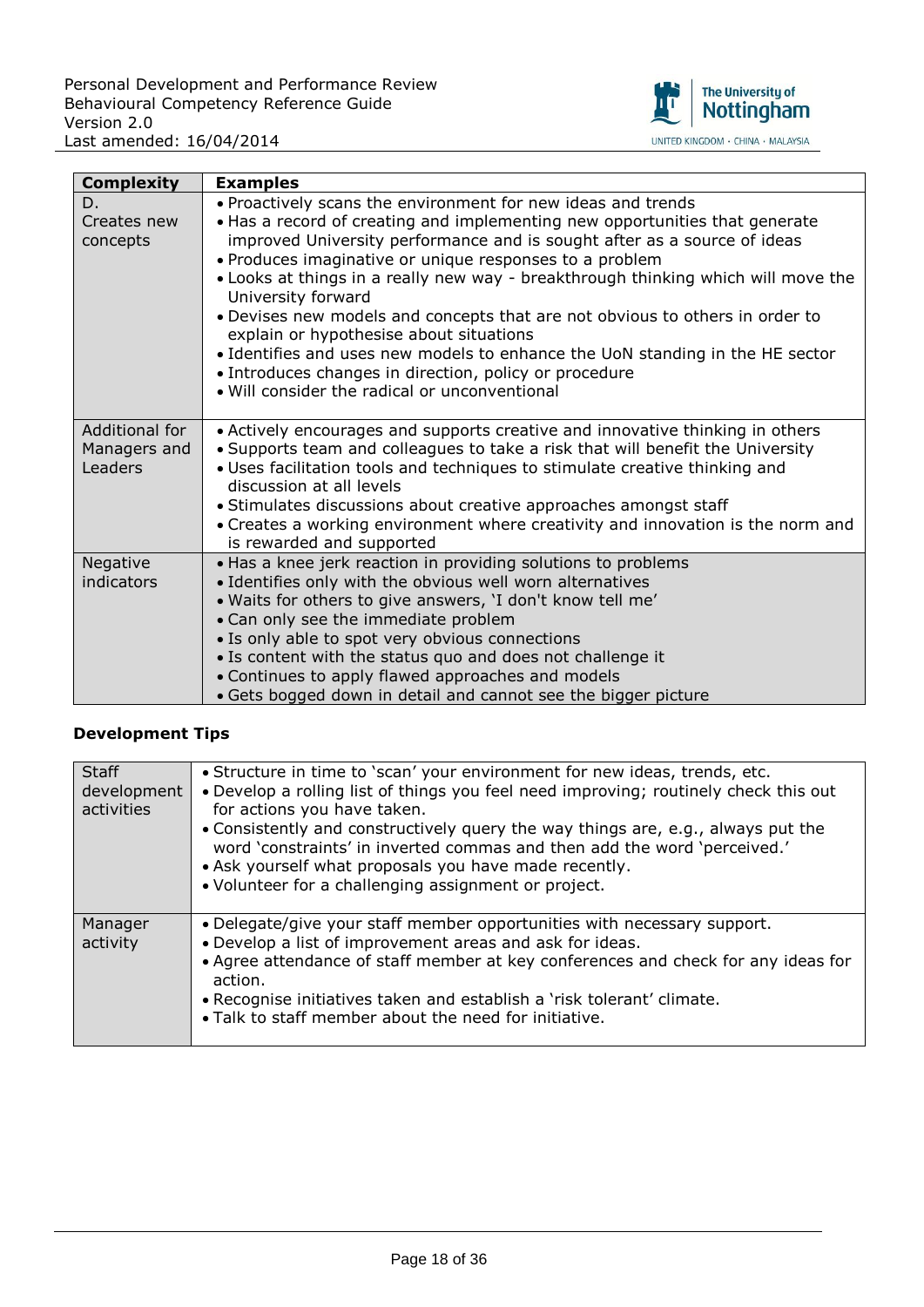

| <b>Critical Information Seeking</b> |                                                                                                          |
|-------------------------------------|----------------------------------------------------------------------------------------------------------|
|                                     | <b>Description</b>   Critical information seeking requires a selective approach to gathering information |
|                                     | aimed at getting the really crucial pieces of information. The ability to seek out                       |
|                                     | information based on an underlying curiosity or desire to know more about subject                        |
|                                     | area, University issues, people, and the sector. It includes asking questions that go                    |
|                                     | beyond what is routine, in order to 'dig' or press for exact information. Critical                       |
|                                     | information seeking is essential for making sure your decisions are firmly grounded                      |
|                                     | in reality, and that they are the best they can be.                                                      |

| <b>Complexity</b> | <b>Examples</b>                                                                       |
|-------------------|---------------------------------------------------------------------------------------|
| Α.                | • Checks for error or omissions                                                       |
| Asks the          | • Acts to reconcile inconsistent forms of data                                        |
| easy              | • Checks to ensure that data is accurate                                              |
| questions or      | • Searches records or files for critical information in a problem or task             |
| consults          | • Asks direct questions of the people who are in a position to answer them            |
| readily           | • Consults colleagues when trying to resolve issues                                   |
| available         | • Chats with someone to find out what is going on                                     |
| sources,          | • Looks at visible information to keep self up-to-date                                |
| ensures           | • Keeps track of many details without losing track of them                            |
| data is           |                                                                                       |
| complete          |                                                                                       |
| and               |                                                                                       |
| accurate          |                                                                                       |
| В.                | • Identifies and talks to the most appropriate people possessing information          |
| Personally        | relevant to a problem                                                                 |
| investigates      | • Carefully prepares and checks details for key events, presentations etc             |
|                   | • Understands and evaluates numerical data, tables, charts or graphs to find          |
|                   | information                                                                           |
|                   | • Asks a variety of people to gather different perspectives or ideas                  |
|                   | • Takes time to personally find out more e.g. visits other departments or locations   |
|                   | • Asks a range of open questions to solve and understand a particular issue or        |
|                   | problem                                                                               |
|                   | • Goes out to investigate a situation and to look for reasons as to why something     |
|                   | happened                                                                              |
|                   | • Follows up incomplete or inadequate answers to pin down facts                       |
|                   | • Doesn't wait to be told - finds out what they need to know                          |
| C.                | • Gets important information that others wouldn't get                                 |
| Digs deeper       | • Contacts others who are not personally involved to get their perspective or         |
|                   | benefit from their experience                                                         |
|                   | • Is well known as an active listener                                                 |
|                   | • Gathers information from all key 'stakeholders' (i.e. people with vested interests) |
|                   | • Allows others to discuss to identify issues                                         |
|                   | • Finds out in detail how fellow colleagues have tackled a particular problem         |
|                   | • Asks a series of probing questions to get to the root of a situation or problem;    |
|                   | doesn't stop with the first answer, but finds out the underlying reasons why          |
|                   | something has happened                                                                |
|                   | • Builds knowledge of how the University works and the factors which impact on        |
|                   | business performance                                                                  |
|                   | • Makes sure that 'no stones are left unturned' when investigating an issue           |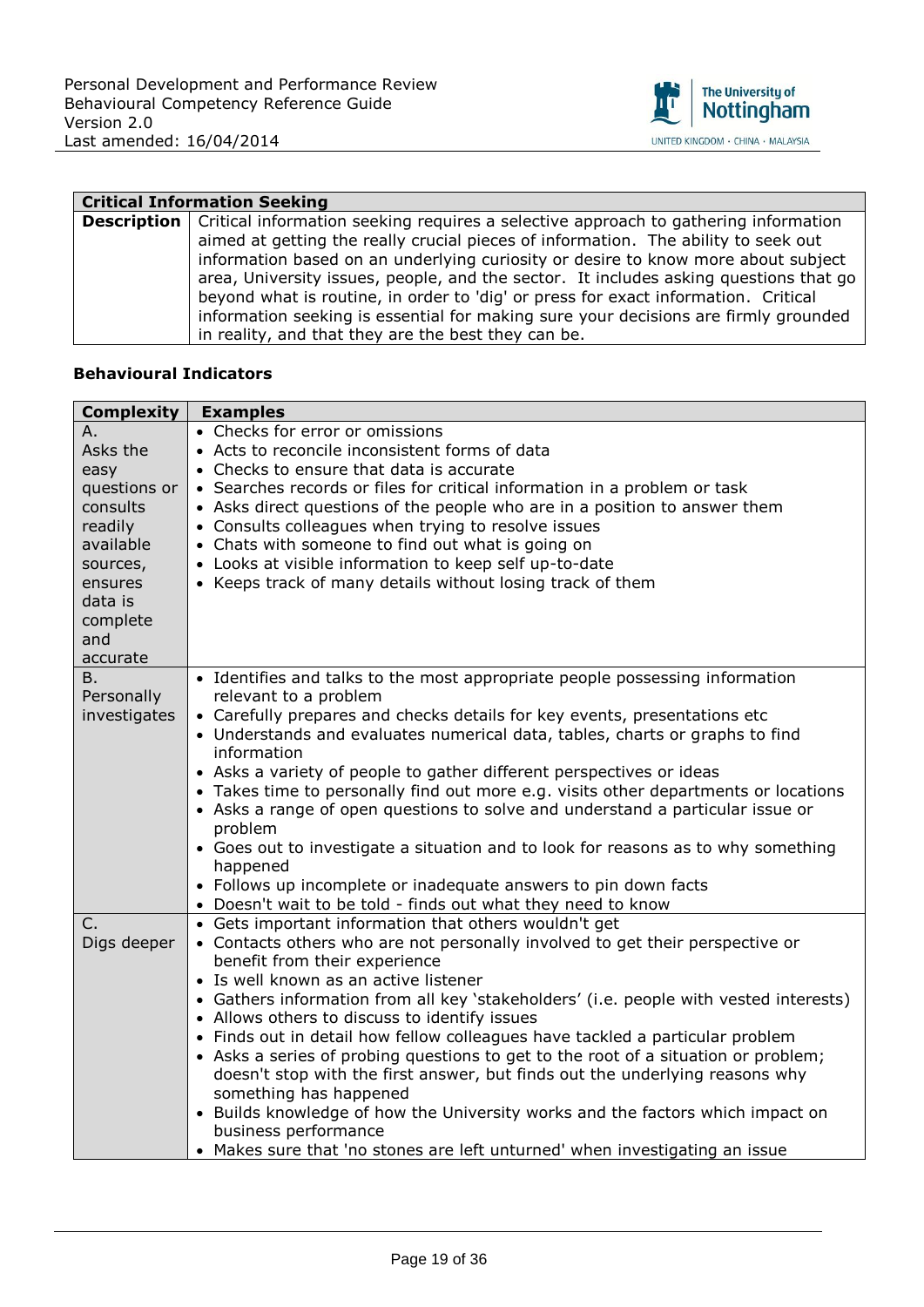

| <b>Complexity</b> | <b>Examples</b>                                                                                                      |
|-------------------|----------------------------------------------------------------------------------------------------------------------|
| D.                | • Makes a systematic effort over time to obtain needed internal and external data,                                   |
| <b>Researches</b> | information or feedback for a specific goal or purpose                                                               |
| issues in         | • Develops a survey to gather wider information                                                                      |
| depth and         | • Conducts an in-depth investigation from more unusual sources                                                       |
| over a            | • Commissions research, exploring a range of potential sources or avenues, to                                        |
| period of         | investigate a specific opportunity or problem                                                                        |
| time              | • Monitors external sources of sector or specialist information as a basis for taking<br>decisions or building plans |
|                   | • Reviews, scans and analyses trends in the external environment, looking at what                                    |
|                   | can be learned from other sources                                                                                    |
|                   | • Seeks critical data to test a hypothesis                                                                           |
| E.                | • Continuously builds an understanding of the academic area, sector, political and                                   |
| <b>Habitually</b> | social trends affecting The University and customer base in order to understand                                      |
| collects          | the underlying organisational or specialist areas                                                                    |
| information       | • Routinely gathers strategic information through own networks                                                       |
| from a            | • Focuses others to collect information needed on a regular basis                                                    |
| variety of        | • Constantly reviews, scans and analyses trends in the external environment via                                      |
| sources           | journals, conference, newspapers, TV, specialist magazines, computer search                                          |
|                   | systems or other resources                                                                                           |
|                   | • Habitually 'casts the net wide' in order to gather any information which may be of                                 |
|                   | some importance to the University                                                                                    |
| Negative          | • Loses site of the big picture                                                                                      |
| indicators        | • Fails to assimilate information into ideas, solutions or hypothesis                                                |
|                   | • Continuing to collate information and analyse though little further value will be                                  |
|                   | obtained                                                                                                             |
|                   | • Interrupts others before they have been able to express their point of view                                        |
|                   | • Aloof and arrogant<br>• Does not listen                                                                            |
|                   |                                                                                                                      |
|                   |                                                                                                                      |

| <b>Staff</b><br>development<br>activities | • Seek out others who are skilled at getting information, discuss their methods and<br>review your progress with them.<br>• Act as chairperson in a problem solving group.<br>• Review how data was gathered to solve problem.<br>• Before meetings, carefully structure the questions you need to ask to achieve<br>your goal. Order these logically.<br>• If you are a member of a project team, review who all the local 'stakeholders' are<br>and seek information to ensure all their needs are taken into account.<br>• Use the '5 why's' model to establish the root cause of situations.<br>. Develop a good network of systematic ways to manage your information e.g.<br>filing systems, time management.<br>• List all the key 'stakeholders' (i.e. people with a vested interest) in a problem or<br>task - seek data from them. |
|-------------------------------------------|----------------------------------------------------------------------------------------------------------------------------------------------------------------------------------------------------------------------------------------------------------------------------------------------------------------------------------------------------------------------------------------------------------------------------------------------------------------------------------------------------------------------------------------------------------------------------------------------------------------------------------------------------------------------------------------------------------------------------------------------------------------------------------------------------------------------------------------------|
| Manager<br>activity                       | • Take staff member through your own information gathering techniques; explore<br>ways in which you can mutually improve.<br>• Ask your staff member to gather key data to solve a problem, having established<br>with them an explicit information gathering framework.<br>• Review occasions where data was incomplete and ask for strategies to minimise<br>these.                                                                                                                                                                                                                                                                                                                                                                                                                                                                        |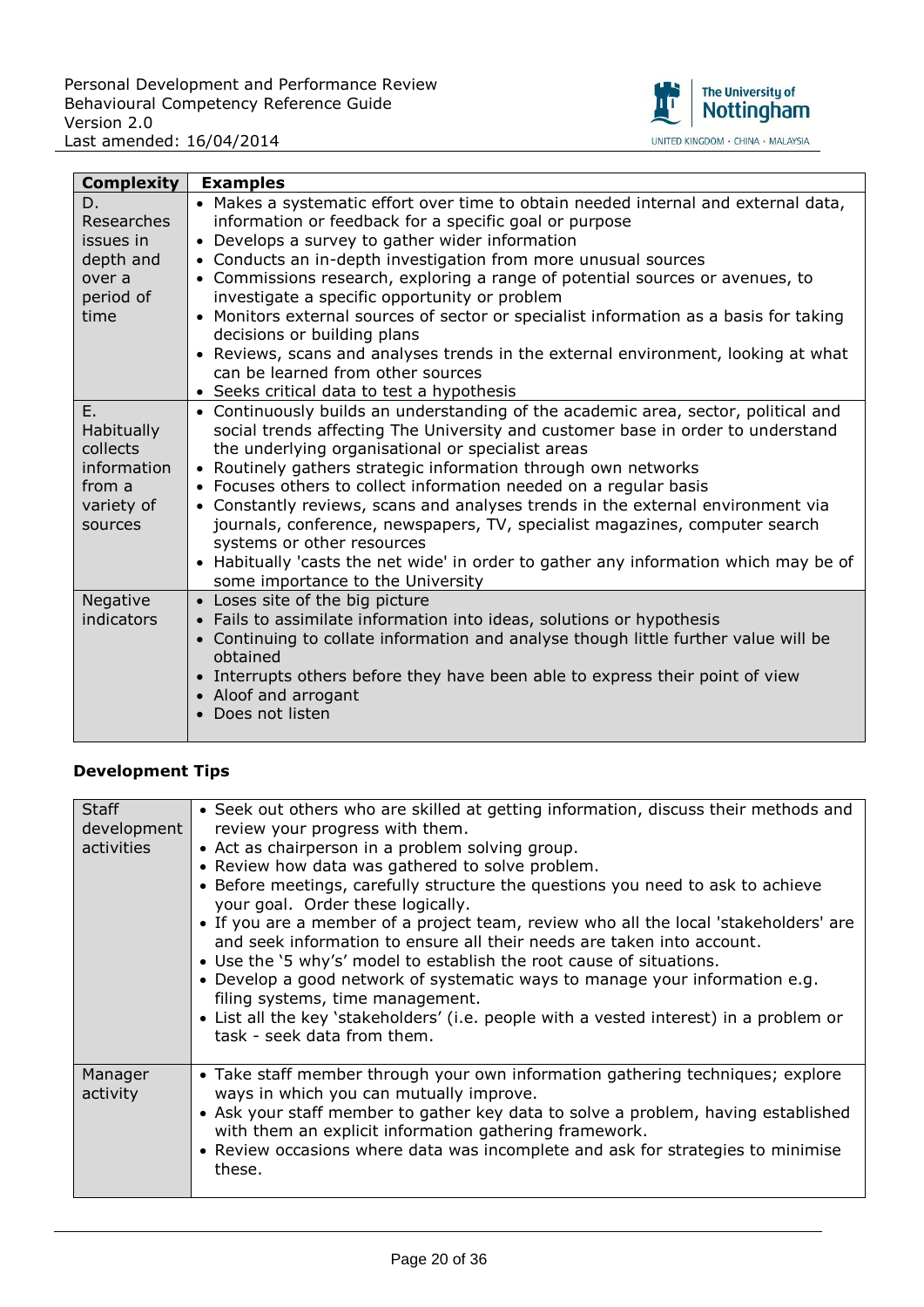

## **Working Together**

| <b>Communicating with Clarity</b> |                                                                                                                                                                                                                                                        |
|-----------------------------------|--------------------------------------------------------------------------------------------------------------------------------------------------------------------------------------------------------------------------------------------------------|
|                                   | <b>Description</b>   This is about the ability to impart accurate information (both verbal and written) in                                                                                                                                             |
|                                   | a timely way and be receptive to other peoples' opinions. It is also about sharing<br>information across University boundaries and externally. At the higher level, it is<br>about making University communication and understanding with other bodies |
|                                   | outside the University more effective.                                                                                                                                                                                                                 |

| <b>Complexity</b>                                                    | <b>Examples</b>                                                                                                                                                                                                                                                                                                                                                                                                                                                         |
|----------------------------------------------------------------------|-------------------------------------------------------------------------------------------------------------------------------------------------------------------------------------------------------------------------------------------------------------------------------------------------------------------------------------------------------------------------------------------------------------------------------------------------------------------------|
| Α.<br>Communicates<br>clearly                                        | . Written and verbal communication is clear, polite, well structured and easy to<br>understand<br>· Uses different communication channels appropriately (e.g. email, telephone,<br>face-to-face meetings)<br>• Listens effectively and checks to ensure understanding                                                                                                                                                                                                   |
| B.<br>Communicates<br>in an accurate<br>and timely<br>manner         | • Imparts information that is concise, but is at the correct level of detail<br>• Communicates accurately and without ambiguity<br>• Ensures the timing of communications is effective<br>. Places the correct emphasis on the message<br>· Takes action to keep self informed/up-to-date                                                                                                                                                                               |
| C.<br>Communicates<br>in an engaging<br>and proactive<br>manner      | • Shows a genuine interest in other people's views<br>• Is always approachable and receptive<br>• Openly shares information<br>• Adapts communication style to suit a variety of audiences<br>. Understands who will be affected by an issue/change in approach and ensures<br>all stakeholders are kept informed/communicated to appropriately<br>. Relays management and University policy and information with conviction,<br>support and authority                  |
| D.<br>Focuses on<br>improving<br>University<br>wide<br>communication | • Sets up processes to improve information flow at a wider University level<br>• Actively promotes and provides information across the University to avoid<br>duplication of effort and encourages cross team working<br>. Engages in sharing and seeking to develop mutual understanding between<br>different constituencies both within and outside the University<br>• Communicates persuasively when required                                                       |
| Negative<br>indicators                                               | · Withholds or provides inaccurate or misleading information<br>· Is unapproachable<br>• Tends not to listen to others<br>• Avoids communicating if the messages are difficult or perceived to be<br>unpopular<br>· Uses inappropriate language or tone in communication<br>• Tends to over dramatise information<br>• Tends to present information in a negative way<br>· Uses in appropriate communication methods (e.g. email to give negative<br>feedback to staff) |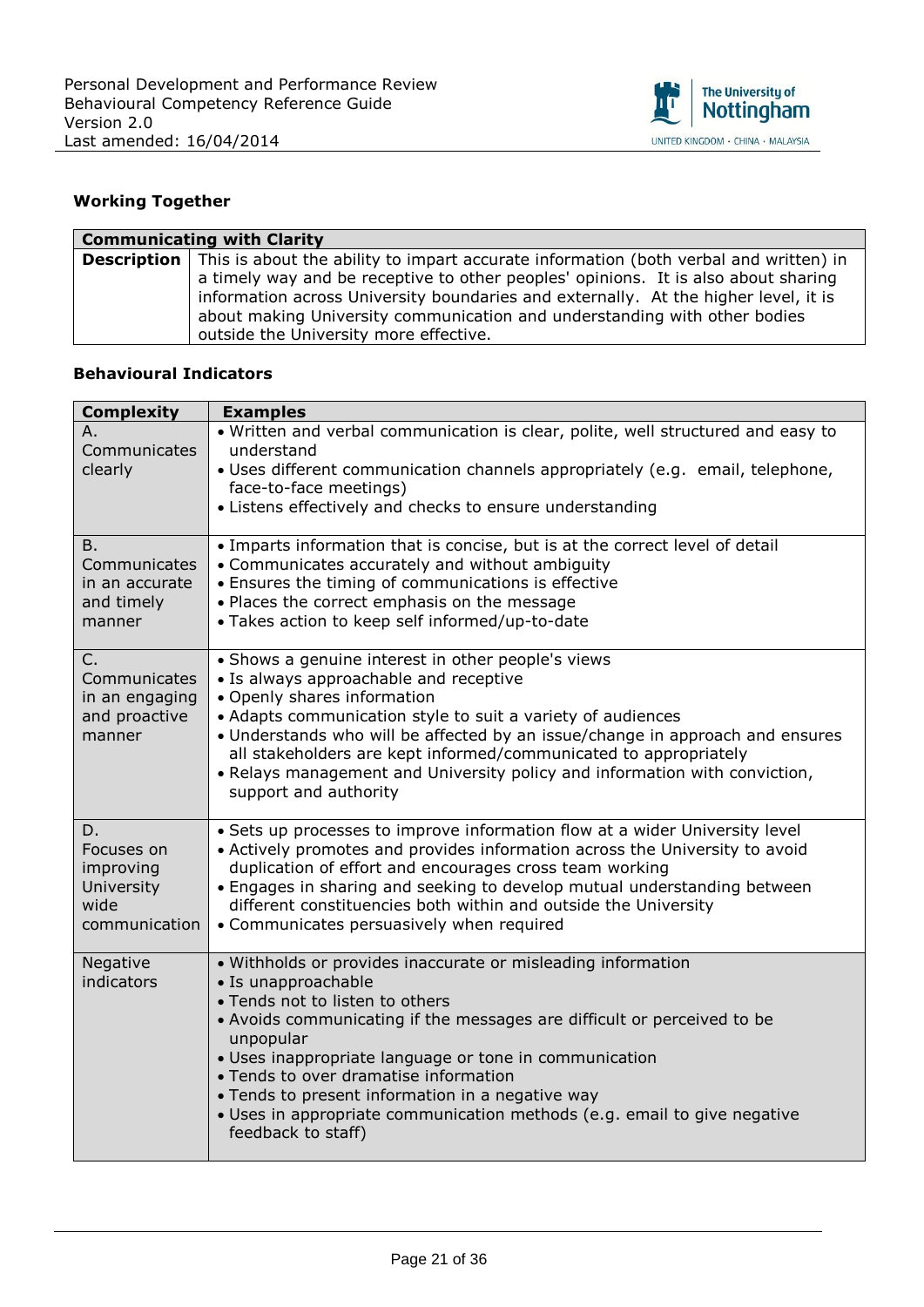

| <b>Staff</b><br>development<br>activities | • Speak up in meetings to get point across.<br>• Contribute to drafting and giving presentations.<br>• Ask for feedback from the team to establish whether all your intended point work<br>is understood.<br>. Plan for meetings and anticipate what questions you may be asked.<br>• Develop detailed stake holder maps to ensure all individuals who need to be are<br>informed or consulted.<br>• Follow up plan to ensure the desired information is transferred. |
|-------------------------------------------|-----------------------------------------------------------------------------------------------------------------------------------------------------------------------------------------------------------------------------------------------------------------------------------------------------------------------------------------------------------------------------------------------------------------------------------------------------------------------|
| Manager<br>activity                       | • Ask staff member to contribute to meeting.<br>• Take staff member through stakeholder mapping to ensure good practice.<br>• Ask staff member to collate feedback from presentations to learn and gain<br>confidence<br>• Role model good communication practice and standards.                                                                                                                                                                                      |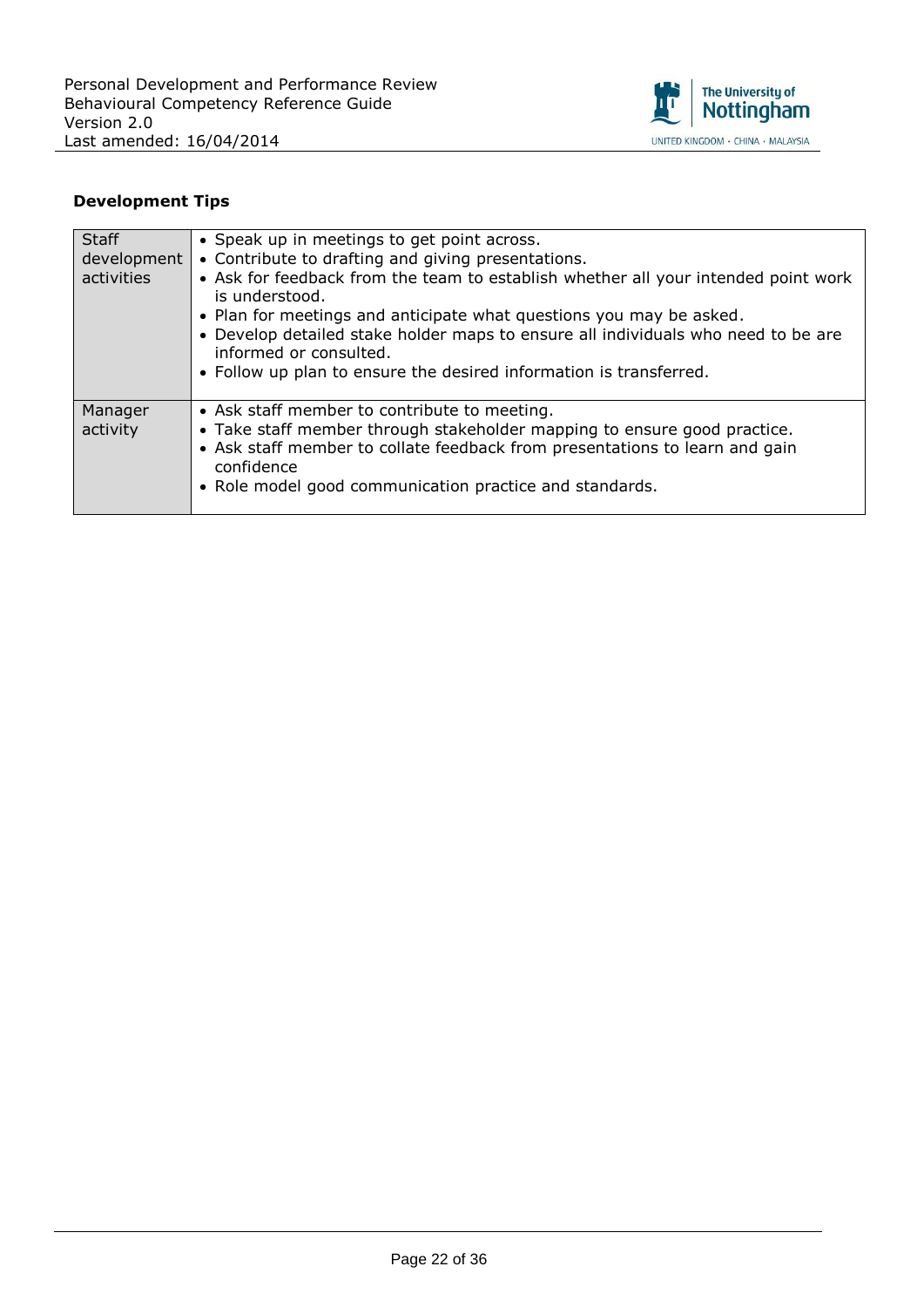

| <b>Embracing Change</b> |                                                                                                                                                                                                                                                                                                                                                                                                                                                     |
|-------------------------|-----------------------------------------------------------------------------------------------------------------------------------------------------------------------------------------------------------------------------------------------------------------------------------------------------------------------------------------------------------------------------------------------------------------------------------------------------|
| <b>Description</b>      | This is about the ability to make changes to the way you work, adapting to<br>changing circumstances in the University by accepting new and different ideas and<br>approaches. It includes the ability to sustain performance under conditions of rapid<br>change. At higher levels, it is concerned with supporting others through change<br>and having the willingness and ability to enable changes to take place in the most<br>productive way. |

| <b>Complexity</b> | <b>Examples</b>                                                                                                             |
|-------------------|-----------------------------------------------------------------------------------------------------------------------------|
| Α.                | • Changes work plans or routines without complaint                                                                          |
| Accepts and       | • Is willing to work with a wide range of people                                                                            |
| adapts to         | • Can take on new ways of working without becoming unduly stressed                                                          |
| change            | • Responds quickly to changing task priorities<br>• Accepts and understands the need for change                             |
|                   |                                                                                                                             |
| B.                | • Responds enthusiastically to new ways of working                                                                          |
| Responds          | • Finds ways to build on changes introduced and personalise for own area                                                    |
| positively to     | • Can move from one project to a very different one without being 'fazed'                                                   |
| change            | • Accepts changes which challenge established ways of working without becoming<br>defensive                                 |
|                   | • Finds ways to maintain personal energy and stability in periods of rapid change                                           |
|                   | • Steps 'up a gear' to cope with change                                                                                     |
| C.                | • Helps others to understand the reasons for the change                                                                     |
| Implements        | • Communicates change in a clear and helpful way                                                                            |
| change            | • Anticipates others' resistance to change and is proactive in reducing this                                                |
|                   | • Involves others early in the change implementation process to increase                                                    |
|                   | commitment and reduce defensiveness                                                                                         |
|                   | • Provides input on a regular basis to keep people informed and up-to-date                                                  |
| D.                | • Creates a sense of shared vision and excitement for change                                                                |
| Enables and       | • Helps others see the University and personal benefits of the change                                                       |
| shapes            | • Creates processes and practices which facilitate the implementation of change                                             |
| change            | • Paces change appropriately for others; balancing needs for speed of change with<br>needs of the University and individual |
|                   |                                                                                                                             |
| Negative          | • Buries head in sand and thinks change will go away                                                                        |
| indicators        | • Becomes agitated and stressed when asked to respond differently                                                           |
|                   | • Becomes very de-motivated and negative about the University<br>• Spreads rumours based on inaccurate information          |
|                   | • Leads with, 'we cannot do that because' rather than, 'to do that we would need                                            |
|                   | $\mathsf{to}$ '                                                                                                             |
|                   | • Attitude to change is constantly negative                                                                                 |
|                   |                                                                                                                             |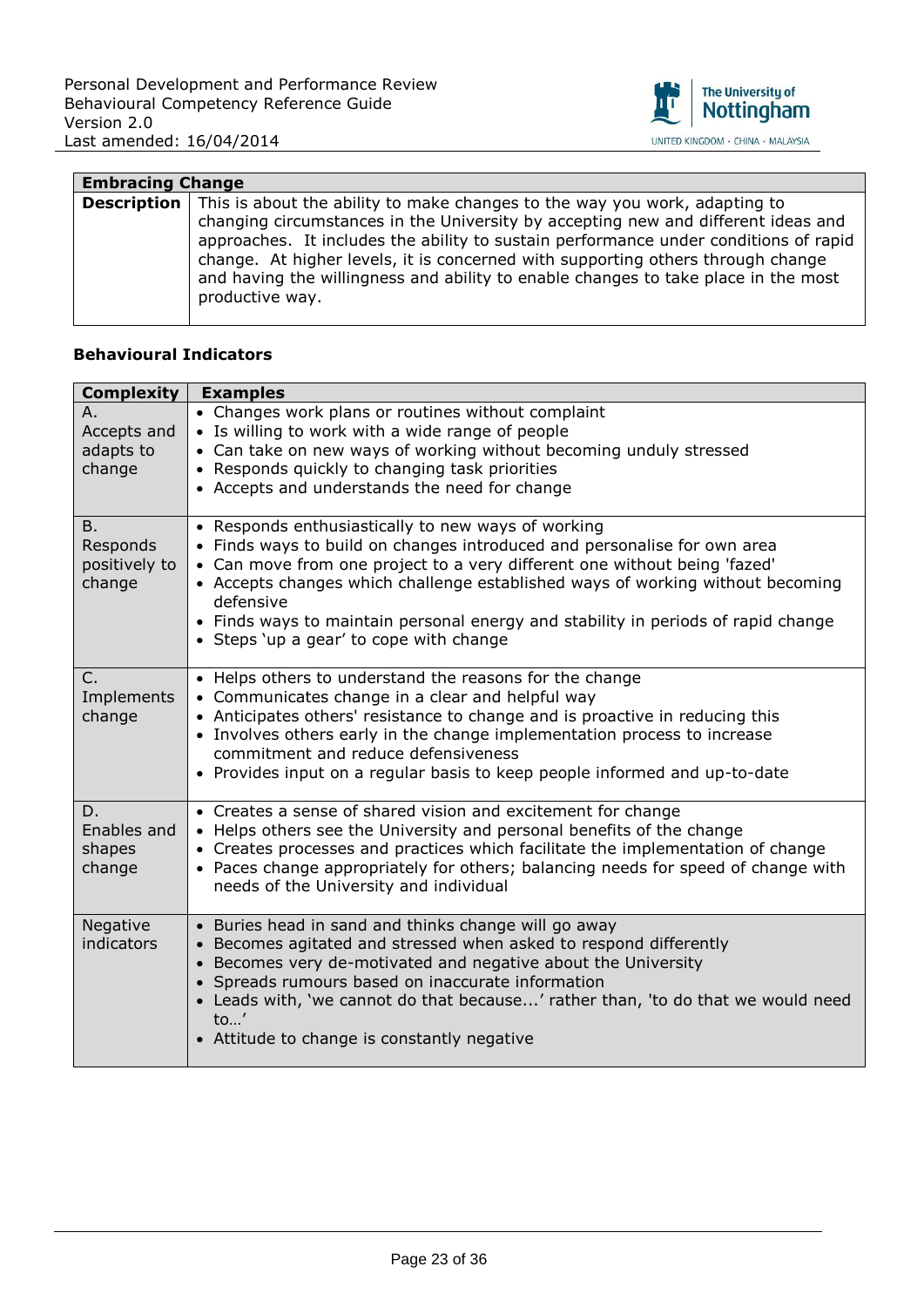

| <b>Staff</b><br>development<br>activities | • Ask yourself what are other people's drivers and try to look at things from their<br>point of view.<br>• Create stake holder maps to identify key people and affected people and assess<br>these readiness for change.<br>• Ask yourself why changes in the past have been successful or unsuccessful and<br>identify the reasons why.           |
|-------------------------------------------|----------------------------------------------------------------------------------------------------------------------------------------------------------------------------------------------------------------------------------------------------------------------------------------------------------------------------------------------------|
| Manager<br>activity                       | • Allow people to off-load their issues but then work with them to understand the<br>root cause of their frustration or anger.<br>• Identify key individuals that can support and influence (not always managers).<br>• Work through techniques which help to identify key people and their readiness<br>for change (e.g. critical mass analysis). |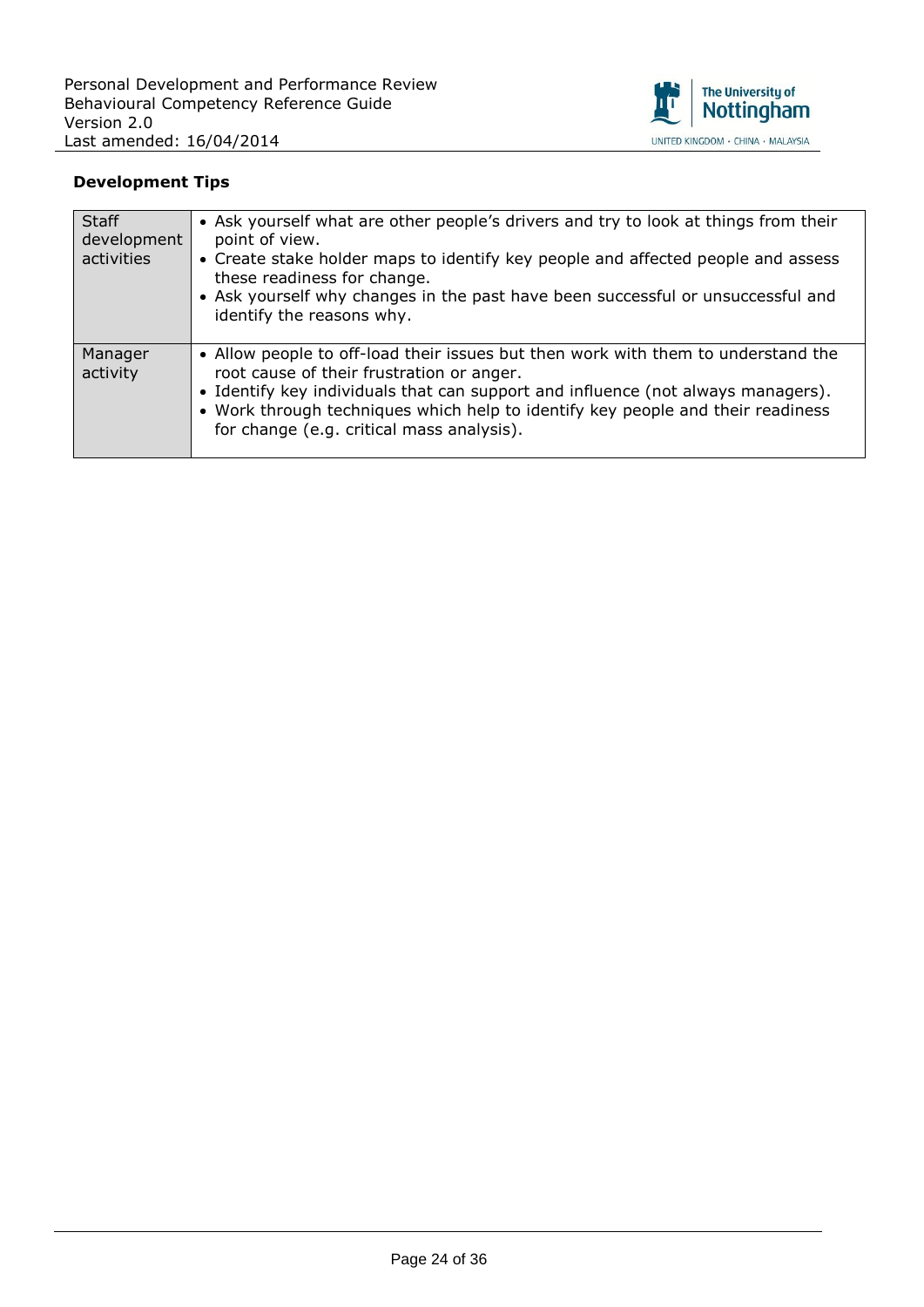

| <b>Collaborating with Others</b> |                                                                                                       |
|----------------------------------|-------------------------------------------------------------------------------------------------------|
|                                  | <b>Description</b> This competency implies the intention of working co-operatively with others, to be |
|                                  | part of a team, to work together as opposed to working separately or competitively.                   |
|                                  | For this behaviour to be effective, the intention should be genuine. Team work and                    |
|                                  | co-operation may be considered whenever the subject is a member of a group of                         |
|                                  | people functioning as a team. This competency emphasises activity as a member                         |
|                                  | of a group (rather than as a leader); e.g. level E reflects a peer supporting their                   |
|                                  | group rather than a leader managing the group.                                                        |

| <b>Complexity</b> | <b>Examples</b>                                                                              |
|-------------------|----------------------------------------------------------------------------------------------|
| A. Co-            | • Sees self as a member of a team                                                            |
| operates          | • Does a fair share of the work of the team                                                  |
| with              | • Fulfils designated role as a team member                                                   |
| colleagues        | • Knows own limitations - who to go to for help and when                                     |
|                   | • Participates willingly                                                                     |
|                   |                                                                                              |
| B. Is a           | • Recognises when help is needed and willingly offers support - 'pitches in'                 |
| good              | • Accepts responsibility for team objectives                                                 |
| team player       | • Has a positive view of the team and wants/expects the team to deliver its                  |
|                   | objectives<br>• Accepts that others have a valid point of view and shows respect for others' |
|                   | intelligence                                                                                 |
|                   |                                                                                              |
| C. Solicits       | • Consults other members of the team on joint matters                                        |
| input             | • Asks others for their ideas and opinions and works together to form decisions and          |
| from others       | plans                                                                                        |
|                   | • Values, calls upon and utilises the experience and expertise of colleagues                 |
|                   | • Willingly learns from other team members                                                   |
|                   |                                                                                              |
| D.                | • Openly praises other members of the team when they have done something well,               |
| Encourages        | gives credit for good team work. Identifies and works to the strengths of team               |
| others            | members<br>• Identifies what motivates different individuals and uses this knowledge to      |
|                   | improve performance                                                                          |
|                   | • Empowers other members of the team, making them feel strong and important                  |
|                   | • Encourages colleagues after a set back                                                     |
|                   |                                                                                              |
| Ε.                | • Acts to promote a friendly climate, good morale and co-operation                           |
| Proactively       | • Encourages individuals to address and resolve conflicts within the team                    |
| builds team       | • Creates opportunities for cross functional team working                                    |
| spirit            | • Takes action to promote or defend the team to others outside of the team                   |
|                   | • Openly commits resource for own team to support University-wide projects                   |
| Negative          | • Prefers to work alone rather than as a member of a team                                    |
| indicators        | • Fails to share information with other people that would enable them to do their            |
|                   | job more effectively                                                                         |
|                   | • Makes minimal contribution to achievement of team goals and objectives                     |
|                   | • Selectively co-operates                                                                    |
|                   | • Expresses negative expectations of the team                                                |
|                   | • Allows individual differences to adversely affect the team/way team members                |
|                   | work together                                                                                |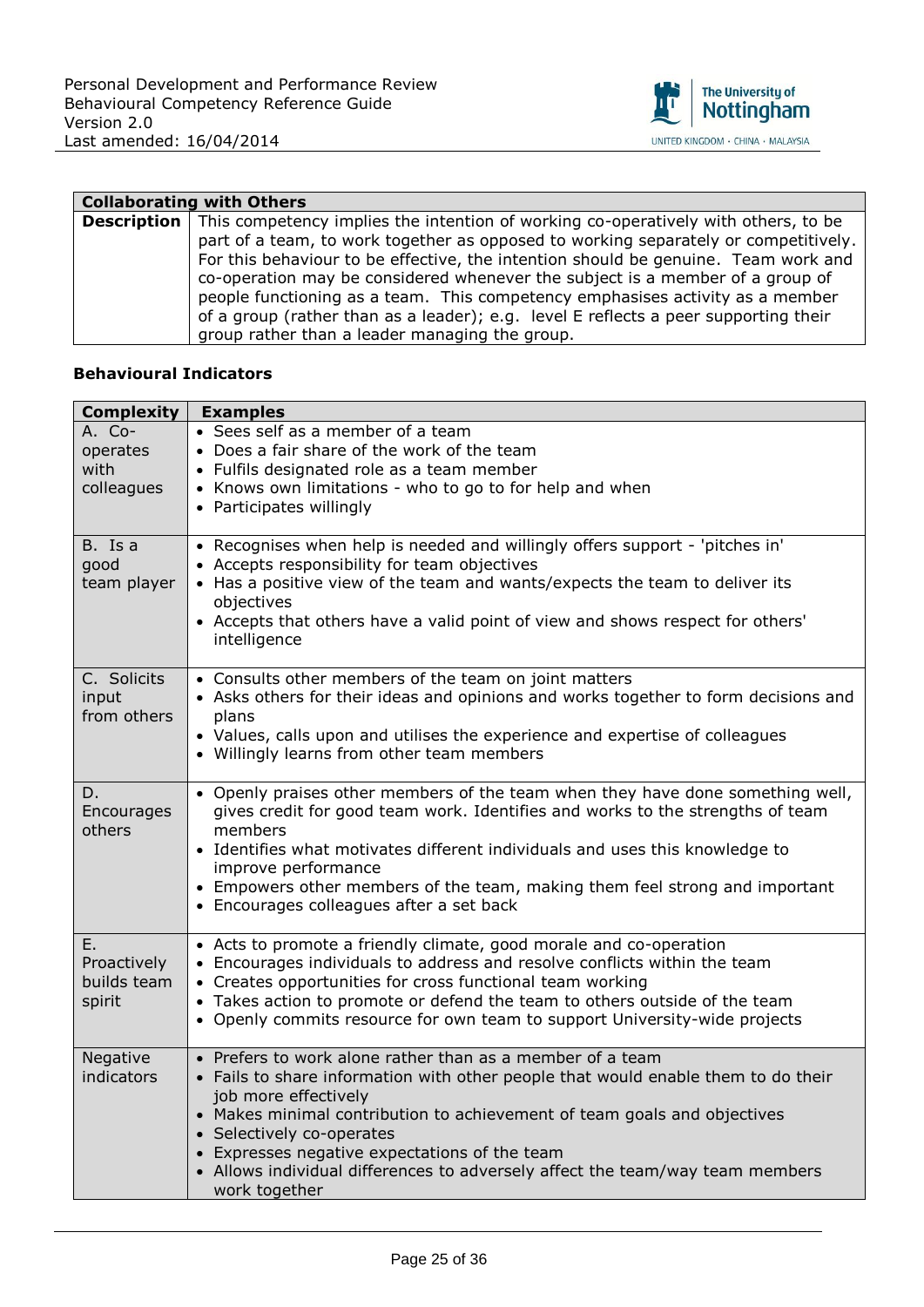

| <b>Staff</b><br>development<br>activities | Actively take the time to talk to individuals about the importance of their<br>$\bullet$<br>contribution towards the team's objectives.<br>Encourage individuals to come to you with ideas to improve their own and team<br>$\bullet$<br>performance.<br>Keep your manager regularly informed on the achievements of your team.<br>$\bullet$<br>Give public displays of support and encouragement.<br>$\bullet$<br>Speak up in team meetings and recognise others' involvement.<br>$\bullet$ |
|-------------------------------------------|----------------------------------------------------------------------------------------------------------------------------------------------------------------------------------------------------------------------------------------------------------------------------------------------------------------------------------------------------------------------------------------------------------------------------------------------------------------------------------------------|
| Manager<br>activity                       | Ensure the staff member is aware of the big picture and how the teams work<br>$\bullet$<br>fits into it.<br>Actively seek ways to acknowledge and reward team as well as individual<br>$\bullet$<br>achievements.<br>Complete stake holder analysis to ensure cross functional team are<br>$\bullet$<br>appropriately constructed when required.                                                                                                                                             |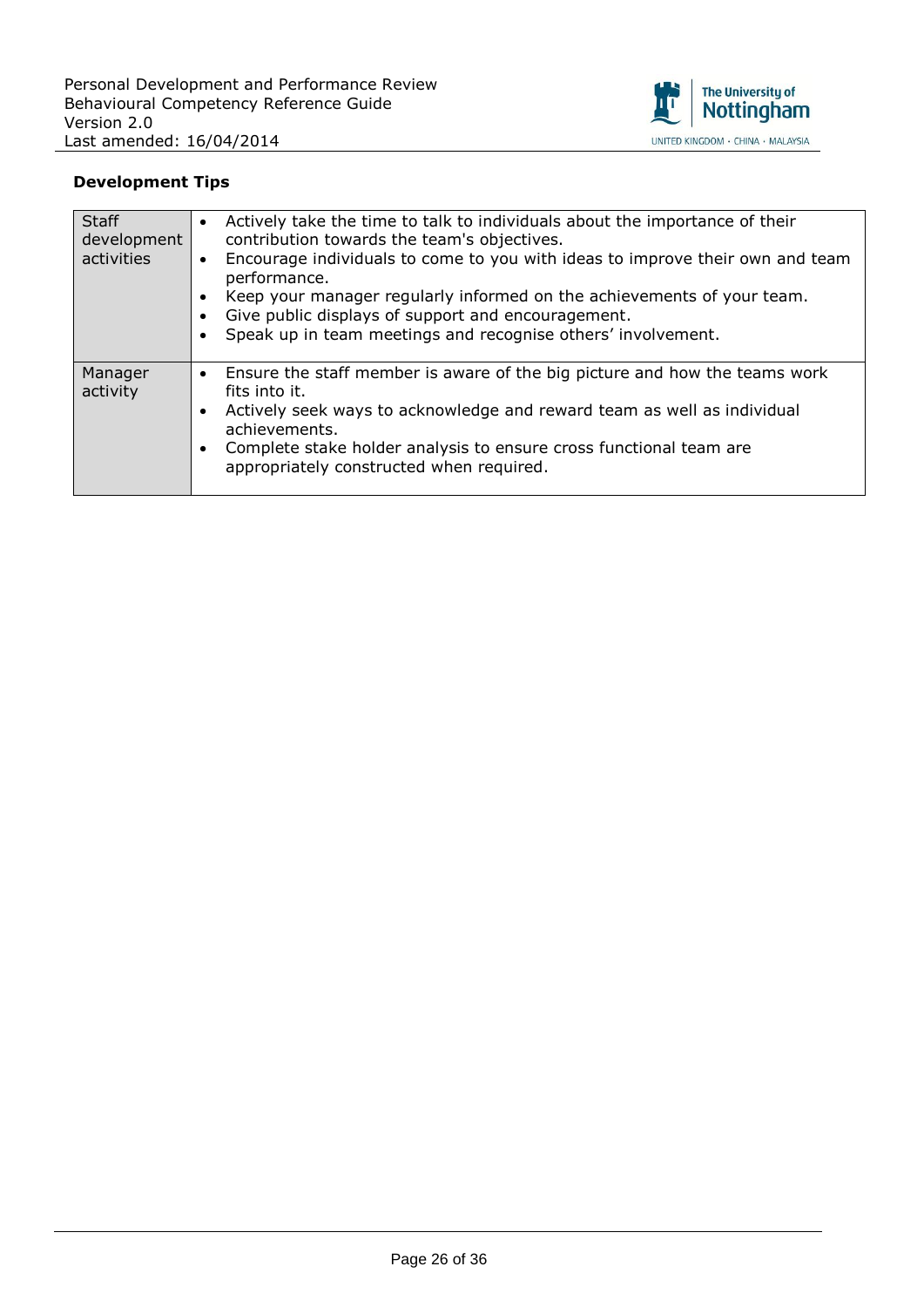

| <b>Influencing and Relationship Building</b> |                                                                                       |
|----------------------------------------------|---------------------------------------------------------------------------------------|
| <b>Description</b>                           | This is the ability to persuade, convince or influence others in order to get them to |
|                                              | go along with or support a particular agenda, or get 'buy in' from others. It         |
|                                              | requires the ability to plan how to win support, gain co-operation or overcome        |
|                                              | barriers using a variety of approaches. Having gained support, it is the ability to   |
|                                              | build and maintain relationships with networks of people who may be able to           |
|                                              | effectively assist the organisation. At lower levels it is about presenting clear,    |
|                                              | logical arguments. At the higher level it requires taking a sophisticated strategic   |
|                                              | approach to influencing.                                                              |

| <b>Complexity</b>                                               | <b>Examples</b>                                                                                                                                                                                                                                                                                                                             |
|-----------------------------------------------------------------|---------------------------------------------------------------------------------------------------------------------------------------------------------------------------------------------------------------------------------------------------------------------------------------------------------------------------------------------|
| A. Works                                                        | • Listens actively to the content of what people are saying and responds                                                                                                                                                                                                                                                                    |
| $CO-$                                                           | appropriately                                                                                                                                                                                                                                                                                                                               |
| operatively                                                     | • Understands benefits of working with others and builds common ground                                                                                                                                                                                                                                                                      |
|                                                                 | • Checks out others' understanding                                                                                                                                                                                                                                                                                                          |
|                                                                 | • Uses analogies and metaphors to help explain or clarify                                                                                                                                                                                                                                                                                   |
| <b>B.</b> Builds<br>rapport<br>and takes<br>multiple<br>actions | • Carefully presents data for presentations<br>• Establishes credibility and works co-operatively with others to move things on<br>• Develops a network of contacts and builds trust<br>• Employs different techniques and adjusts style to have best impact<br>• Constructs two or more different arguments or points in a presentation or |
|                                                                 | discussion, i.e. gives options                                                                                                                                                                                                                                                                                                              |
| C. Tailors<br>approaches                                        | • Sells ideas to others, 'From your point of view, this will benefit you because'<br>• Anticipates likely objections or information needs<br>• Understands other people's agenda and what is important to them<br>• Asks for ideas to build ownership and 'buy in'<br>• Appeals to emotion as well as reason                                |
| D. Uses                                                         | • Lobbies - meets with key people individually, in advance, in order to create 'win                                                                                                                                                                                                                                                         |
| indirect                                                        | win' situations                                                                                                                                                                                                                                                                                                                             |
| influence                                                       | • Identifies key decision makers or influencers and wins them over                                                                                                                                                                                                                                                                          |
|                                                                 | • Gets people to influence on your behalf<br>• Gets others to think it was their idea - is prepared not to get credit for the<br>outcome                                                                                                                                                                                                    |
|                                                                 | • Builds strong alliances with colleagues or stakeholders to build behind the scenes<br>support for ideas                                                                                                                                                                                                                                   |
| E. Builds<br>long term                                          | • Is aware of own natural style, values individuality and works out how best to<br>apply it                                                                                                                                                                                                                                                 |
| relationships                                                   | • Builds on common ground, faces conflict and looks to resolve to mutual benefit<br>• Is sensitive to own and others' behaviour and reactions - thinks things through<br>from others' perspectives                                                                                                                                          |
|                                                                 | • Acts as a trusted advisor and inspires confidence to support the objectives of the                                                                                                                                                                                                                                                        |
|                                                                 | University<br>• Acts to promote good working relationships and publicly credits others'<br>contributions                                                                                                                                                                                                                                    |
| Negative                                                        | • Waits for a reason to contact people                                                                                                                                                                                                                                                                                                      |
| indicators                                                      | • Is uncomfortable meeting new people or difficult people                                                                                                                                                                                                                                                                                   |
|                                                                 | • Expects people to always come to you                                                                                                                                                                                                                                                                                                      |
|                                                                 | • Relies on status or position without explanation<br>• Has a one size fits all approach to language or style                                                                                                                                                                                                                               |
|                                                                 |                                                                                                                                                                                                                                                                                                                                             |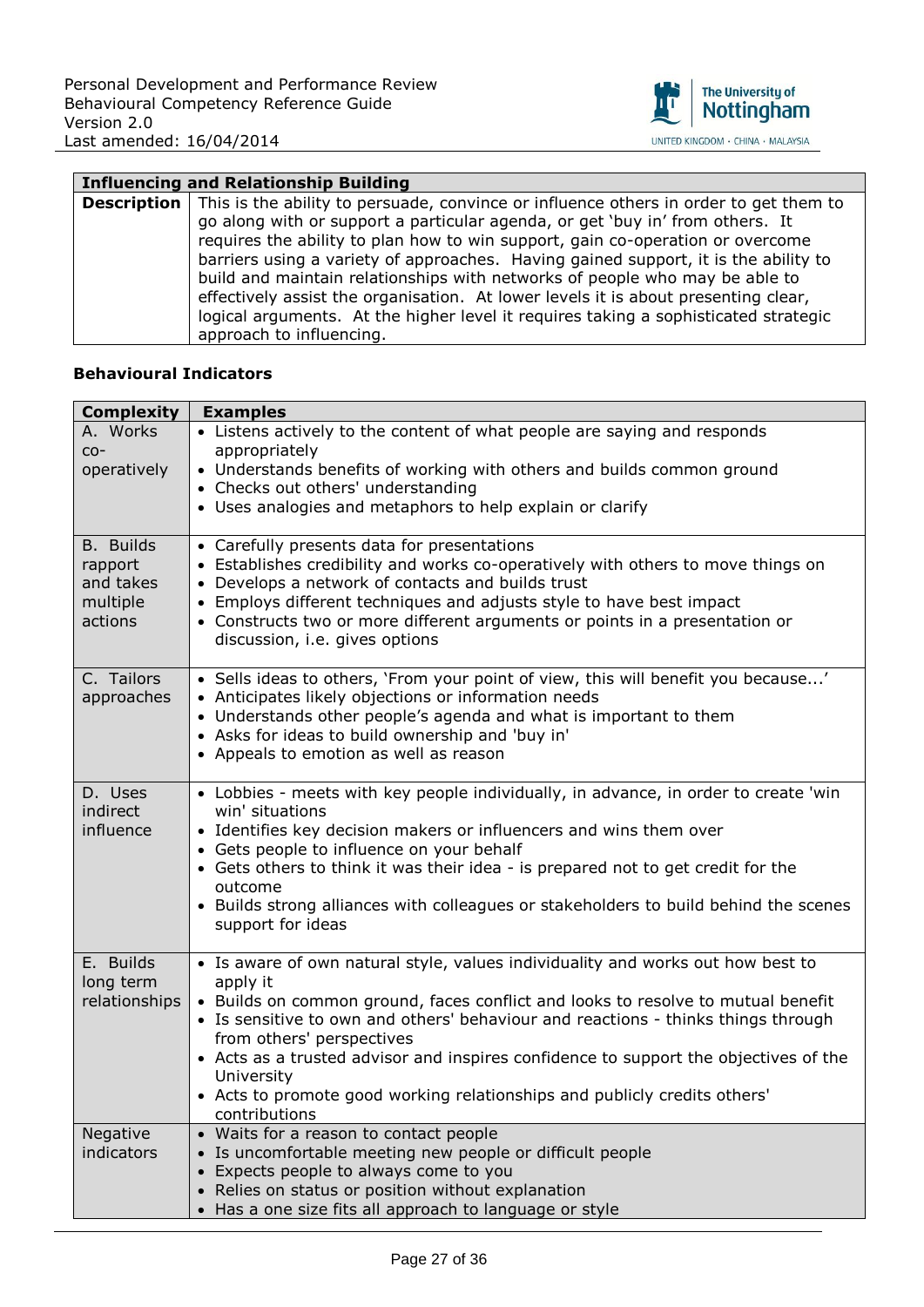

| <b>Staff</b><br>development<br>activities | • Build your technical understanding of your subject area, your job, the project etc.<br>• Ask yourself and others what evidence there is for your/their perceptions and<br>judgements.<br>• Consciously separate how you would like things to be from how they actually are;<br>find evidence to help you.<br>• Check your assumptions; regard them (and the assumptions of others) as things<br>which need testing.<br>• Practise pulling people back to the 'source data' when debating contentious<br>issues.<br>• Check your level of understanding with an expert.<br>. Ensure you focus on the problem and not the person in 'hot debate'.<br>• Rehearse the way you wish to influence a situation, identify possible alternatives<br>and discuss them with a consultant/colleague/your manager.<br>• Work through techniques which help to identify key people and their readiness<br>for change (e.g. critical mass analysis).<br>• Develop your range of influencing models by reading up on texts/articles on<br>motivation, team building, and managing change.<br>• Get some colleagues together and discuss the techniques you and they have<br>found to be most effective in influencing; explore what makes them effective at<br>different times and in different situations. |
|-------------------------------------------|-----------------------------------------------------------------------------------------------------------------------------------------------------------------------------------------------------------------------------------------------------------------------------------------------------------------------------------------------------------------------------------------------------------------------------------------------------------------------------------------------------------------------------------------------------------------------------------------------------------------------------------------------------------------------------------------------------------------------------------------------------------------------------------------------------------------------------------------------------------------------------------------------------------------------------------------------------------------------------------------------------------------------------------------------------------------------------------------------------------------------------------------------------------------------------------------------------------------------------------------------------------------------------------------------|
| Manager<br>activity                       | • Encourage staff member to attend appropriate conferences and seminars and<br>activities to read appropriate journals. Request summary of key learning points<br>and ask them to draw on these facts during debate.<br>• Review performance during meetings. At any presentation made by the staff<br>member identify any areas where their process was weak in terms of rational<br>argument; explore improvement strategies.<br>. Work through with staff member various models designed to develop a rational<br>approach to issues (consult your local Human Resource professional for advice).<br>• Delegate a key presentation involving contentious issues.<br>• Ask staff member to prepare cost benefit data for relevant projects.<br>• When they are making a case within the team, ask them to outline the steps they<br>have taken to reach their conclusions.<br>• Ask for a written analysis and recommendations for influencing a change.<br>• Provide increasingly complex situations for your staff member to influence;<br>review performance and build learning into the job.                                                                                                                                                                                            |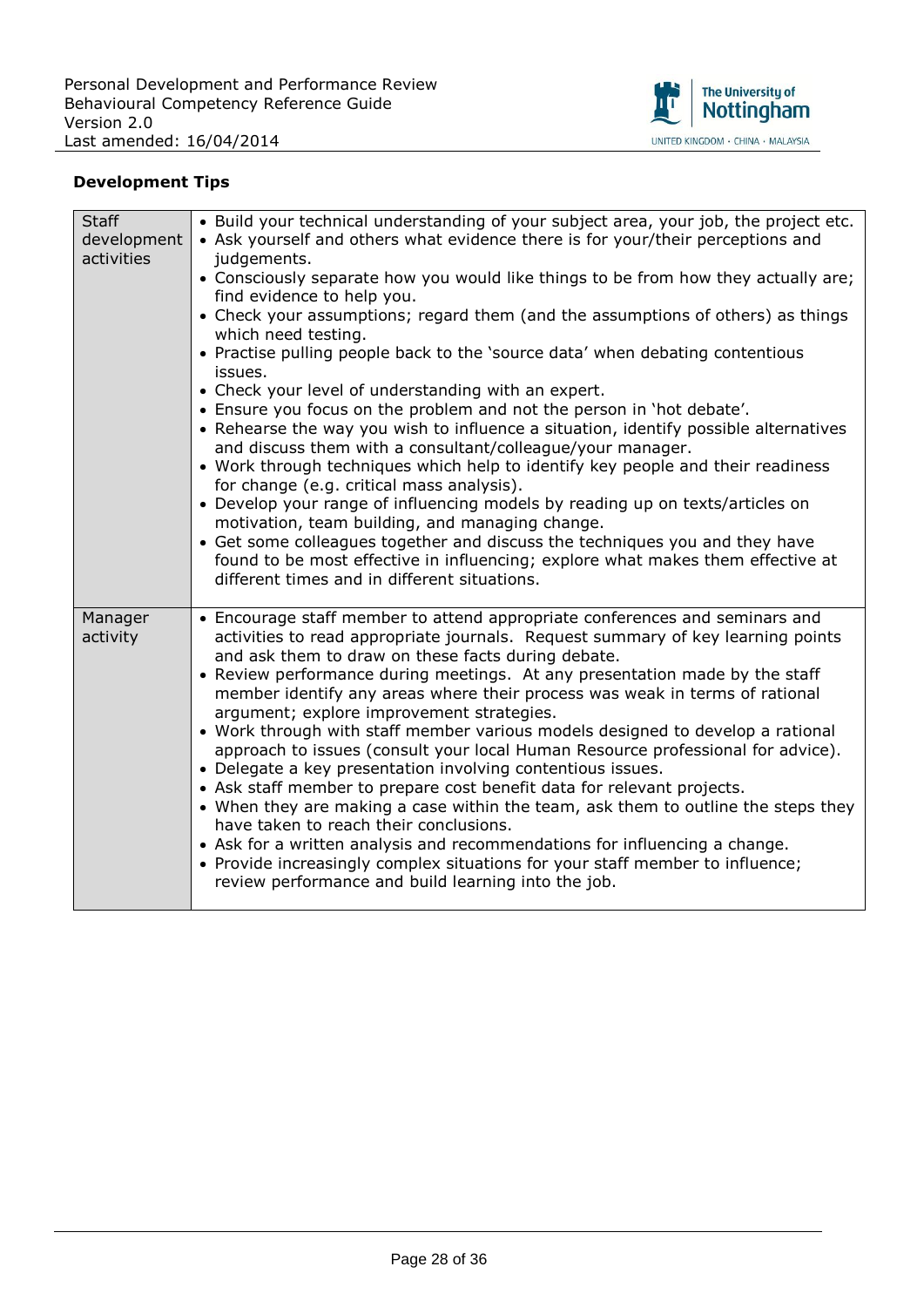

## **Thinking and Innovation**

| <b>Innovation and Creativity</b> |                                                                                                                                                                                                                                                                                                                                                                                                                     |
|----------------------------------|---------------------------------------------------------------------------------------------------------------------------------------------------------------------------------------------------------------------------------------------------------------------------------------------------------------------------------------------------------------------------------------------------------------------|
|                                  | <b>Description</b> This is about creating and identifying novel approaches to address challenging                                                                                                                                                                                                                                                                                                                   |
|                                  | academic, technical or commercial situations and problems. It is about coming up<br>with new or different ideas, or adapting ideas from elsewhere in the University or<br>externally. It is concerned with moving the University forward by applying new<br>ideas or old ideas in a new way to generate solutions and approaches. At the<br>higher levels it is about thinking laterally and creating new concepts. |

| <b>Complexity</b>                                               | <b>Examples</b>                                                                                                                                                                                                                                                                                                                                                                                                                                                                                                                                                                                                                                                  |
|-----------------------------------------------------------------|------------------------------------------------------------------------------------------------------------------------------------------------------------------------------------------------------------------------------------------------------------------------------------------------------------------------------------------------------------------------------------------------------------------------------------------------------------------------------------------------------------------------------------------------------------------------------------------------------------------------------------------------------------------|
| A. Makes<br>connections,<br>patterns<br>and                     | • Identifies the similarities and differences between current and past situations<br>• Looks at information and sees patterns, trends and missing pieces<br>• Is prepared to 'have a go' at trying new ways of doing things or others' ideas<br>• Questions currently accepted ways of doing things                                                                                                                                                                                                                                                                                                                                                              |
| encourages<br>a creative<br>environment                         | • Imports good ideas from similar situations both in the University and externally<br>• Thinks in terms of options when identifying solutions.                                                                                                                                                                                                                                                                                                                                                                                                                                                                                                                   |
| Β.<br>Identifies<br>and<br>tries out<br>different<br>approaches | • Modifies an existing idea to produce something that can be applied personally<br>• Tries out a number of different solutions<br>• Speeds up and improves existing processes by using a different approach<br>• Applies learned models and theories to current business situations<br>• Is open minded and actively seeks opportunities to try out new ideas and<br>situations<br>• Generates alternatives before settling on a solution<br>• Develops new approaches to improve or replace existing procedures or systems                                                                                                                                      |
| C.<br>Generates<br>a range of<br>innovative<br>ideas            | • Tries to break new ground and be creative when generating solutions<br>• Creates innovative working methods to generate new ideas<br>• Uses resources creatively and thinks laterally to identify new solutions<br>• Has a flexible approach to problem solving<br>• Looks beyond the obvious and immediate information when generating solutions<br>• Demonstrates resourcefulness in identifying and exploiting trends and<br>developments<br>• Tries different and original ways to deal with organisational problems and<br>opportunities<br>• Originates alternatives to conventional thinking<br>• Produces imaginative or unique responses to a problem |
| Additional<br>for<br>Managers<br>and Leaders                    | • Actively encourages and supports creative and innovative thinking in others<br>• Supports team and colleagues to take a risk that will benefit the University<br>• Uses facilitation tools and techniques to stimulate creative thinking and<br>discussion at all levels<br>• Stimulates discussions about creative approaches amongst staff<br>• Creates a working environment where creativity is the norm and is rewarded and<br>supported                                                                                                                                                                                                                  |
| D. Creates<br>new<br>concepts                                   | • Looks at things in a really new way - breakthrough thinking which will move the<br>University forward<br>• Devises new models and concepts that are not obvious to others in order to<br>explain or hypothesise about situations<br>• Identifies and uses new models to enhance the University's position in the sector<br>• Will consider the radical or unconventional                                                                                                                                                                                                                                                                                       |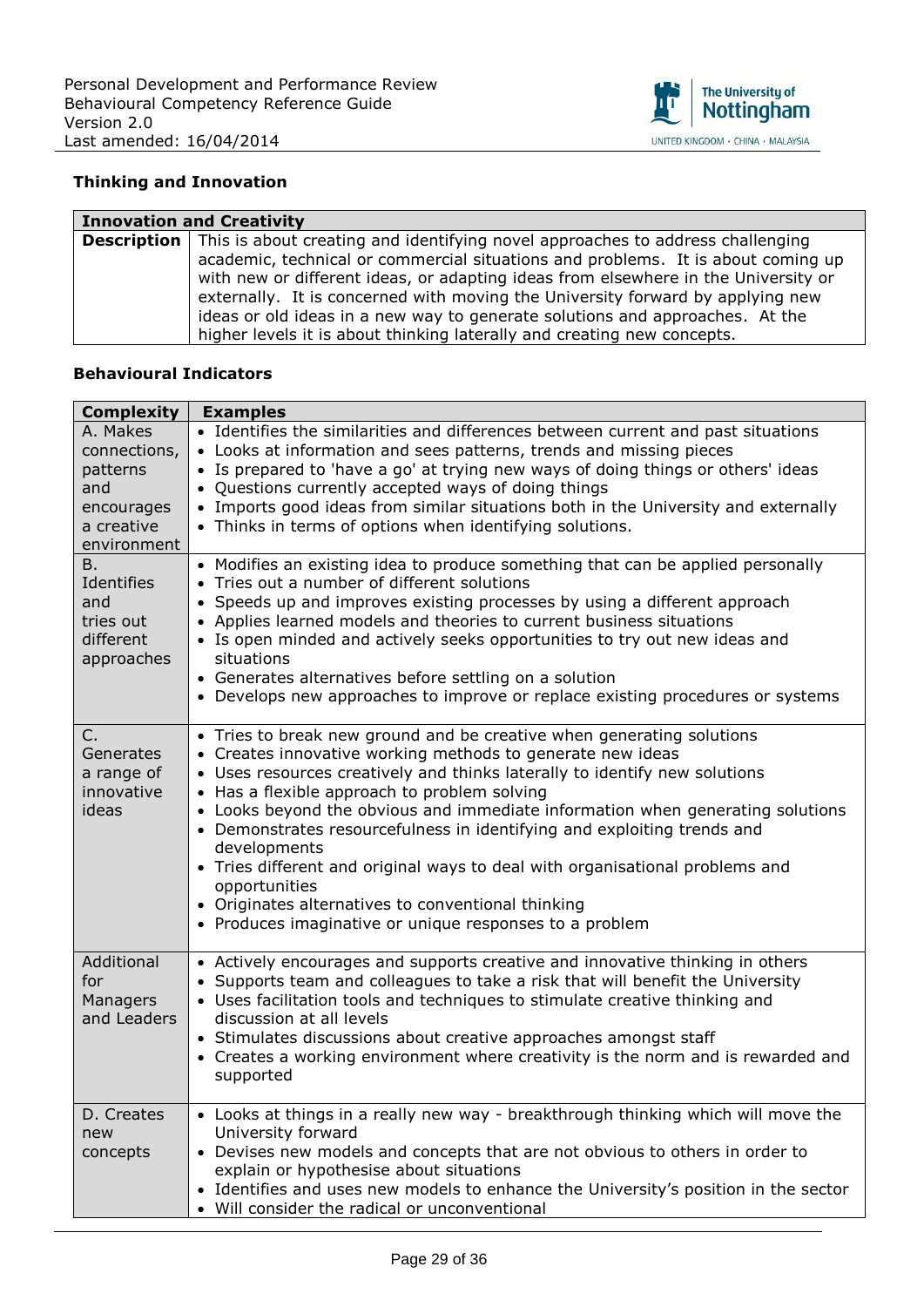

| Negative<br>indicators | • Can only see the immediate problem<br>• Is only able to spot the very obvious connections<br>• Is content with the status quo and does not challenge it |
|------------------------|-----------------------------------------------------------------------------------------------------------------------------------------------------------|
|                        | • Continues to apply flawed approaches and models<br>• Gets bogged down in the detail and cannot see the bigger picture                                   |

| <b>Staff</b><br>development<br>activities | • Routinely check your assumptions.<br>Always generate at least one alternative before settling on a solution.<br>$\bullet$<br>Read up relevant texts and journals, including research on creative thinking.<br>$\bullet$<br>Consult your local Human Resources professional for advice.<br>Attend conferences and develop a network of people working at the creative<br>$\bullet$<br>edge of your area of operation.<br>Keep a notebook with you, capture ideas as they occur.<br>Contribute to brainstorming sessions. |
|-------------------------------------------|---------------------------------------------------------------------------------------------------------------------------------------------------------------------------------------------------------------------------------------------------------------------------------------------------------------------------------------------------------------------------------------------------------------------------------------------------------------------------------------------------------------------------|
| Manager<br>activity                       | Read research on work environments which encourage creativity and implement<br>$\bullet$<br>appropriate suggestions.<br>React to ideas in terms not of what they are worth, but of what they can<br>suggest.<br>In team meetings, listen to and build on team members' 'wild ideas' -<br>$\bullet$<br>encourage the staff member to contribute to these.<br>Ask the staff member to generate their own list of original development<br>$\bullet$<br>activities                                                            |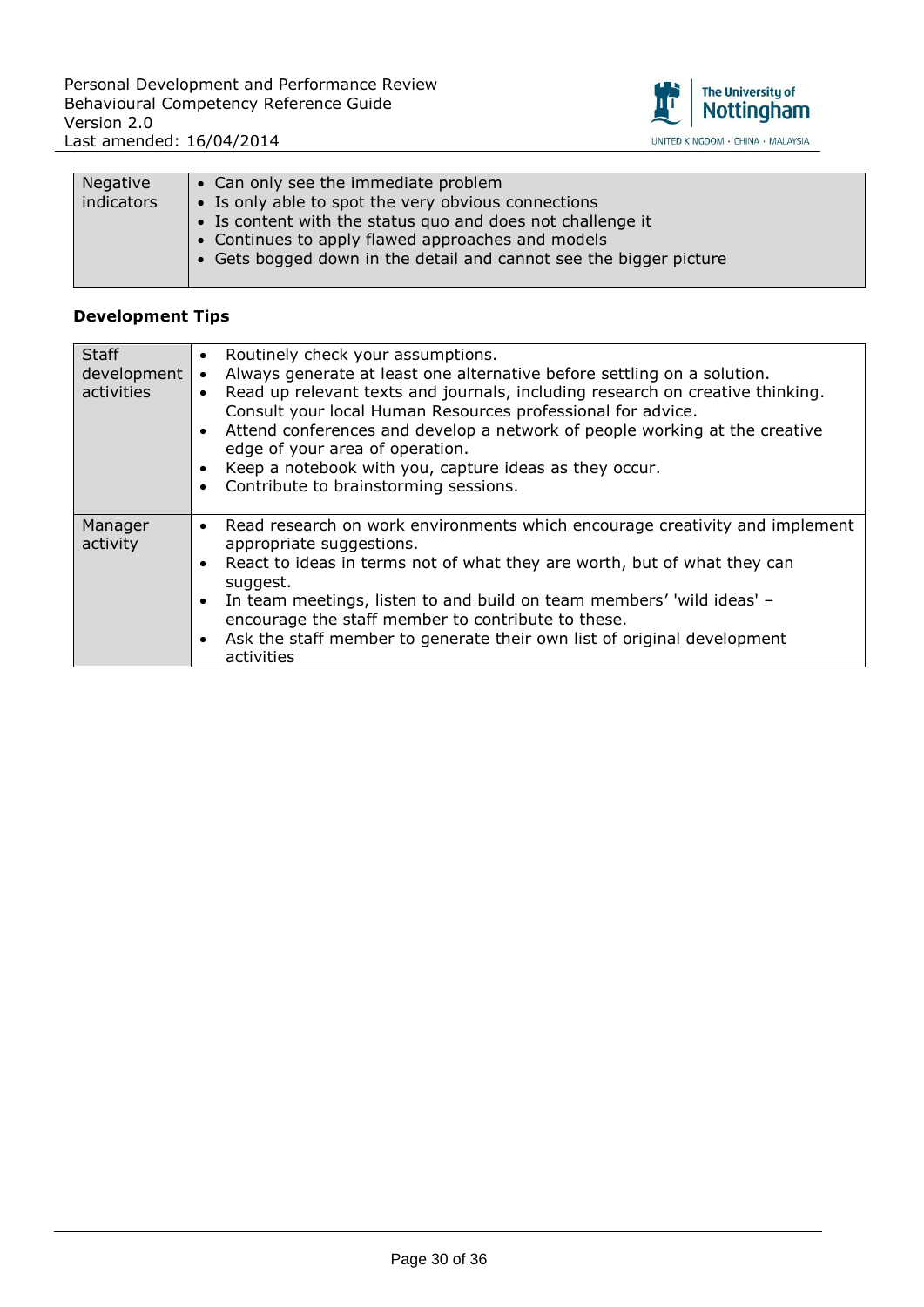

#### **Conceptual and Strategic Thinking**

**Description** This is the ability to see things as a whole, identify key issues, see relationships and draw elements together into broad coherent frameworks. This competency describes the ability to relate different events and key pieces of information; to make connections, see patterns and trends; to draw information together into models and frameworks which can then be used to interpret complex situations and identify their salient features.

> The strategic element involves looking into the future, considering the future needs of the University, Faculty or Department and thinking about how present policies, processes and methods might be progressively affected by future developments and trends; developing long term goals and strategies extending over significant time-spans.

| <b>Complexity</b> | <b>Examples</b>                                                                      |
|-------------------|--------------------------------------------------------------------------------------|
| A. Aligns         | • Recognises and acts in accordance with University goals, priorities and strategies |
| actions           | and homes in on key issues                                                           |
| with wider        | • Links day-to-day tasks to a model reflecting a long-term perspective               |
| goals and         | • Recognises and acts upon present opportunities                                     |
| models            | • Keeps up to date with University, academic and professional developments           |
|                   | • Fits information to mental models and frameworks                                   |
|                   | • Understands how own tasks relate to the wider framework                            |
| B. Draws          | • Considers whether short-term goals will meet long-term objectives                  |
| on                | • Draws on own or others' past experience to assess a problem or situation,          |
| experience        | identifying similarities and differences                                             |
|                   | • Assimilates and makes sense of complex or conflicting data and different           |
|                   | perspectives                                                                         |
|                   | • Relates different pieces of information and recognises trends                      |
|                   | • Compares present data and events with previously defined frameworks                |
|                   | • Makes connections between facts and events that are not readily obvious            |
| C. Draws on       | • Uses knowledge of theories, past trends and gaps in data to look at current        |
| theory            | situations                                                                           |
| to manage         | • Thinks through where the gaps and opportunities are within the sector              |
| current           | • Adapts or applies theory or concepts appropriately to manage current situations    |
| situations        | • Identifies short-term strategies to overcome problems or take advantage of         |
|                   | opportunities                                                                        |
|                   | • Understands the impact of changing customer needs on plans                         |
|                   | • Associates seemingly unrelated information in order to analyse a situation         |
|                   | • Identifies the key factor(s) in a complex problem                                  |
|                   | • Establishes a course of action to accomplish a long-term goal or vision            |
|                   | • Considers how present policies, processes, and methods might be affected by        |
|                   | future developments and trends                                                       |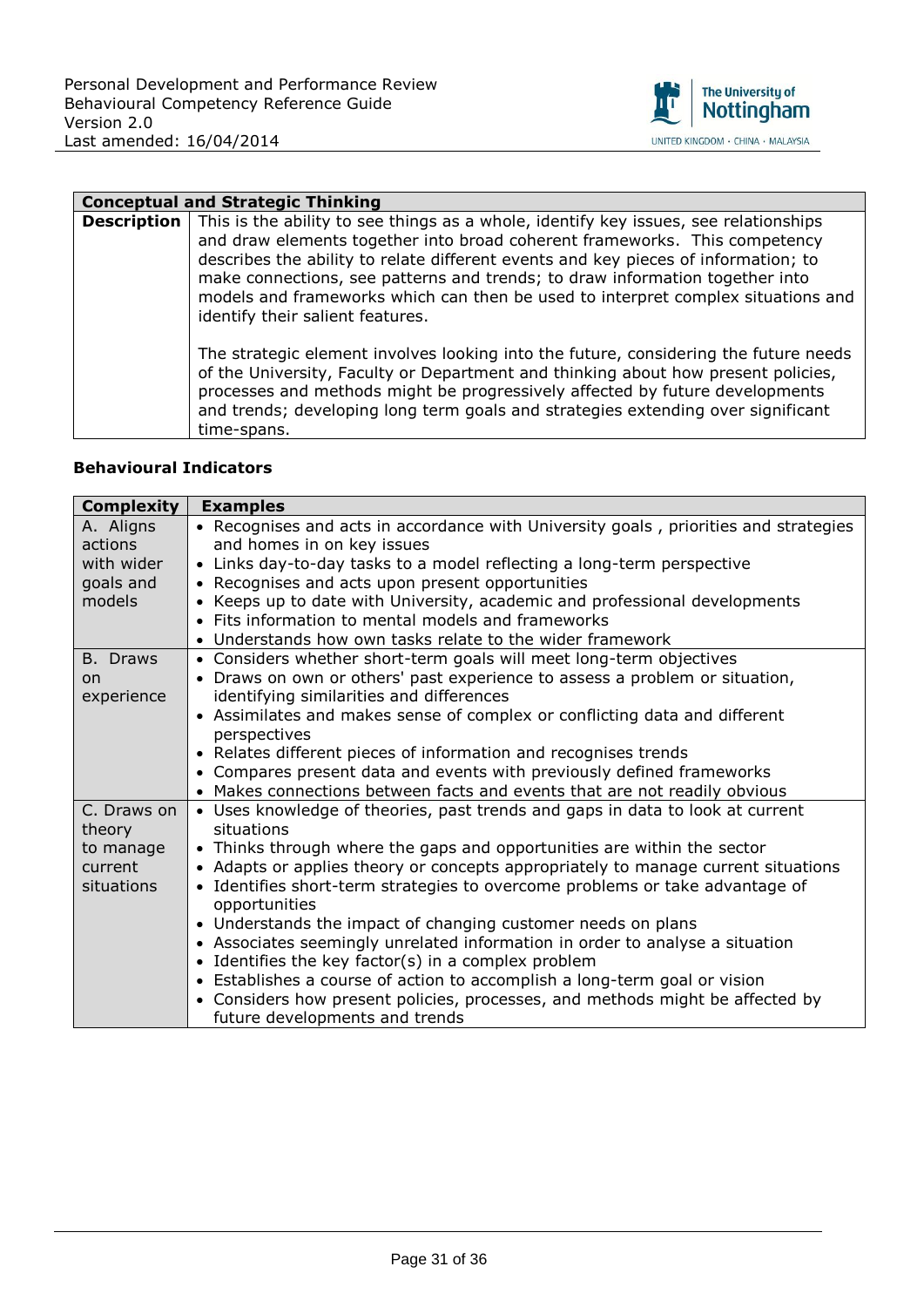

| <b>Complexity</b> | <b>Examples</b>                                                                                                      |
|-------------------|----------------------------------------------------------------------------------------------------------------------|
| D. Cuts           | • Finds new ways of looking at issues and goes beyond past experience to draw out                                    |
| through           | new insights from diverse and complex information                                                                    |
| complexity        | • Translates complex ideas, issues or observations and communicates ideas clearly                                    |
| to identify       | and persuasively                                                                                                     |
| key issues        | • Uses vivid analogies, diagrams or other means to help others to understand                                         |
|                   | complex new ideas                                                                                                    |
|                   | • Understands the University in its entirety and the effects actions in one area will                                |
|                   | have on other areas                                                                                                  |
|                   | • Relates the implications of events and trends in the external environment to the<br>school, function or University |
|                   | • Develops models and sees the 'big picture'                                                                         |
|                   | • Prepares and reviews contingency plans for problems and situations that might                                      |
|                   | occur                                                                                                                |
|                   | • Redesigns the Department/School to better meet long-term objectives                                                |
|                   | • Establishes long-term University/Departmental goals or projects                                                    |
|                   | • Shares with others own view of the desirable future state of the                                                   |
|                   | University/Department                                                                                                |
| E. Creates        | • Integrates diverse and complex data to create concepts that are entirely new in                                    |
| new               | the University or elsewhere                                                                                          |
| paradigms         | • Creates strategies which will fulfil the changing needs of customers in the future                                 |
|                   | • Understands, anticipates and acts upon the forces that will shape the sector or                                    |
|                   | academic environment in the future                                                                                   |
|                   | • Sees beyond the current business model to envisage new ways of working that<br>are not obvious to others           |
|                   | • Develops broad scale, longer term objectives (e.g. affecting the University,                                       |
|                   | Faculty or several Schools and Departments)                                                                          |
|                   | • Develops business and research strategy                                                                            |
| Negative          | • Can only see obvious connections and trends                                                                        |
| indicators        | • Is unable to stand back and see the bigger picture                                                                 |
|                   | • Works only from own assumptions about the world                                                                    |
|                   | • Focuses solely on detail                                                                                           |
|                   | • Focuses internally only failing to consider external factors                                                       |
|                   | • Is ignorant to theory and how to apply it                                                                          |
|                   | • Fails to address own gaps in experience                                                                            |

| <b>Staff</b><br>development<br>activities | • Always ask yourself what the context (physical, economic, business, political,<br>academic) is around what you are doing.<br>• Review outcomes of your projects and note where problems occurred at<br>interfaces between departments, technologies etc; plan to anticipate them.<br>• Check the impact of any proposed solution with people who may be affected.<br>• Ask yourself what the really key factors are in a problem you are working on;<br>check them with your manager.<br>• Increase your range of models by attending courses, reading, asking colleagues<br>what they use.<br>• At briefings, where the external environment is being reviewed, question your<br>HoD/S on the impact it might have on your department.<br>During data gathering exercises, formally cluster the information into related<br>areas and review for trends.<br>During Performance Management discussions, work with your manager to<br>ensure that you clearly see how your targets are derived from University<br>objectives.<br>Read key texts on management and strategic thinking, including available |
|-------------------------------------------|------------------------------------------------------------------------------------------------------------------------------------------------------------------------------------------------------------------------------------------------------------------------------------------------------------------------------------------------------------------------------------------------------------------------------------------------------------------------------------------------------------------------------------------------------------------------------------------------------------------------------------------------------------------------------------------------------------------------------------------------------------------------------------------------------------------------------------------------------------------------------------------------------------------------------------------------------------------------------------------------------------------------------------------------------------------------------------------------------------|
|                                           |                                                                                                                                                                                                                                                                                                                                                                                                                                                                                                                                                                                                                                                                                                                                                                                                                                                                                                                                                                                                                                                                                                            |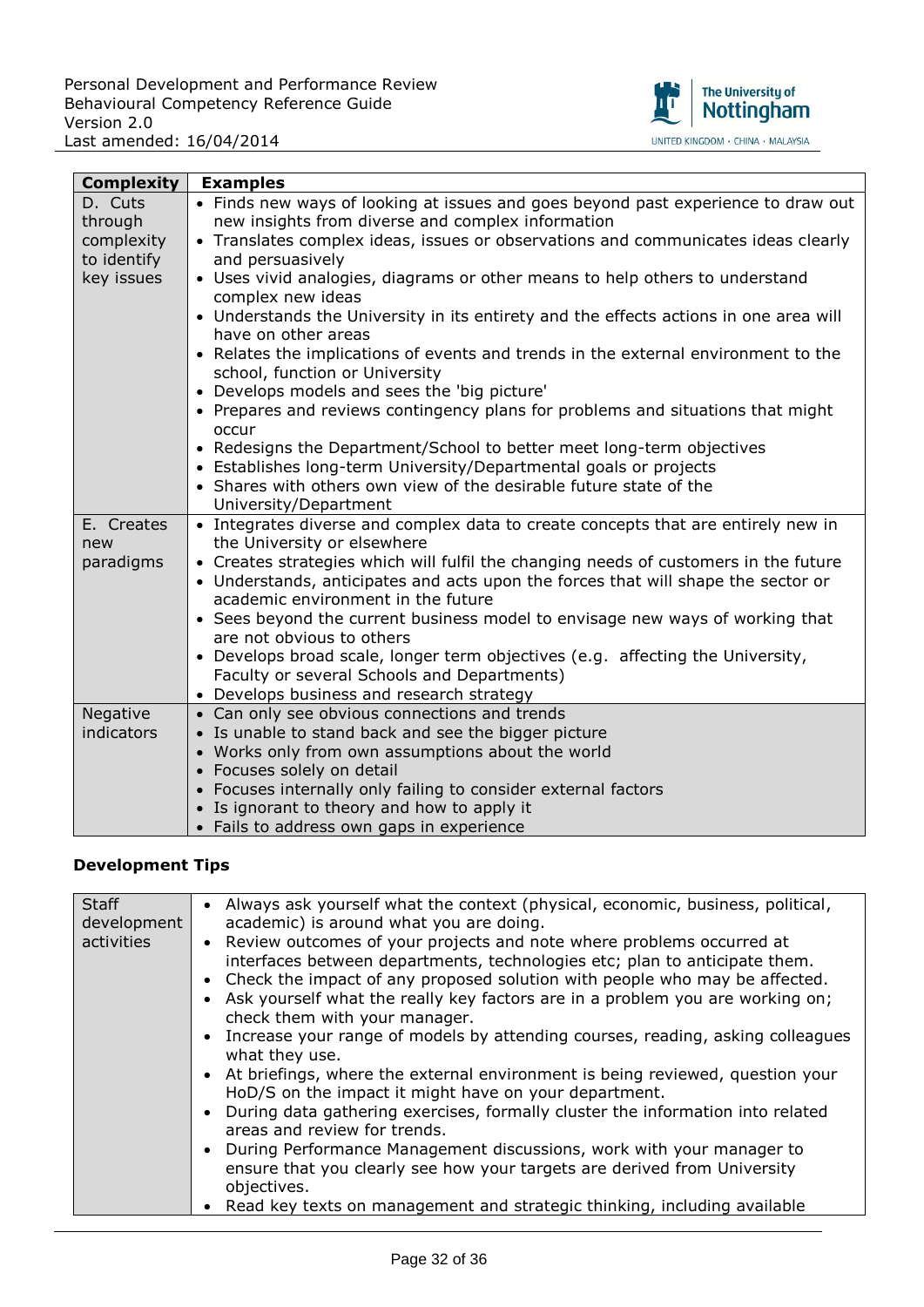

|                     | University strategy papers. Consult your local Human Resource professional for<br>advice.<br>Routinely 'scan' your environment to pick up significant trends.<br>Periodically test how the 'present state' of operations in your department/unit<br>compares with your core purpose.<br>• Generate an operational plan for the achievement of your teams/areas<br>objectives. Identify on the plan where future developments may require you to<br>make decisions.<br>Produce a 'what if' list for your major projects. Generate contingency plans for<br>any which might impact on the project in a major way.                                                                                                                                                                                                                                                                                                                                                                                                                                                                                                                                                                                                                                                                                                                                                                                                                                                                                                                                                                                                                                                                                                                                                                                                                                                                                                                                                                                                                                                                                                                            |
|---------------------|--------------------------------------------------------------------------------------------------------------------------------------------------------------------------------------------------------------------------------------------------------------------------------------------------------------------------------------------------------------------------------------------------------------------------------------------------------------------------------------------------------------------------------------------------------------------------------------------------------------------------------------------------------------------------------------------------------------------------------------------------------------------------------------------------------------------------------------------------------------------------------------------------------------------------------------------------------------------------------------------------------------------------------------------------------------------------------------------------------------------------------------------------------------------------------------------------------------------------------------------------------------------------------------------------------------------------------------------------------------------------------------------------------------------------------------------------------------------------------------------------------------------------------------------------------------------------------------------------------------------------------------------------------------------------------------------------------------------------------------------------------------------------------------------------------------------------------------------------------------------------------------------------------------------------------------------------------------------------------------------------------------------------------------------------------------------------------------------------------------------------------------------|
| Manager<br>activity | Ask for a description of the context surrounding a staff member's task.<br>$\bullet$<br>Arrange discussions which test staff member's understanding of key issues.<br>$\bullet$<br>Use a model to structure and make sense of complex information.<br>$\bullet$<br>Make a point of communicating any new model which gives increased insight<br>$\bullet$<br>into your work.<br>Ensure staff member is included in deriving the team/departments objectives.<br>$\bullet$<br>Clarify how these are linked to next objective level in the cascade.<br>Include an agenda item for regular team meetings on 'What issues are currently<br>$\bullet$<br>impacting on our areas of work'? Encourage the staff member to be responsible<br>for this aspect of the agenda.<br>When the staff member is working with a new group of individuals, review with<br>$\bullet$<br>them what they noted about the group's behaviour and what to conclusion it led<br>them to. Discuss the impact this will have on the work in question.<br>Try and identify projects which concern 'generating new processes' as the<br>$\bullet$<br>output and get the staff member to lead them.<br>Ask staff member to develop a description of how they view the desirable future<br>$\bullet$<br>state of the School/Department.<br>Ask staff member to describe social/business/political context surrounding their<br>$\bullet$<br>work or around any proposal they make.<br>Ask staff member to reflect on the possible consequences a proposal has for the<br>$\bullet$<br>underlying goals of the unit.<br>When next undertaking a change project, involve the staff member from the<br>$\bullet$<br>outset. Ensure they participate in the use of relevant models and that they are<br>fully able to see the links between the models and the action plan.<br>Try and identify projects concerning 'developing a strategy for the<br>$\bullet$<br>University/School' and suggest the individual as a member of the project team.<br>Review with them the process used within the project and mutually develop a<br>framework for deriving future strategies. |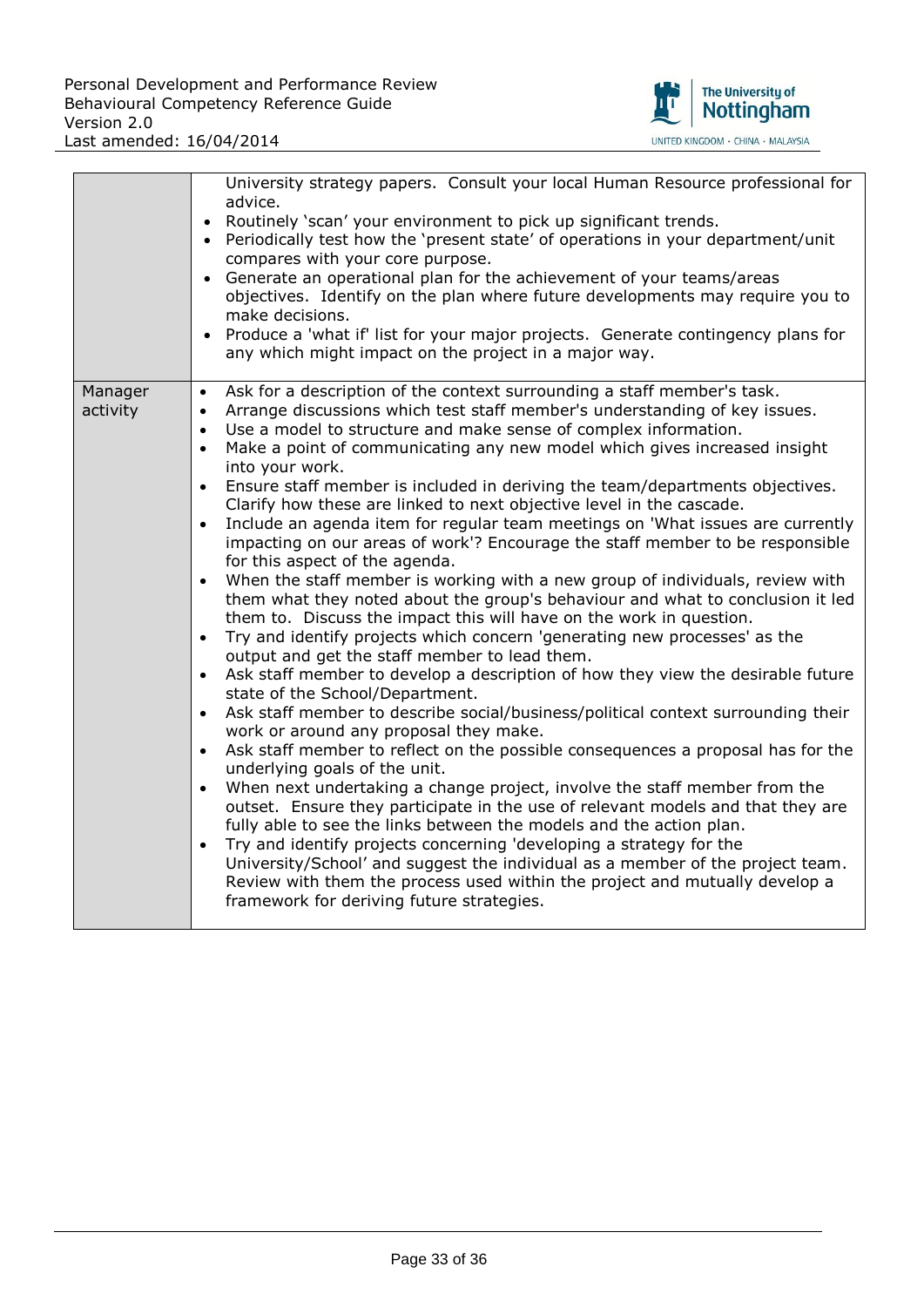

### **Managing, Leading and Developing others**

| <b>Managing and Developing People</b> |                                                                                   |  |
|---------------------------------------|-----------------------------------------------------------------------------------|--|
| <b>Description</b>                    | Leading a team or function is about managing and developing others. This          |  |
|                                       | competency therefore reflects that to get the best out of people we need to build |  |
|                                       | and integrate all aspects of the performance cycle, including:                    |  |
|                                       | Being clear about what has to be achieved                                         |  |
|                                       | Assembling the necessary resources to meet what has to be done                    |  |
|                                       | Monitoring and addressing gaps in staff development and performance               |  |
|                                       | Reviewing this people/work match in the light of setting future objectives        |  |
|                                       | and leading change to meet University needs.                                      |  |

| <b>Complexity</b> | <b>Examples</b>                                                                                   |
|-------------------|---------------------------------------------------------------------------------------------------|
| A. Takes a        | • Provides clear directions to individuals about performance expectations and                     |
| leadership        | checks to ensure understanding                                                                    |
| role              | • Works closely enough with team to know when issues are 'brewing'                                |
|                   | • Keeps team informed about developments in the University and what this means                    |
|                   | for them                                                                                          |
|                   | • Answers questions honestly and openly                                                           |
|                   | • Makes sure team and others have all the necessary information to remain                         |
|                   | motivated and work effectively                                                                    |
|                   | • Clarifies issues when needed and gives explicit instructions to the team when                   |
|                   | new or different priorities emerge                                                                |
|                   | • Takes action to develop the individual's task related skills and knowledge to the<br>next level |
|                   | • Gives detailed task instruction or on the job demonstrations to help the individual             |
|                   | to work effectively                                                                               |
|                   | • Makes specific helpful suggestions to build skills and knowledge                                |
|                   | • Has confidence in self and is not threatened by others' development                             |
|                   | • Trusts and believes in people's ability                                                         |
|                   |                                                                                                   |
| <b>B.</b> Ensures | • Prioritises team effectiveness when matching individuals to projects and tasks                  |
| team              | and gets involved in the work of the team when required                                           |
| performs          | • Talks to the team about team standards and goals                                                |
| effectively       | • Invites input from team members into decisions that affect them                                 |
|                   | • Filters information and communicates an appropriate level and volume of                         |
|                   | information to enable team to meet objectives                                                     |
|                   | • Addresses performance issues promptly and takes action to get performance<br>back on track      |
|                   | • Asks questions to check the individual understands how things work and why                      |
|                   | • Supplements 'how to' demonstrations or instructions with helpful explanations in                |
|                   | order to build greater contextual understanding                                                   |
|                   | • Delegates projects or assignments in order to develop an individual                             |
|                   | • Uses own experience and expertise to identify and meet others' learning needs                   |
|                   | • Helps others to understand their own development needs                                          |
|                   |                                                                                                   |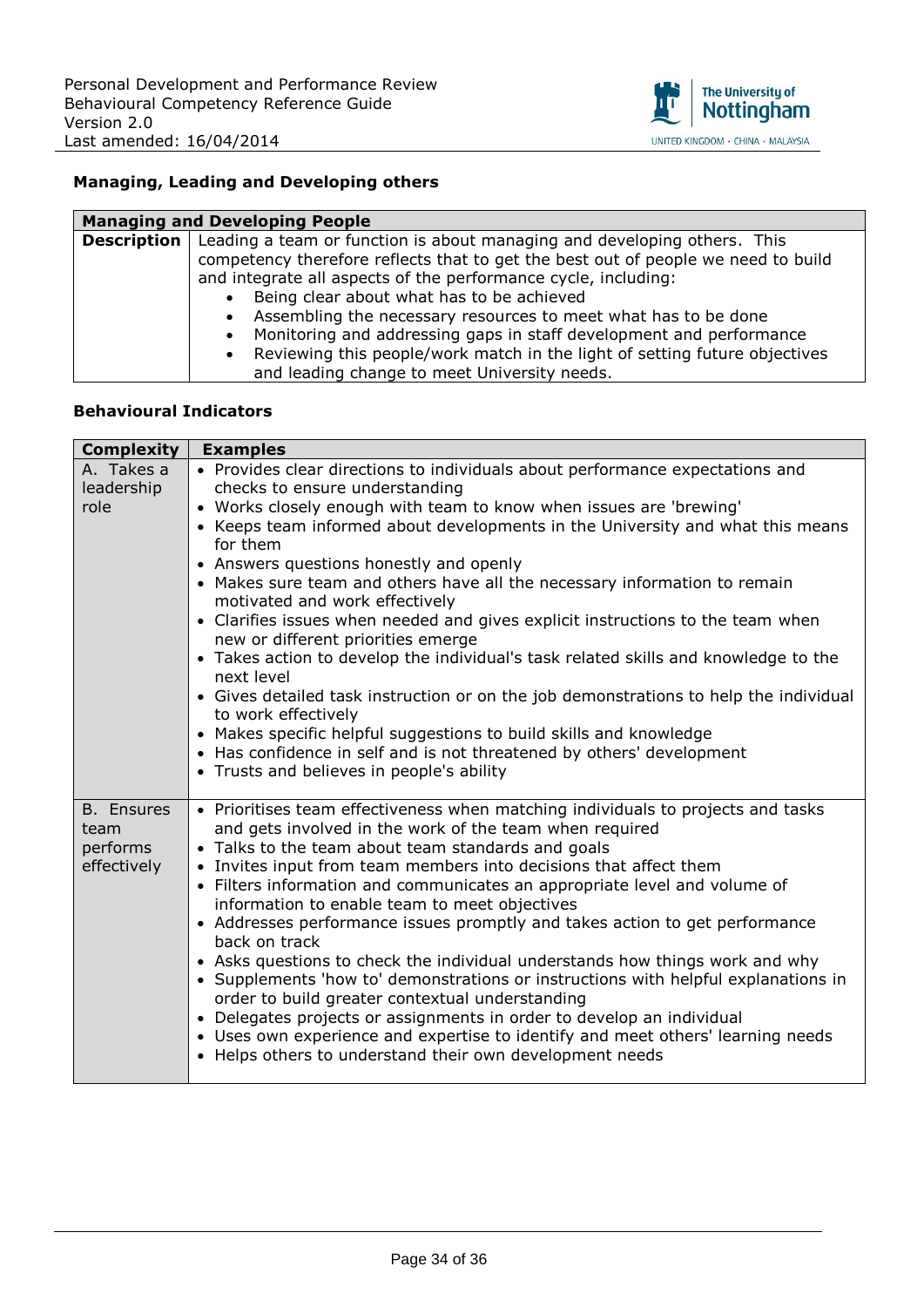

| <b>Complexity</b>                                                     | <b>Examples</b>                                                                                                                                                                                                                                                                                                                                                                                                                                                                                                                                                                                                                                                                                                                                                                                                                                                                                                                                                                                                                                                                                                                                                             |
|-----------------------------------------------------------------------|-----------------------------------------------------------------------------------------------------------------------------------------------------------------------------------------------------------------------------------------------------------------------------------------------------------------------------------------------------------------------------------------------------------------------------------------------------------------------------------------------------------------------------------------------------------------------------------------------------------------------------------------------------------------------------------------------------------------------------------------------------------------------------------------------------------------------------------------------------------------------------------------------------------------------------------------------------------------------------------------------------------------------------------------------------------------------------------------------------------------------------------------------------------------------------|
| C. Takes<br>action<br>to improve<br>team<br>performance               | • Expects and encourages high performance from the team<br>• Establishes and models clear behavioural norms to create a strong and positive<br>team climate, e.g. exudes confidence and enthusiasm<br>• Takes action to obtain the resources needed to deliver improved performance<br>• Acts as the 'bridge' between the team and the rest of the University<br>• Sustains a clear picture of the future and ensures the team can relate own goals<br>to the direction of the University as a whole<br>• Gives constructive feedback to support the development of others<br>• Ensures provision of appropriate training and development happens and<br>addresses any obstacles<br>• Uses the performance management process well and facilitates joint compiling of<br>development plans for individuals<br>• Gives feedback to individuals on the impact of their behaviour or approach in<br>order to facilitate their development<br>• Reassures others after a set back and helps people to work out the answers to<br>problems themselves so that they learn for the future<br>• Uses appropriate techniques to analyse and determine where development is<br>needed |
| D. Builds<br>loyalty<br>and<br>capability<br>within the<br>team       | • Supports the team and its reputation<br>• Recognises and rewards superior individual performance<br>• Is prepared to admit when things go wrong and learn from past experiences<br>• Delegates challenging work that will motivate team members<br>• Celebrates team successes with the team rather than take all the credit<br>• Turns work situations into learning opportunities<br>• Deliberately lets others take the lead in a safe environment<br>• Provides mentoring or coaching to enable others to grow and learn<br>• Publicly credits others who have performed well<br>• Accepts and supports others' views, recommendations or actions<br>• Arranges help experiences or assignments to develop specific qualities or skills                                                                                                                                                                                                                                                                                                                                                                                                                               |
| E. Builds<br>commitment<br>for a<br>compelling<br>vision of<br>change | • Inspires commitment and determination to deliver step change<br>• Builds a personal vision for change which goes beyond immediate goals or<br>requirements laid down by the University<br>• Communicates a vision which generates excitement and enthusiasm amongst<br>others<br>• Takes a number of actions to achieve the commitment of team members to the<br>aims and objectives of the team and/or Department/School as well as to the<br>University Strategic Plan<br>• Recognises and develops future leaders who will deliver change                                                                                                                                                                                                                                                                                                                                                                                                                                                                                                                                                                                                                              |
| Negative<br>indicators                                                | • Has a shut door policy and avoids responsibility and decisions<br>• Fails to motivate and provide support or direction to the team<br>• Applies inappropriate pressure on the team or individuals<br>• Unwilling to confront performance issues<br>• Fails to clarify performance expectations<br>• Leaves team in the dark by failing to communicate or share information<br>• Does not feed back or only focuses on the negative<br>• Thinks development is someone else's job<br>• Sees development as a cost rather that an investment<br>• Is unwilling to delegate<br>• Does not create the space for other to learn                                                                                                                                                                                                                                                                                                                                                                                                                                                                                                                                                |